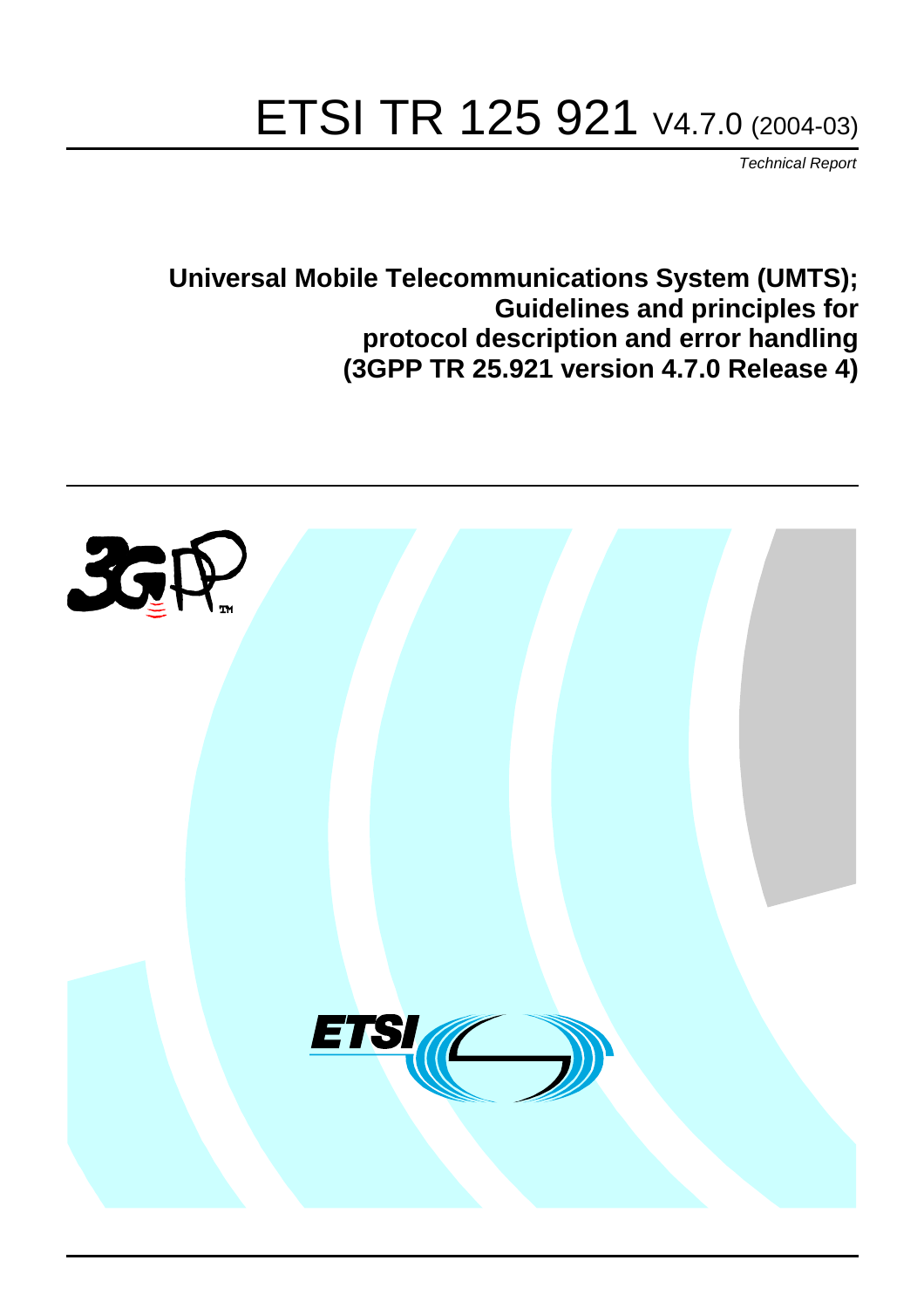Reference RTR/TSGR-0225921v470

> Keywords UMTS

#### **ETSI**

#### 650 Route des Lucioles F-06921 Sophia Antipolis Cedex - FRANCE

Tel.: +33 4 92 94 42 00 Fax: +33 4 93 65 47 16

Siret N° 348 623 562 00017 - NAF 742 C Association à but non lucratif enregistrée à la Sous-Préfecture de Grasse (06) N° 7803/88

#### **Important notice**

Individual copies of the present document can be downloaded from: [http://www.etsi.org](http://www.etsi.org/)

The present document may be made available in more than one electronic version or in print. In any case of existing or perceived difference in contents between such versions, the reference version is the Portable Document Format (PDF). In case of dispute, the reference shall be the printing on ETSI printers of the PDF version kept on a specific network drive within ETSI Secretariat.

Users of the present document should be aware that the document may be subject to revision or change of status. Information on the current status of this and other ETSI documents is available at <http://portal.etsi.org/tb/status/status.asp>

> If you find errors in the present document, send your comment to: [editor@etsi.org](mailto:editor@etsi.org)

#### **Copyright Notification**

No part may be reproduced except as authorized by written permission. The copyright and the foregoing restriction extend to reproduction in all media.

> © European Telecommunications Standards Institute 2004. All rights reserved.

**DECT**TM, **PLUGTESTS**TM and **UMTS**TM are Trade Marks of ETSI registered for the benefit of its Members. **TIPHON**TM and the **TIPHON logo** are Trade Marks currently being registered by ETSI for the benefit of its Members. **3GPP**TM is a Trade Mark of ETSI registered for the benefit of its Members and of the 3GPP Organizational Partners.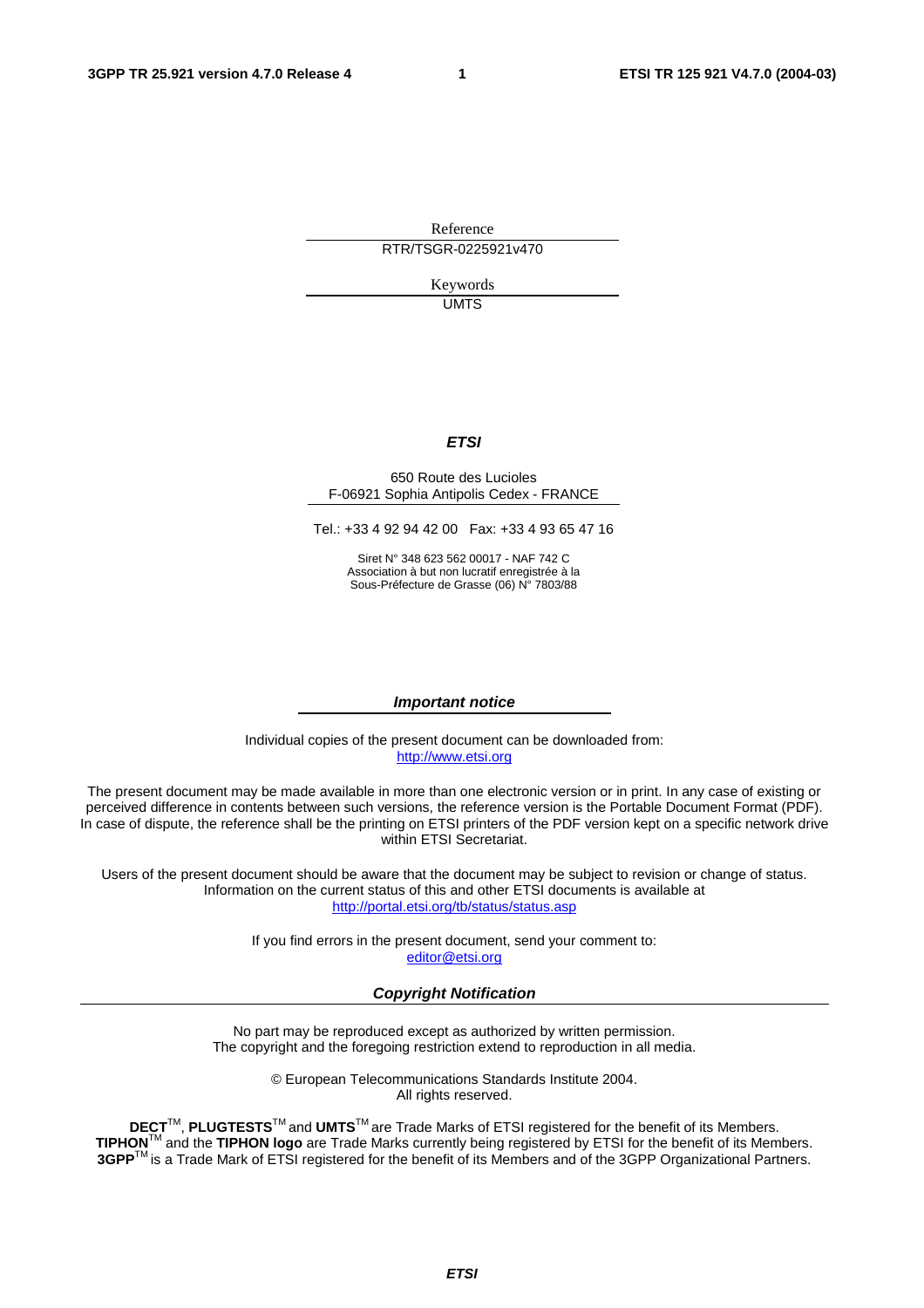# Intellectual Property Rights

IPRs essential or potentially essential to the present document may have been declared to ETSI. The information pertaining to these essential IPRs, if any, is publicly available for **ETSI members and non-members**, and can be found in ETSI SR 000 314: *"Intellectual Property Rights (IPRs); Essential, or potentially Essential, IPRs notified to ETSI in respect of ETSI standards"*, which is available from the ETSI Secretariat. Latest updates are available on the ETSI Web server ([http://webapp.etsi.org/IPR/home.asp\)](http://webapp.etsi.org/IPR/home.asp).

Pursuant to the ETSI IPR Policy, no investigation, including IPR searches, has been carried out by ETSI. No guarantee can be given as to the existence of other IPRs not referenced in ETSI SR 000 314 (or the updates on the ETSI Web server) which are, or may be, or may become, essential to the present document.

# Foreword

This Technical Report (TR) has been produced by ETSI 3rd Generation Partnership Project (3GPP).

The present document may refer to technical specifications or reports using their 3GPP identities, UMTS identities or GSM identities. These should be interpreted as being references to the corresponding ETSI deliverables.

The cross reference between GSM, UMTS, 3GPP and ETSI identities can be found under <http://webapp.etsi.org/key/queryform.asp>.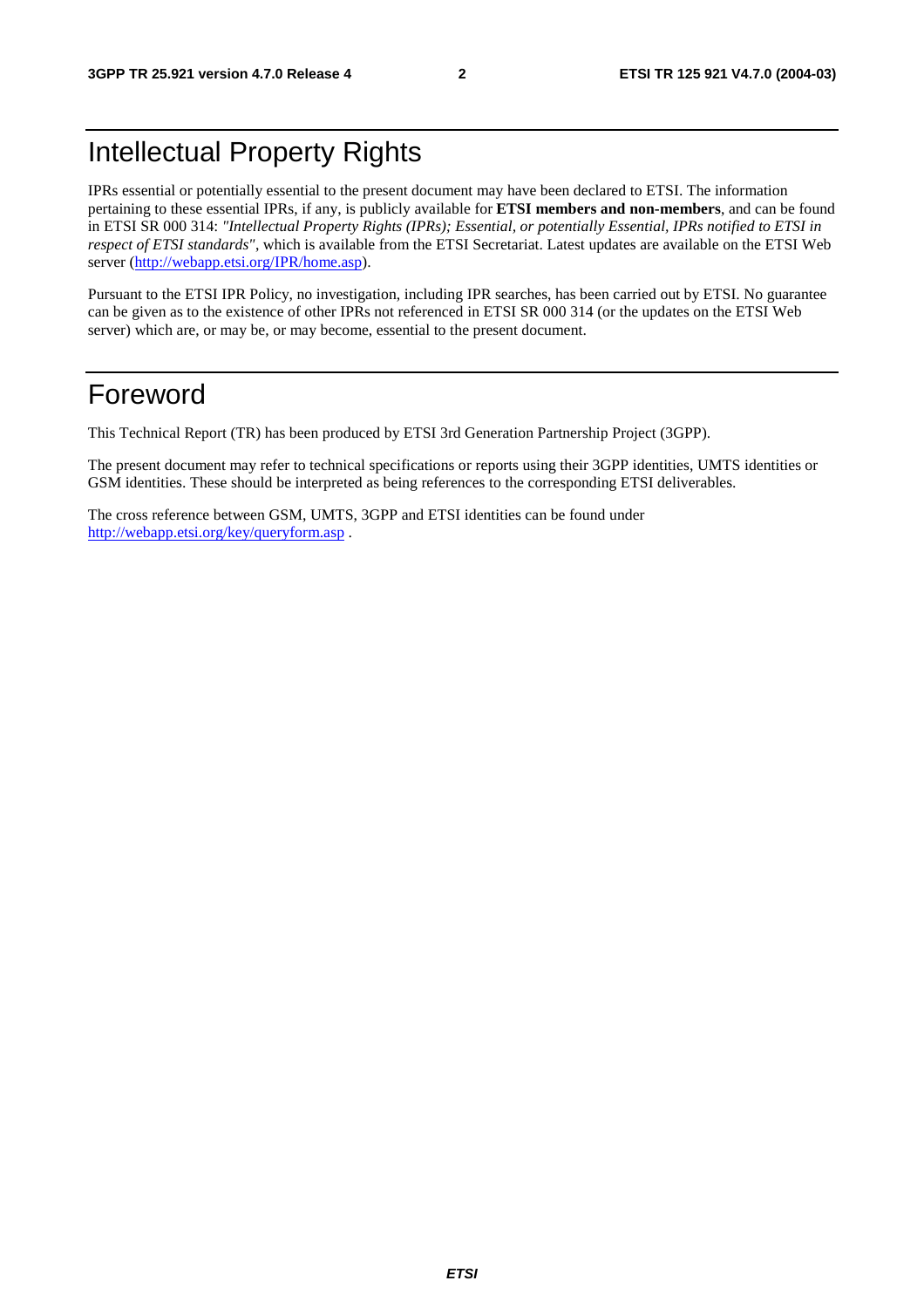$\mathbf{3}$ 

# Contents

| 1                                                               |      |  |
|-----------------------------------------------------------------|------|--|
| 2                                                               |      |  |
| 3                                                               |      |  |
| $\overline{\mathcal{A}}$<br>4.1<br>4.2<br>4.3<br>4.3.1<br>4.3.2 |      |  |
| 4.4<br>4.4.1<br>4.4.2<br>4.4.3                                  |      |  |
| 4.4.4<br>4.4.5<br>4.4.6<br>4.5                                  |      |  |
| 4.5.1<br>4.5.2<br>4.5.3<br>4.5.4                                |      |  |
| 5                                                               |      |  |
| 6                                                               |      |  |
| 7<br>7.1<br>7.1a<br>7.2<br>7.3                                  |      |  |
| 8<br>8.1<br>8.2<br>8.3<br>8.4<br>8.5<br>8.6<br>8.7<br>8.8       | Void |  |
| 8.9<br>8.10                                                     |      |  |
| 9<br>9a<br>9a.1<br>9.1<br>9.1.1<br>9.1.1.1<br>9.1.1.2           |      |  |
| 9.1.1.2.0                                                       |      |  |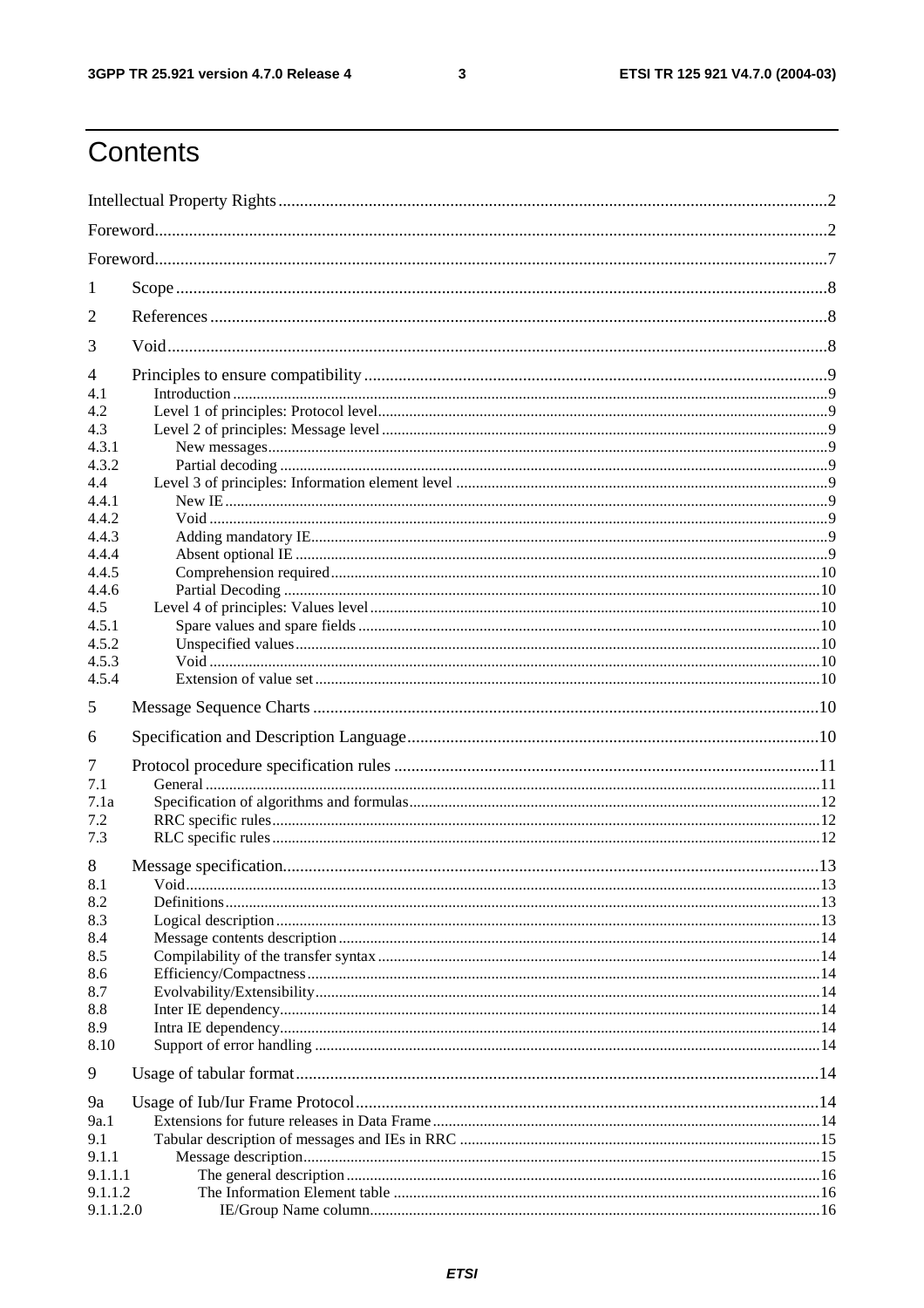| 9.1.1.2.1              |                   |  |
|------------------------|-------------------|--|
| 9.1.1.2.2              |                   |  |
| 9.1.1.2.3              |                   |  |
| 9.1.1.2.4              |                   |  |
| 9.1.1.2.5              |                   |  |
| 9.1.1.3                |                   |  |
| 9.1.2                  |                   |  |
| 9.1.3                  |                   |  |
| 9.1.3.1                |                   |  |
| 9.1.3.2                |                   |  |
| 9.1.3.3                |                   |  |
| 9.1a                   |                   |  |
| 9.1a.1                 |                   |  |
| 9.1a.1.1               |                   |  |
| 9.1a.1.1.1             |                   |  |
| 9.1a.1.1.2             |                   |  |
| 9.1a.1.1.3             |                   |  |
| 9.1a.1.1.4             |                   |  |
| 9.1a.1.1.5             |                   |  |
| 9.1a.1.1.6             |                   |  |
| 9.1a.1.1.7<br>9.1a.1.2 |                   |  |
| 9.1a.2                 |                   |  |
| 9.1a.3                 |                   |  |
| 9.1a.3.1               |                   |  |
| 9.2                    |                   |  |
| 9.2.1                  |                   |  |
| 9.2.2                  |                   |  |
| 9.2.3                  |                   |  |
| 9.2.4                  |                   |  |
| 9.2.5                  |                   |  |
| 9.2.6                  |                   |  |
|                        |                   |  |
| 10                     |                   |  |
| 10.1                   |                   |  |
| 10.2                   |                   |  |
| 10.3                   |                   |  |
| 10.4                   |                   |  |
| 10.4.1                 |                   |  |
| 10.4.2                 |                   |  |
| 10.4.3                 |                   |  |
| 10.4.3.1               | General $\sim$ 32 |  |
| 10.4.3.2               |                   |  |
| 10.4.3.3               |                   |  |
| 10.4.3.4               |                   |  |
| 10.4.3.4.1             |                   |  |
| 10.4.3.4.2             |                   |  |
| 10.4.3.4.3             |                   |  |
| 10.4.3.4.4             |                   |  |
| 10.4.3.4.5             |                   |  |
| 10.4.3.4.6             |                   |  |
| 10.4.3.5               |                   |  |
| 10.5                   |                   |  |
| 10.5.1                 |                   |  |
| 10.5.2                 |                   |  |
| 10.5.3                 |                   |  |
| 10.5.3.1               |                   |  |
| 10.5.3.2               |                   |  |
| 10.5.3.2.1             |                   |  |
| 10.5.3.2.2             |                   |  |
|                        |                   |  |
| 10.5.3.2.3             |                   |  |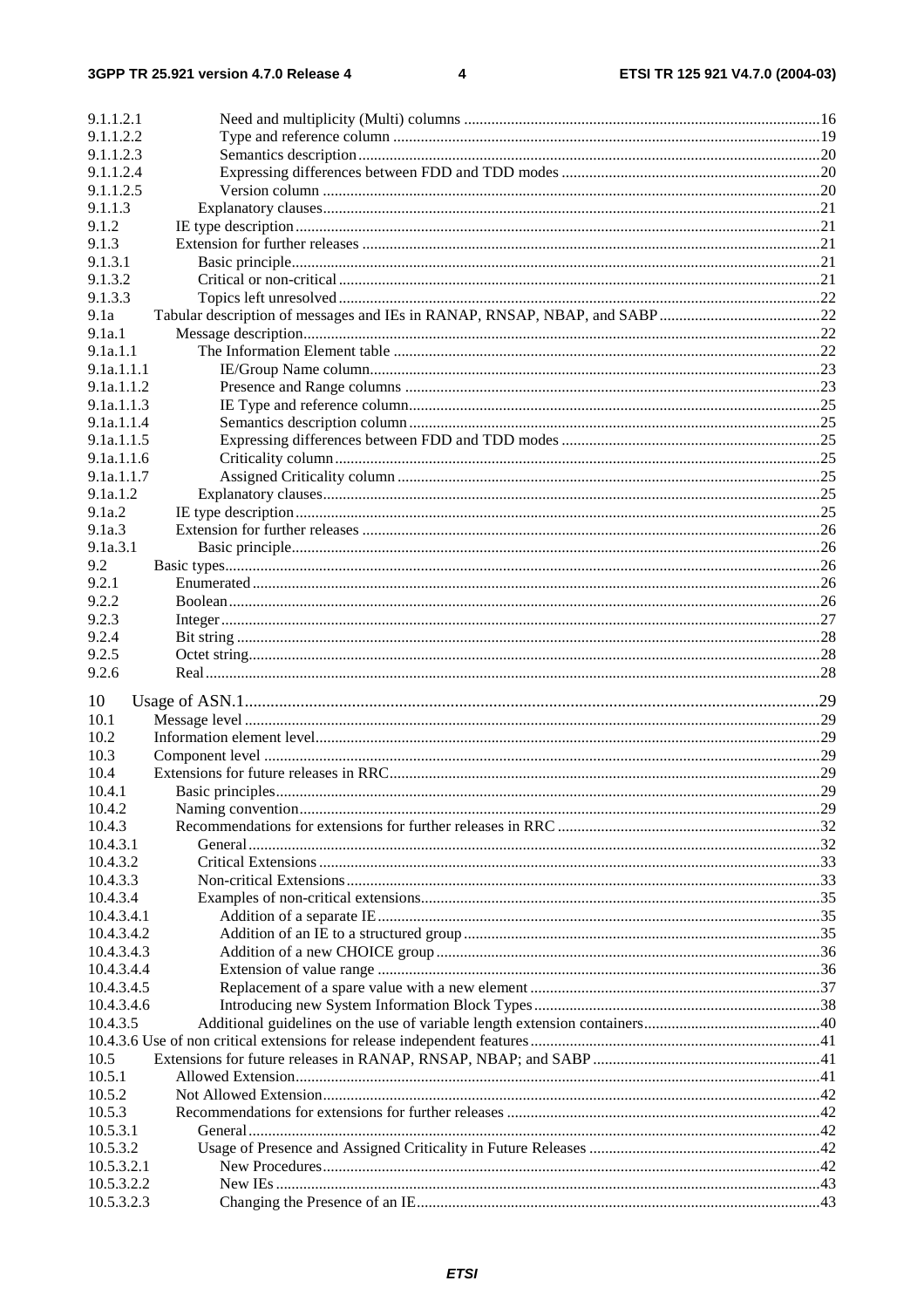#### $5\phantom{a}$

| 10.5.3.2.4 |                                                                                                   |  |
|------------|---------------------------------------------------------------------------------------------------|--|
| 10.5.3.2.5 |                                                                                                   |  |
| 10.5.4     |                                                                                                   |  |
| 10.6       |                                                                                                   |  |
| 11         |                                                                                                   |  |
| 11.1       |                                                                                                   |  |
| 11.2       |                                                                                                   |  |
| 11.2.1     |                                                                                                   |  |
| 11.2.2     |                                                                                                   |  |
| 11.2.3     |                                                                                                   |  |
| 11.2.3.1   |                                                                                                   |  |
| 11.2.3.2   |                                                                                                   |  |
| 11.2.4     |                                                                                                   |  |
| 11.2.5     |                                                                                                   |  |
| 11.2.5.1   |                                                                                                   |  |
| 11.2.5.2   |                                                                                                   |  |
| 11.2.5.3   |                                                                                                   |  |
| 11.2.5.4   |                                                                                                   |  |
| 11.2.5.5   |                                                                                                   |  |
| 11.2.5.6   |                                                                                                   |  |
| 11.2.5.7   |                                                                                                   |  |
| 11.2.5.8   |                                                                                                   |  |
| 11.2.5.9   |                                                                                                   |  |
| 11.2.6     |                                                                                                   |  |
| 11.2.6.1   |                                                                                                   |  |
| 11.2.6.2   |                                                                                                   |  |
| 11.2.6.3   |                                                                                                   |  |
|            |                                                                                                   |  |
| 12         |                                                                                                   |  |
| 12.1       |                                                                                                   |  |
| 12.1.1     |                                                                                                   |  |
| 12.1.1.1   | IE is optional in ASN.1 while it is correctly specified as mandatory in the tabular56             |  |
| 12.1.1.2   | IE is mandatory in ASN.1 while it is correctly specified as optional in tabular57                 |  |
| 12.1.2     |                                                                                                   |  |
| 12.1.2.1   |                                                                                                   |  |
| 12.1.2.2   | IE is optional in ASN.1 while the associated functionality should be removed from this release 57 |  |
|            |                                                                                                   |  |
| Annex A:   |                                                                                                   |  |
| A.1        |                                                                                                   |  |
| A.1.1      |                                                                                                   |  |
| A.1.2      |                                                                                                   |  |
| A.1.3      |                                                                                                   |  |
| A.1.4      |                                                                                                   |  |
|            |                                                                                                   |  |
| A.2        |                                                                                                   |  |
| A.2.1      |                                                                                                   |  |
| A.2.2      |                                                                                                   |  |
| A.2.3      |                                                                                                   |  |
| A.2.4      |                                                                                                   |  |
| A.2.5      |                                                                                                   |  |
| A.2.6      |                                                                                                   |  |
| A.3        |                                                                                                   |  |
| A.3.1      |                                                                                                   |  |
| A.3.2      |                                                                                                   |  |
| A.3.3      |                                                                                                   |  |
| A.3.4      |                                                                                                   |  |
| A.3.5      |                                                                                                   |  |
| A.3.6      |                                                                                                   |  |
| A.3.7      |                                                                                                   |  |
| A.3.8      |                                                                                                   |  |
| A.3.9      |                                                                                                   |  |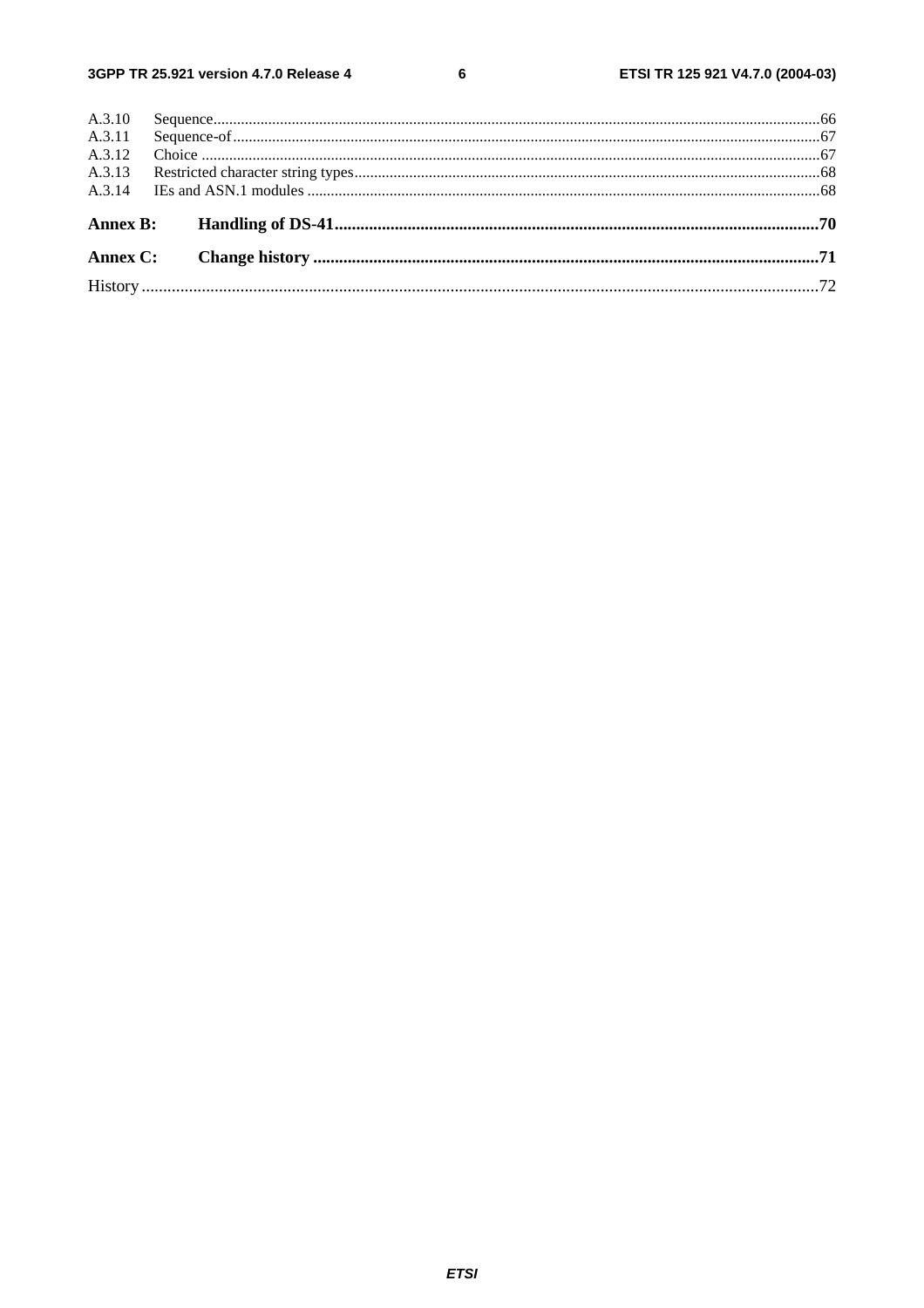# Foreword

This Technical Report (TR) has been produced by the 3<sup>rd</sup> Generation Partnership Project (3GPP).

The contents of the present document are subject to continuing work within the TSG and may change following formal TSG approval. Should the TSG modify the contents of the present document, it will be re-released by the TSG with an identifying change of release date and an increase in version number as follows:

Version x.y.z

where:

- x the first digit:
	- 1 presented to TSG for information;
	- 2 presented to TSG for approval;
	- 3 or greater indicates TSG approved document under change control.
- y the second digit is incremented for all changes of substance, i.e. technical enhancements, corrections, updates, etc.
- z the third digit is incremented when editorial only changes have been incorporated in the document.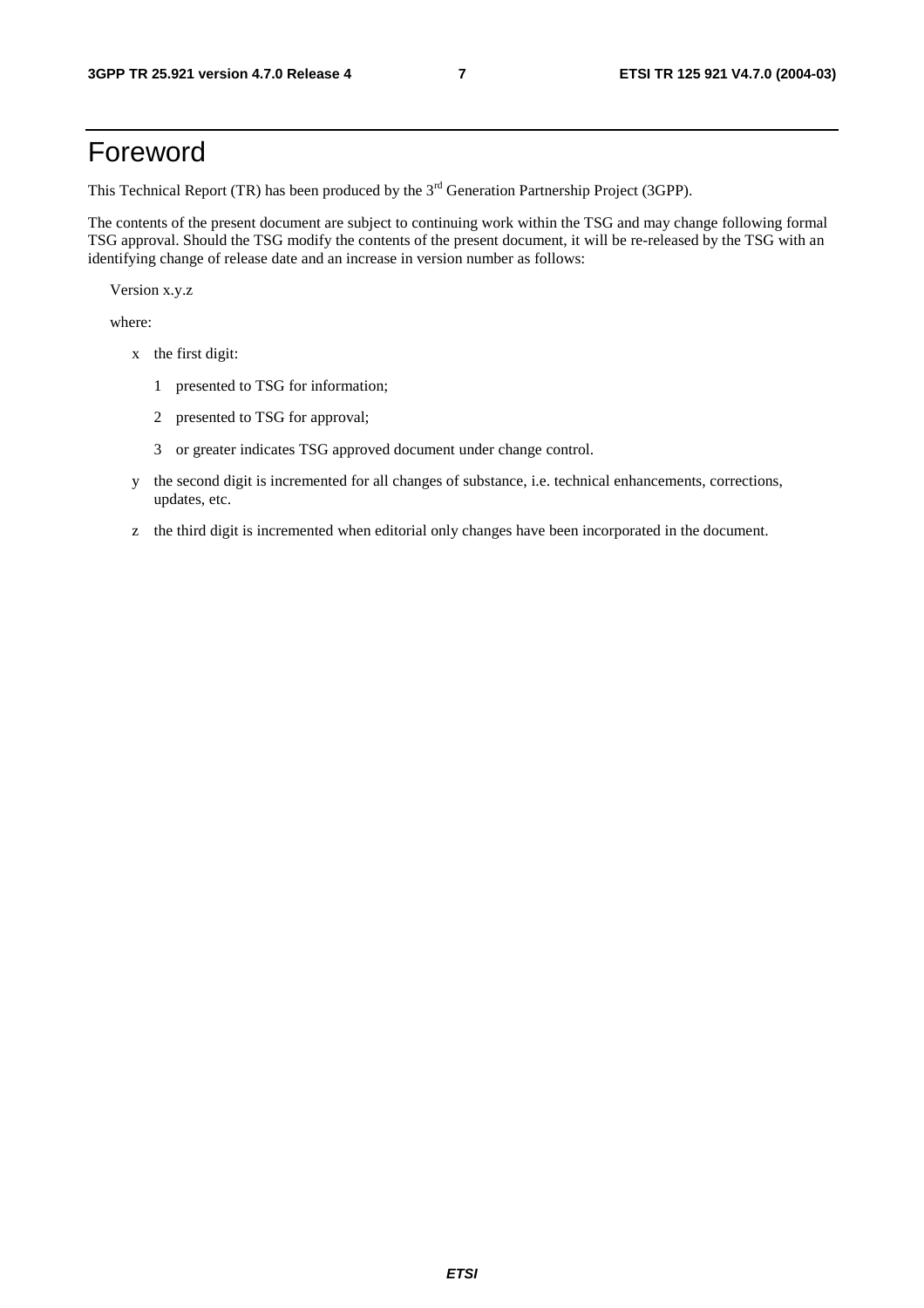# 1 Scope

The present document provides a guideline for protocol specification of UMTS stage 2 and 3 including the usage of formal languages and rules for error handling. The present document covers control-plane and user-plane protocols specified in TSG-RAN such as RRC, RLC, RANAP, RNSAP, NBAP and SABP.

# 2 References

The following documents contain provisions which, through reference in this text, constitute provisions of the present document.

- References are either specific (identified by date of publication, edition number, version number, etc.) or non-specific.
- For a specific reference, subsequent revisions do not apply.
- For a non-specific reference, the latest version applies. In the case of a reference to a 3GPP document (including a GSM document), a non-specific reference implicitly refers to the latest version of that document *in the same Release as the present document*.
- [1] ITU-T Recommendation X.680: "Information technology Abstract Syntax Notation One (ASN.1): Specification of the basic notation".
- [2] ITU-T Recommendation X.681: "Information technology Abstract Syntax Notation One (ASN.1): Information object specification".
- [3] ITU-T Recommendation X.682: "Information technology Abstract Syntax Notation One (ASN.1): Constraint specification".
- [4] ITU-T Recommendation X.690: "Information technology ASN.1 encoding rules: Specification of Basic Encoding Rules (BER), Canonical Encoding Rules (CER) and Distinguished Encoding Rules (DER)".
- [5] ITU-T Recommendation X.691: "Information technology ASN.1 encoding rules: Specification of Packed Encoding Rules (PER)".
- [6] CSN.1: "specification, version 2.0".
- [7] ITU-T Recommendation Z.100: "Specification and description language (SDL)".
- [8] ITU-T Recommendation Z.105: "SDL Combined with ASN.1 modules (SDL/ASN.1)".
- [9] ITU-T Recommendation Z.120: "Message Sequence Chart (MSC)".
- [10] ISO/IEC 9646-3: "Information technology Open Systems Interconnection Conformance testing methodology and framework - Part 3: The Tree and Tabular Combined Notation (TTCN)".
- [11] 3GPP TR 21.801 (Release 4): "Specification drafting rules".
- [12] ETSI EG 202 106 (DEG/MTS-00050): "Methods for Testing and Specification (MTS); Guidelines for the use of formal SDL as a descriptive tool".
- [13] 3GPP TS 24.008: "Mobile radio interface layer 3 specification; Core Network Protocols; Stage 3".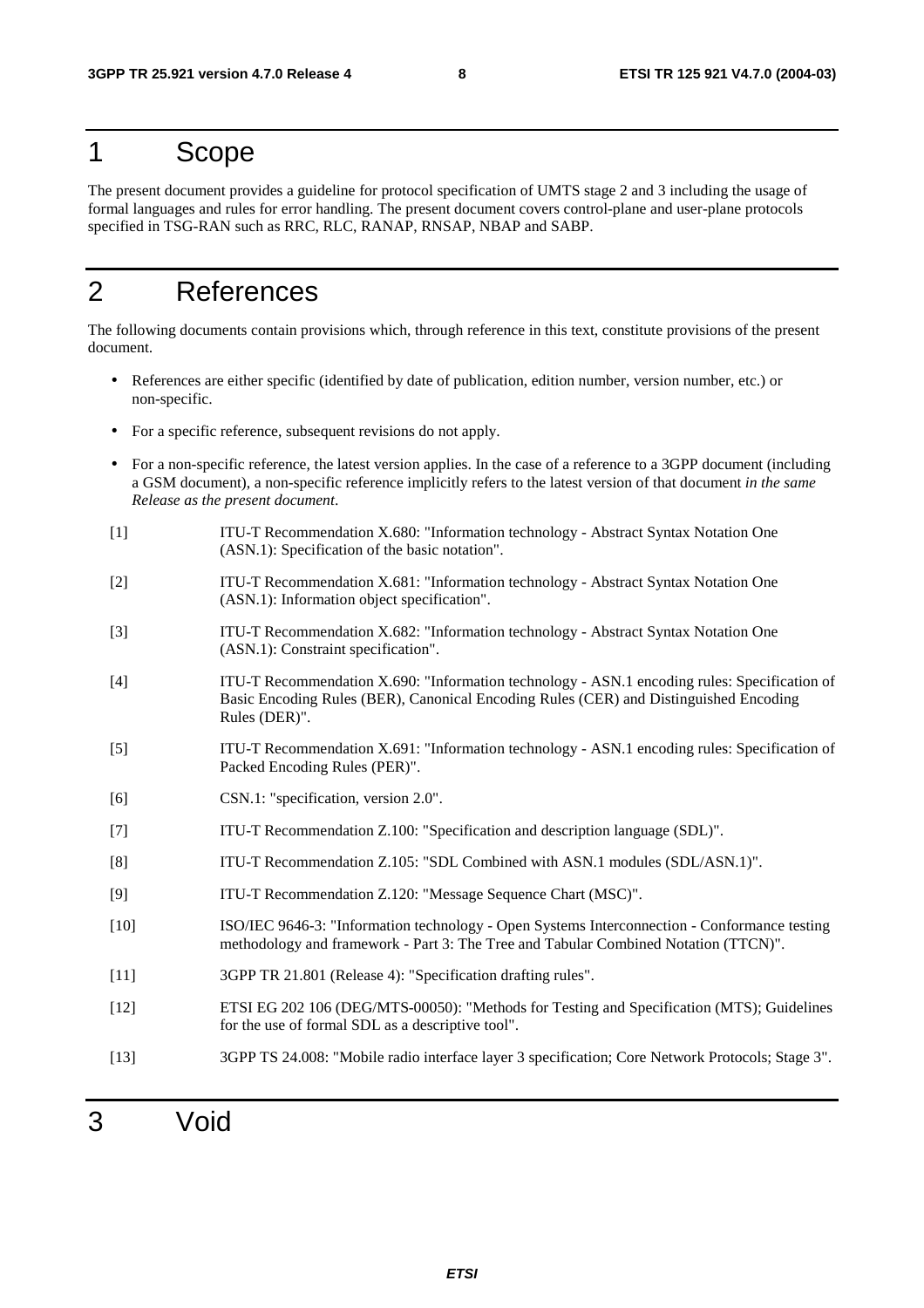# 4 Principles to ensure compatibility

### 4.1 Introduction

The rules intend to prevent incompatibilities between several phases of UMTS evolution (in analogy to what happened from GSM phase 1 to GSM phase 2).

# 4.2 Level 1 of principles: Protocol level

It shall be possible to inter-work different versions of any protocol specification.

An unknown protocol shall not cause problems to any entity that terminates the protocol.

As a consequence, introduction of new protocol shall not disturb any receiving entity.

# 4.3 Level 2 of principles: Message level

### 4.3.1 New messages

The protocols shall specify a mechanism such that new message types shall be able to be introduced without causing any unexpected behaviour or damage.

The protocols may define a mechanism that allows a different behaviour, on received messages that are not understood, when a specific reaction is requested from the receiving entity. This mechanism has to be implemented from the beginning. A special care has to be taken into account when defining broadcast messages and the associated Error handling. Further refinement on this paragraph is needed.

### 4.3.2 Partial decoding

PDU extensions are allowed in a compatible way, e.g. by utilising partial decoding or other mechanisms that allows the decoder to skip the extensions. Partial decoding means that a PDU can be decoded in parts. One part forms a complete value that can be separated from other parts.

# 4.4 Level 3 of principles: Information element level

### 4.4.1 New IE

New elements shall generally be discarded when not understood.

In some cases new elements might be taken into account when specific behaviour is requested from the receiving side (e.g. a rejection of the message is expected when the element is not understood: "comprehension required").

### 4.4.2 Void

### 4.4.3 Adding mandatory IE

For backward compatibility reasons, addition of mandatory IE shall be avoided.

### 4.4.4 Absent optional IE

Absent optional element may be understood as having a certain default value hence a defined meaning.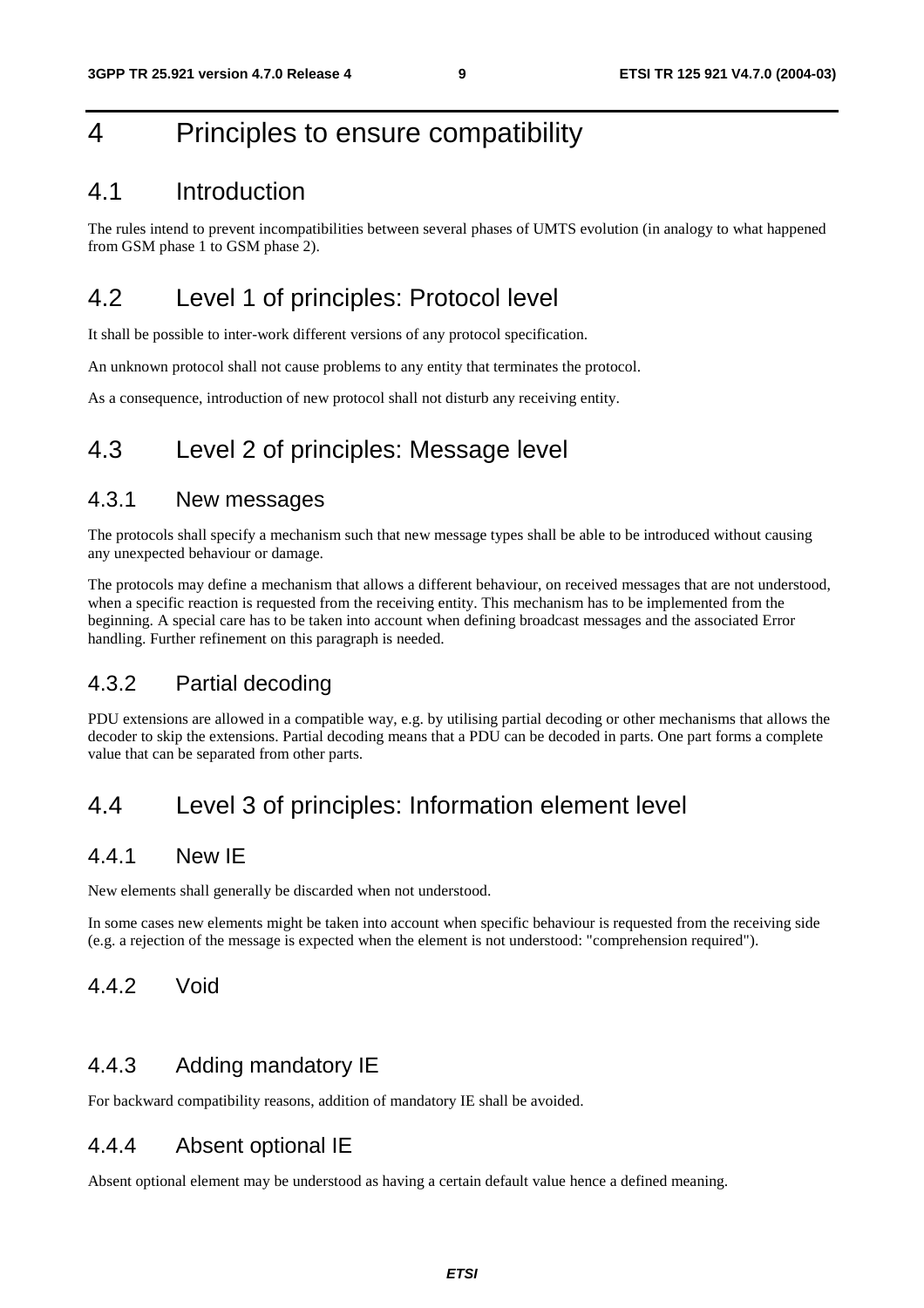# 4.4.5 Comprehension required

"Comprehension required" requirement can be associated with an IE or a message. It means that the IE or message is tagged with "criticality" information (explicit in the message or implicit based on the type of IE or message). Any action performed by the receiver if the IE or message is not understood ("comprehended") is based on this "criticality" information.

### 4.4.6 Partial Decoding

The notion of partial decoding may also be applied at the IE level.

# 4.5 Level 4 of principles: Values level

### 4.5.1 Spare values and spare fields

In case the protocol allows for the transfer of spare information element values, the behaviour of the receiving entity not comprehending these values shall be specified.

In case the protocol allows for the transfer of spare fields, the behaviour of the receiving entity not comprehending the spare fields shall be specified. Facilities may be needed to allow receivers that do not comprehend the spare fields to decode the other message parts.

### 4.5.2 Unspecified values

In case the protocol allows for the transfer of undefined information element values, the behaviour of the receiving entity not comprehending these values shall be specified.

### 4.5.3 Void

### 4.5.4 Extension of value set

There are cases when a data field may originally contain only a definite set of values. In the future the set of values grows but the number new values can be anticipated. There are two alternative ways to specify extension of a value set:

- 1) Infinite extension of a value set. Example: The first version of a data field may contain only values 0-3. In the future the field may contain any positive integer value.
- 2) Finite extension of a value set. Example: The first version of a data field may contain only values 0-3. In the future values 4-15 shall also be used.

# 5 Message Sequence Charts

It is agreed to recommend the use of MSCs as one of the formal methods.

MSCs are adapted for description of normal behaviour of protocol layers between peer entities and/or through SAPs. So it may be used in stage 2 of protocol description.

# 6 Specification and Description Language

The groups are encouraged to use of SDL where appropriate. The SDL code included in the standards should follow the descriptive SDL guidelines from ETSI TC-MTS (DEG/MTS-00050) [12] as closely as possible.

The groups themselves should decide how SDL is used.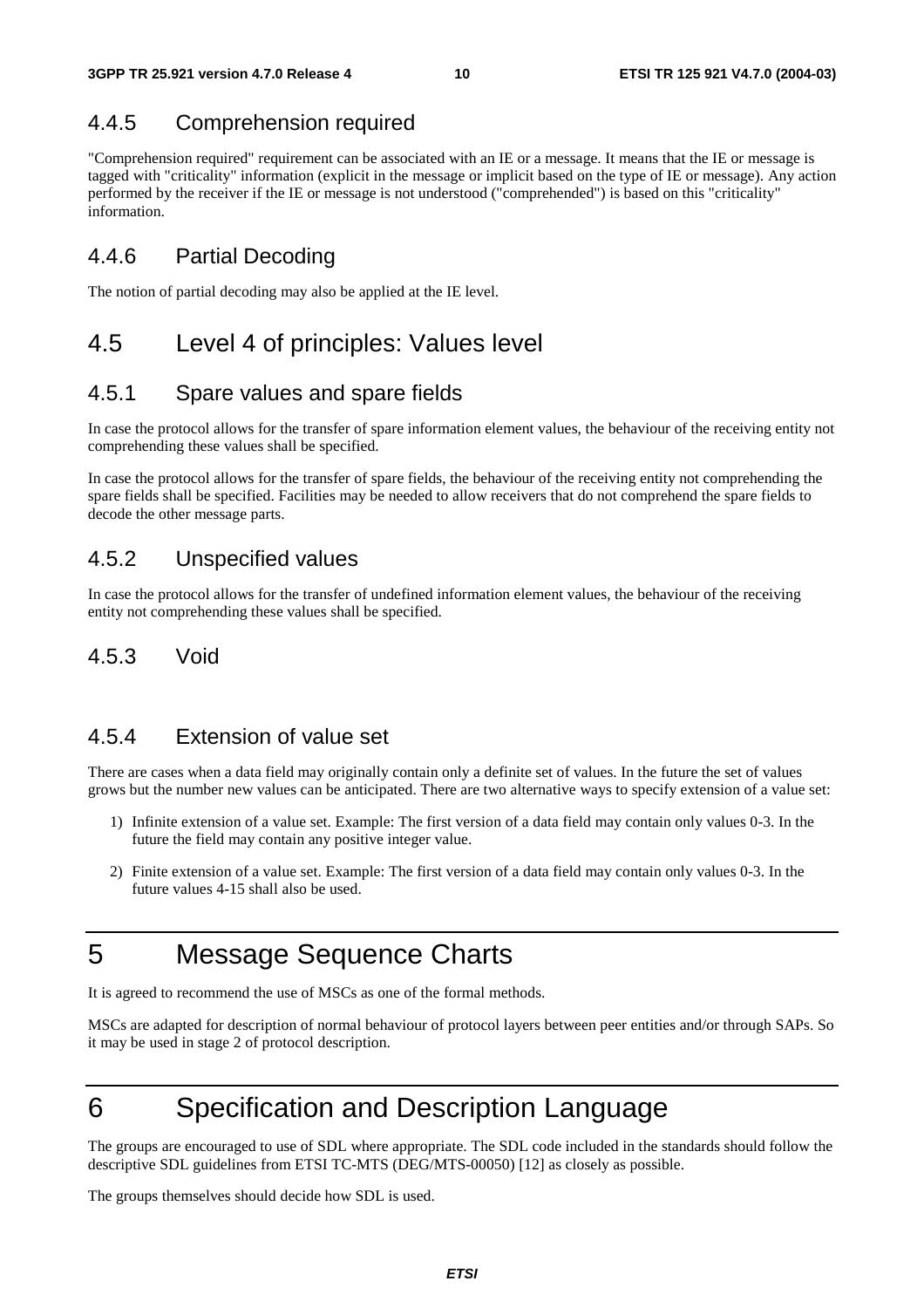In some protocol parts, text is more adapted (e.g.: algorithm or multiplexing), in some other parts SDL is better.

SDL is adapted for describing the observable behaviour of a protocol layer.

In this version the specifications shall not use SDL for the normative part of the specifications.

# 7 Protocol procedure specification rules

# 7.1 General

- A protocol specification shall contain a 'Procedures' clause, which specifies the functional behaviour, using "procedures". A procedure is typically a sequence of events, with a start and an end, which can be observed in the protocol and/or in the interfaces to other layers (upper and/or lower layers).
- The procedure specification shall be made using text and verbal forms.
- The verbal forms, such as "shall", "should" and "may" are used in conformance with [11] Annex E.
- The procedures should be specified in an asymmetric way, by concentrating on the behaviour on one side of the interface. As guidance, the "controlled" side, rather than the "controlling" side of the interface should be specified.
- The procedures should be specified using the externally observable behaviour, to ease writing of test specifications.
- All normal cases shall be covered. Normal cases are straightforward cases, branches of procedures and combinations of procedures.
- All error cases shall be specified, either explicitly or implicitly. The error cases are all cases that are not considered as normal cases. The error handling should be divided between error handling global to the protocol layer and procedure specific error handling. The procedure specific error cases should be put after the normal cases in each procedure.
- Redundancy/duplication shall be avoided, in order to avoid problems with later CR, even if this makes the specification initially less readable.
- States and state variables should be used when it provides unambiguity, a way to describe nested procedures and colliding cases.
- Timers, variables and constants and usage of them must be specified.
- Explicit explanation when the action shall be performed is specified in the procedure itself.
- When there are procedural differences between the FDD and TDD modes these should be clearly pointed out using a consequent notation, e.g. "FDD only", "In TDD, …".
- When optional IEs are possible in a given message, the meaning of the presence (i.e.: which "function" are activated with the given IE) shall be specified in the procedure for the receiving entity. The requirements on when to include a given IE shall be specified for the transmitting entity. An exception for this rule is when the requirements on the entity is not specified by the protocol.
- Requirements on the content of a message at the sending entity are put before analysis of the message at the receiving entity.
- References to IEs that are parts of another IE is allowed.
- When referring to an IE a formal notation shall be used.
- When referring to a message, a formal notation shall be used.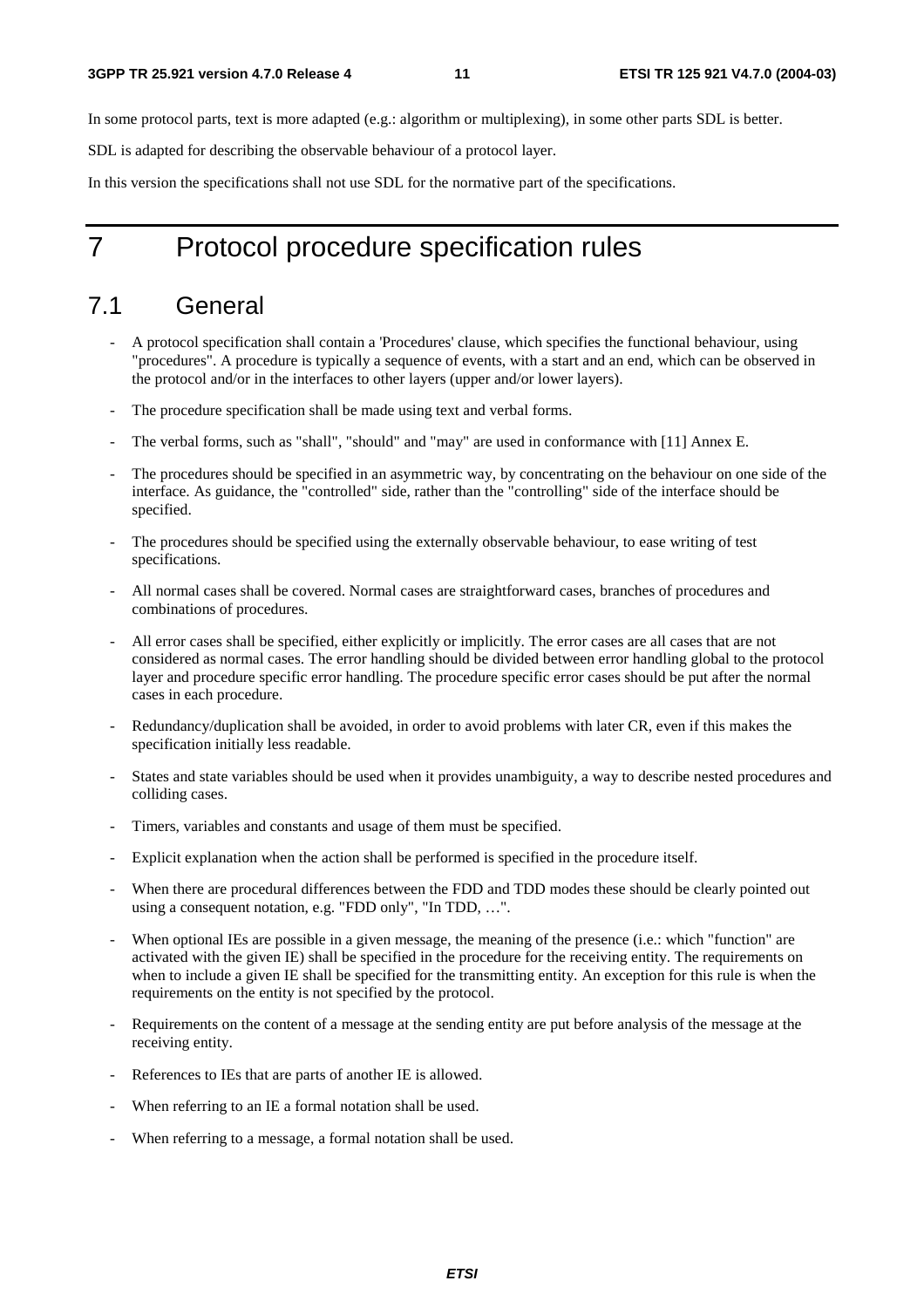# 7.1a Specification of algorithms and formulas

When algorithms or formulas are used in the specifications, a formal notation shall be used and mathematical expressions should be used to reduce ambiguity.

- The notations "OP1 div OP2" and "OP1 mod OP2" shall be interpreted according to the following:
	- $OP1 = OP2 * A + B$ ;
	- $-$  0 =  $B = <$  OP2-1;
	- OP1 div OP2 corresponds to A;
	- OP1 mod OP2 corresponds to B.

# 7.2 RRC specific rules

- The specification shall focus on the UE behaviour.
- Only UE timers are normative (when UTRAN timers are present, it is for information).
- The procedure specification text shall specify how the UE shall handle the IEs.
- As much as possible of the UE behaviour shall be tied to reception and non-reception of IEs and included in the subclause "Generic actions upon receipt and absence of an information element", to avoid duplication of text.
- "UTRAN shall" shall be only used when UTRAN behaviour is normative.
- It shall be specified whether timers shall be started when RRC sends the message to lower layers or when the message is effectively sent at the radio interface.
- When referring to messages in the procedure text, the notation "EXAMPLE message" is used (excluding the quotation marks). For example: "The UE shall transmit an RRC CONNECTION REQUEST message".
- When referring to IEs in the procedure text, the tabular description of IEs should be used as basis. The notation "IE "Example"" is used (including the inner but not the outer quotation marks). Values of IEs are put within quotation marks. For example: "The UE set the IE "Protocol error indicator" to "FALSE" in the RRC CONNECTION REQUEST message".
- UE performance requirements are considered to be TSG RAN WG2 work. These must be specified only if they are testable.
- The following rules apply to the procedure text:
	- "n>" shall be used as an indentation level specifier, where, n denotes the level of indentation,  $n = 1$ ....10.

# 7.3 RLC specific rules

- The behaviour of an RLC entity is specified by means of one or more elementary procedures. Each elementary procedure involves a Sender and a Receiver. In this respect the Sender is the RLC protocol entity that initiates the procedure, while the Receiver is the peer entity of the Sender. For each elementary procedure there are two possible configurations: one in which the UE is the Sender and UTRAN is the Receiver and another one in which UTRAN is the Sender and the UE is the Receiver.
- An RLC entity is normally configured to be either Sender or Receiver. In some cases however e.g. the AM RLC entity, the RLC entity consists of a transmitting and a receiving side. Such RLC entities can be Sender for some elementary procedures as well Receiver for other elementary procedure(s).
- The procedure specifications shall be specified independently as elementary procedures. Inter- relations between elementary procedures may be described in a general subclause describing the initiation of the procedure.
- The procedure specification text shall specify both how the Sender shall set the PDU parameters and how the Receiver shall handle them.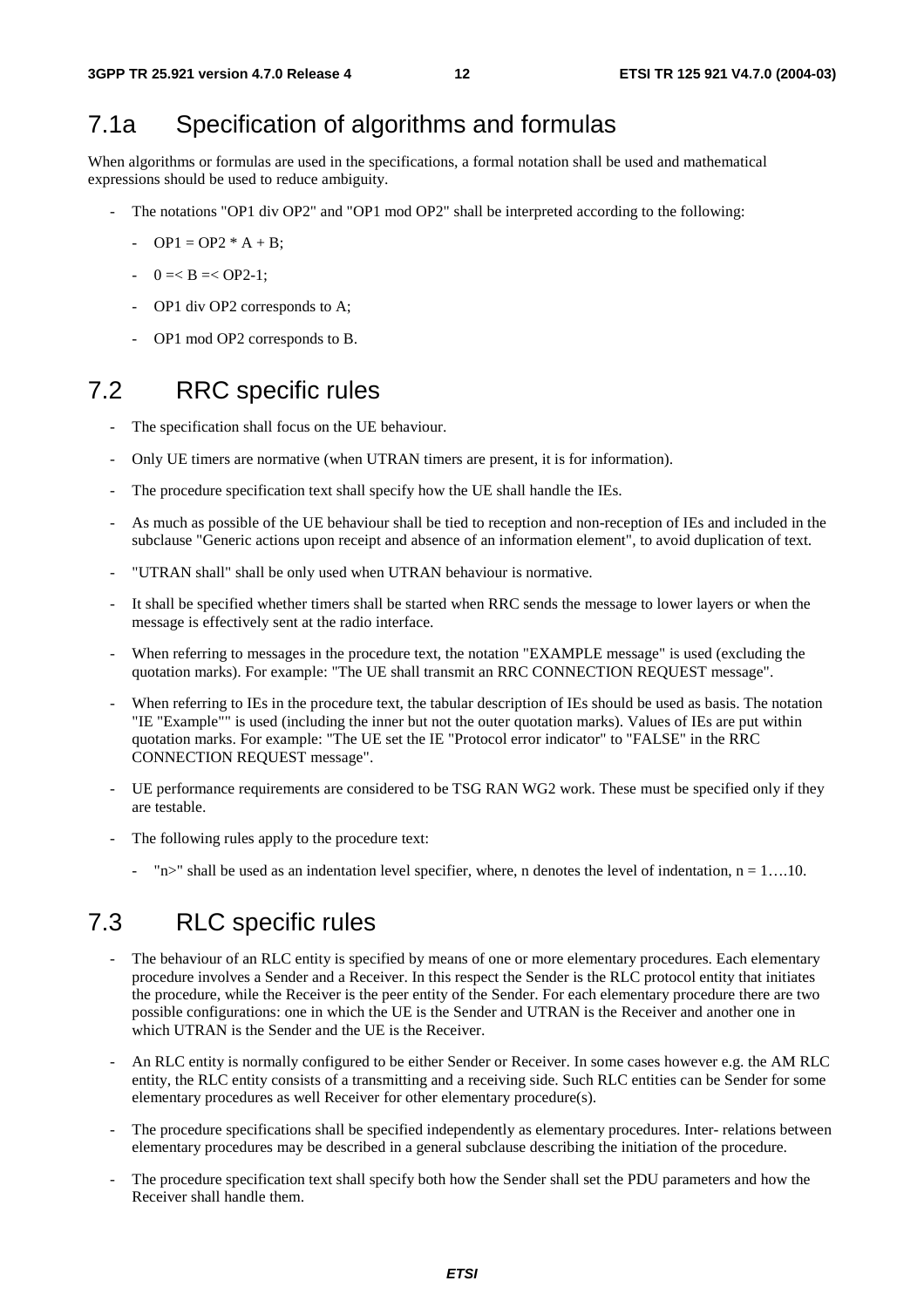- It shall be specified when the timers are started, for example whether a timer shall be started when RLC submits a PDU to lower layers or when the successful or unsuccessful transmission of the PDU on the radio interface is indicated by lower layer.
- When referring to messages in the procedure text, the notation "EXAMPLE PDU" is used (excluding the quotation marks). For example: "The receiver shall transmit a RESET ACK PDU".
- When referring to PDU parameters in the procedure text, double quotation marks are used. The notation "PDU" parameter "Example"" illustrates this usage (including the inner but not the outer quotation marks). Values of PDU parameters are also put within double quotation marks. For example: "If the PDU parameter "Length indicator" equals "0000000" the Receiver shall...".
- When referring to configuration parameters in the procedure text, double quotation marks are used. The notation "parameter "Example" is configured as" illustrates this usage (including the inner but not the outer quotation marks). Values of configuration parameters are also put within double quotation marks. For example: "If the Sender has the parameter "Delivery of erroneous PDUs" configured for "No Detect" …".
- When referring to state variables in the procedure text, the notation "VT(EXAMPLE)" and "VR(EXAMPLE)" is used (without the quotation marks) for state variables used in the RLC transmitter and RLC receiver respectively. For example: "If the value of VT(DAT) is equal to...".
- When referring to timers in the procedure text, the notation "Timer\_Example" is used (without the quotation marks). For example: "If the timer Timer Poll Prohibit has expired the sender shall...".
- When referring to RLC protocol states in the procedure text, the notation "EXAMPLE\_NAME state" is used (without the quotation marks). For example: "If the sender is in RESET\_PENDING state, the sender shall...".
- Cross-references to other clauses are referred to as "clauses", subclauses are referred to as "subclauses". For example: "see subclause 9.3".
- Procedures which include conditional behaviour use the convention "if" … "else if" … "otherwise" to specify each condition.

# 8 Message specification

8.1 Void

# 8.2 Definitions

Message descriptions are divided into three levels:

- a logical description, which describes messages and relevant information elements in an easily understandable, semi-formal fashion;
- a message contents description, which describes the messages formally and completely in an abstract fashion ("abstract syntax"); and
- a message encoding, which defines the encoded messages (i.e. what is carried as a bit string, "transfer syntax").

# 8.3 Logical description

The logical description of messages shall be done using tabular format specified in clause 9 of the present document, Message contents description.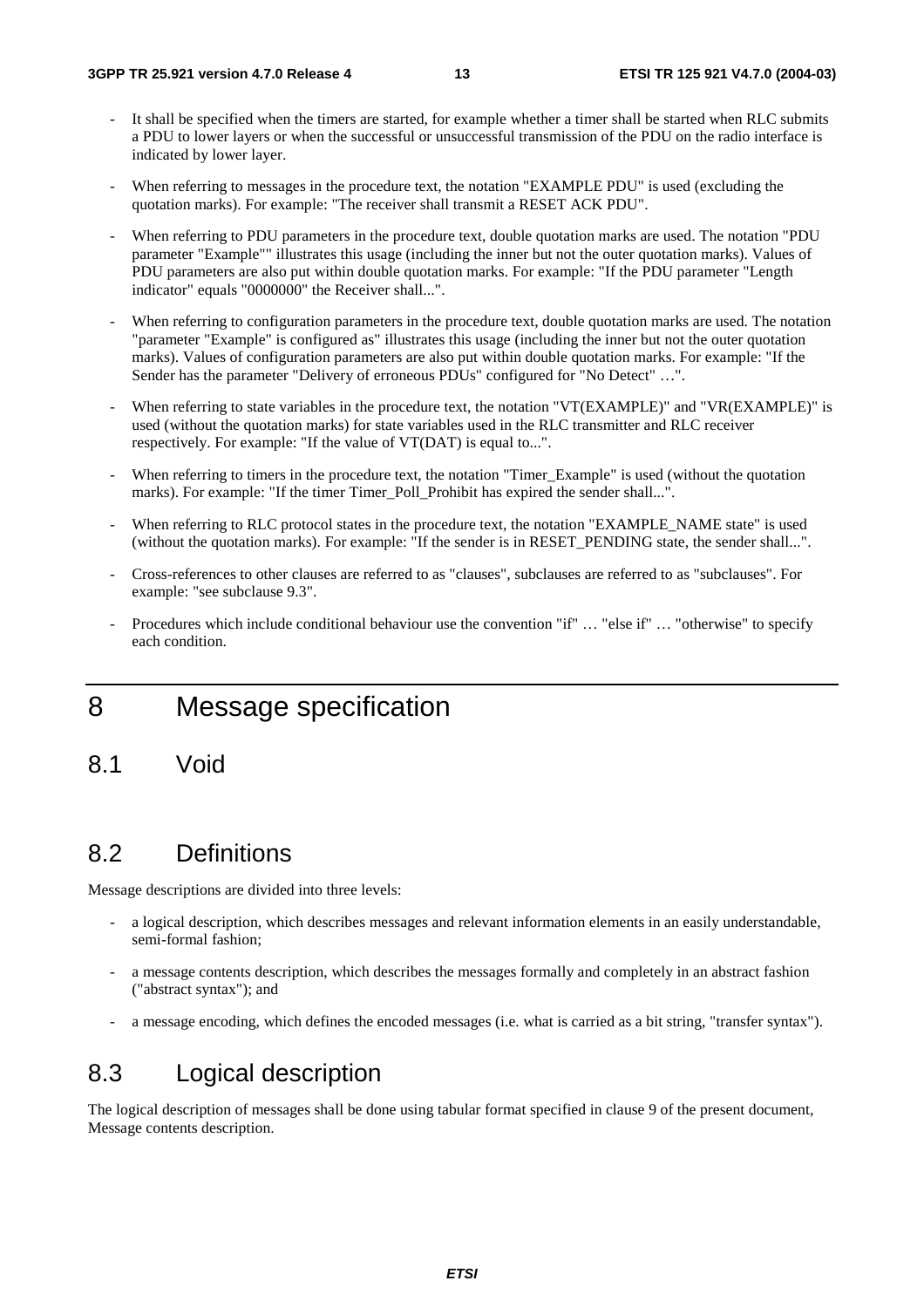# 8.4 Message contents description

The message contents descriptions shall be written using ASN.1. The message encoding shall be based on the ASN.1 description.

# 8.5 Compilability of the transfer syntax

The transfer syntax should allow as automatic as possible compilers that transform between a sequence of received bits and a sequence of IEs that can be utilised by the protocol machine. Specialised encoding may be used. A link between message contents description and transfer syntax needs to be specified.

# 8.6 Efficiency/Compactness

The transfer syntax should allow minimising the size of messages if so necessary. It should allow protocol dependant optimisations.

# 8.7 Evolvability/Extensibility

The message contents description shall allow the evolution of the protocol.

# 8.8 Inter IE dependency

The message contents description shall allow that presence of IEs depends on values in previous IEs.

The description of messages should avoid dependency between values in different IE. Indeed, it would mean that values are not independent and that there is a redundancy.

# 8.9 Intra IE dependency

The abstract and transfer syntaxes shall allow that, within an IE, some fields depend on previous ones.

# 8.10 Support of error handling

The syntax used should support optional IEs, default values, partial decoding, "comprehension required" and extensibility as defined above.

# 9 Usage of tabular format

A protocol specification should include a 'Tabular description' subclause, including:

- a message description subclause;
- an IE description subclause.

# 9a Usage of Iub/Iur Frame Protocol

The following clauses contain guidelines for specification of frame protocols.

# 9a.1 Extensions for future releases in Data Frame

Spare Extension is used to define New IEs in the future. When the first IE is added in the Spare Extension in the Data Frame, *New IE Flags* IE shall be added in the first byte of the Spare Extension to indicate the validity of the value of the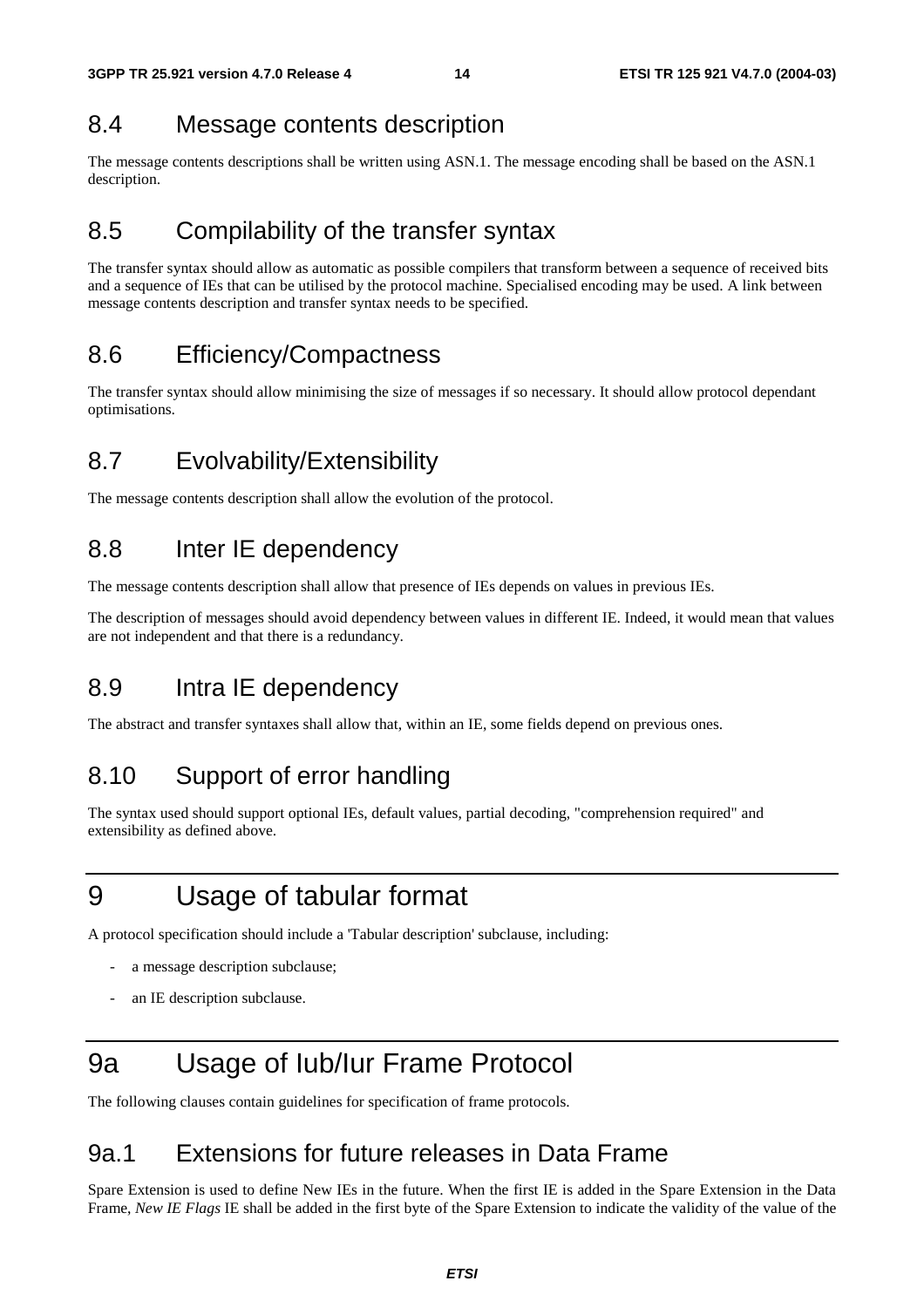IEs in the Spare Extension. The last bit position of the *New IE Flags* IE is used as the Extension Flag to allow the extension of the *New IE Flags* IE in the future. The IEs in the Spare Extension will be added in the order in which the IEs are introduced regardless of the release.



 $(E)$  = Extension Flag

In the example below, it is assumed that after *Example IE in Rel5* IE was introduced, *Example IE in Rel99* IE is introduced.

In this example, New IE Flags (0) indicates the validity of *Example IE in Rel5* IE and the New IE Flags (1) indicates the validity of *Example IE in Rel99* IE. The IEs are added in the order of their introduction in the Spare Extension. For the Rel99 and Rel4 nodes, New IE Flags (0) and *Example IE in Rel5* IE will always be seen as Spare Bits while for Rel5 nodes, all the IEs (i.e., New IE Flags (0), New IE Flags(1)), *Example IE in Rel5* IE and *Example IE in Rel99* IE can be used.



**Example of Spare Extension Usage** 

# 9.1 Tabular description of messages and IEs in RRC

### 9.1.1 Message description

A "Message description" subclause includes one subclause per message.

A message is described with, in this order: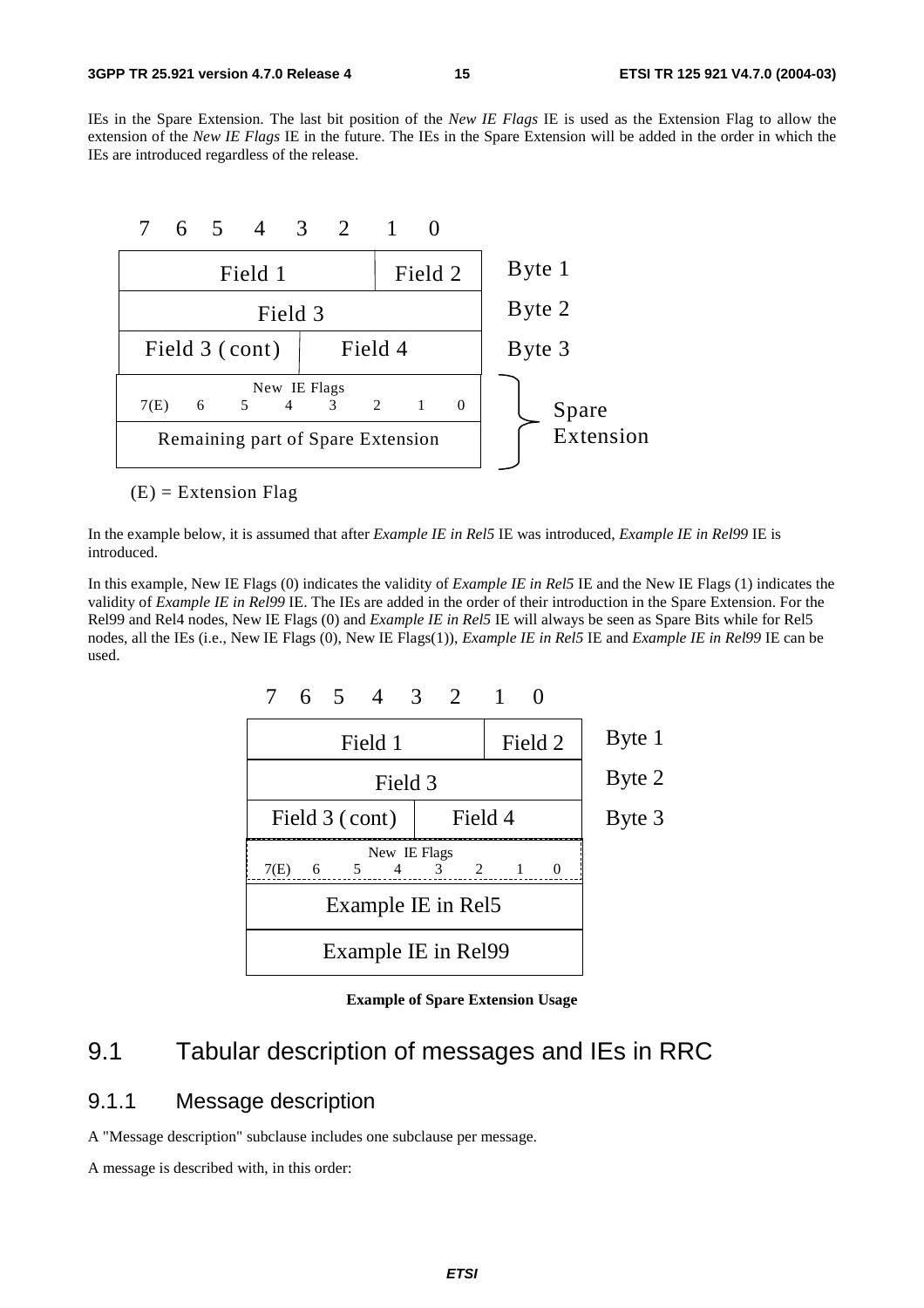- a general description, including the flow the message belongs to (e.g.: SAP, direction, ...); this indirectly points to the message header description, which is not described again for each message;
- a table describing a list of information elements;
- explanatory clauses, mainly for describing textually conditions for presence or absence of some IEs.

#### 9.1.1.1 The general description

#### 9.1.1.2 The Information Element table

The table is composed of 6 columns, labelled and presented as shown below.

| <b>IE/Group Name</b> | <b>Need</b> | Multi | Type and reference | <b>Semantics description</b> | Version |
|----------------------|-------------|-------|--------------------|------------------------------|---------|
|                      |             |       |                    |                              |         |

NOTE: Indentations are used to visualise the embedding level of an "IE/Group".

Indentations are explicitly written with the character ">", one per level of indentation. Indentations of lines can be found in the IE/Group Name column.

Each line corresponds either to an IE or to a group. A group includes all the IEs in following lines until, and not including, a line with the same indentation as the group line.

Dummy groups can be used for legibility: the following IE/Group has the same indentation. For such dummy groups, the Need and Multi columns are meaningless and should be left empty.

#### 9.1.1.2.0 IE/Group Name column

This column gives the local name of the IE or of a group of IEs. This name is significant only within the scope of the described message, and must appear only once in the column at the same level of indentation. It is a free text, which should be chosen to reflect the meaning of the IE or group of IEs. This text is to be used to refer to the IE or the group of IEs in the procedure specification described in clause 7.

The first word 'choice' has a particular meaning, and must not be used otherwise.

#### 9.1.1.2.1 Need and multiplicity (Multi) columns

These columns provide most of the information about the presence, absence and number of instances of the IE (in the message or in the group) or group of IEs. The different possibilities for these columns are described one by one.

The meaning of the 'need' column is summarised below:

MP Mandatorily present.

 A value for that information is always needed, and no information is provided about a particular default value. If ever the transfer syntax allows absence (e.g.: due to extension), then absence leads to an error diagnosis.

MD Mandatory with default value.

 A value for that information is always needed, and a particular default value is mentioned (in the "Semantical information" column). This opens the possibility for the transfer syntax to use absence or a special pattern to encode the default value.

CV Conditional on value.

 The need for a value for that information depends on the value of some other IE or IEs, and/or on the message flow (e.g.: channel, SAP). The need is specified by means of a condition, which result may be that the information is mandatorily present, mandatory with default value, not needed or optional.

 If one of the results of the condition is that the information is mandatorily present, the transfer syntax must allow for the presence of the information. If in this case the information is absent an error is diagnosed.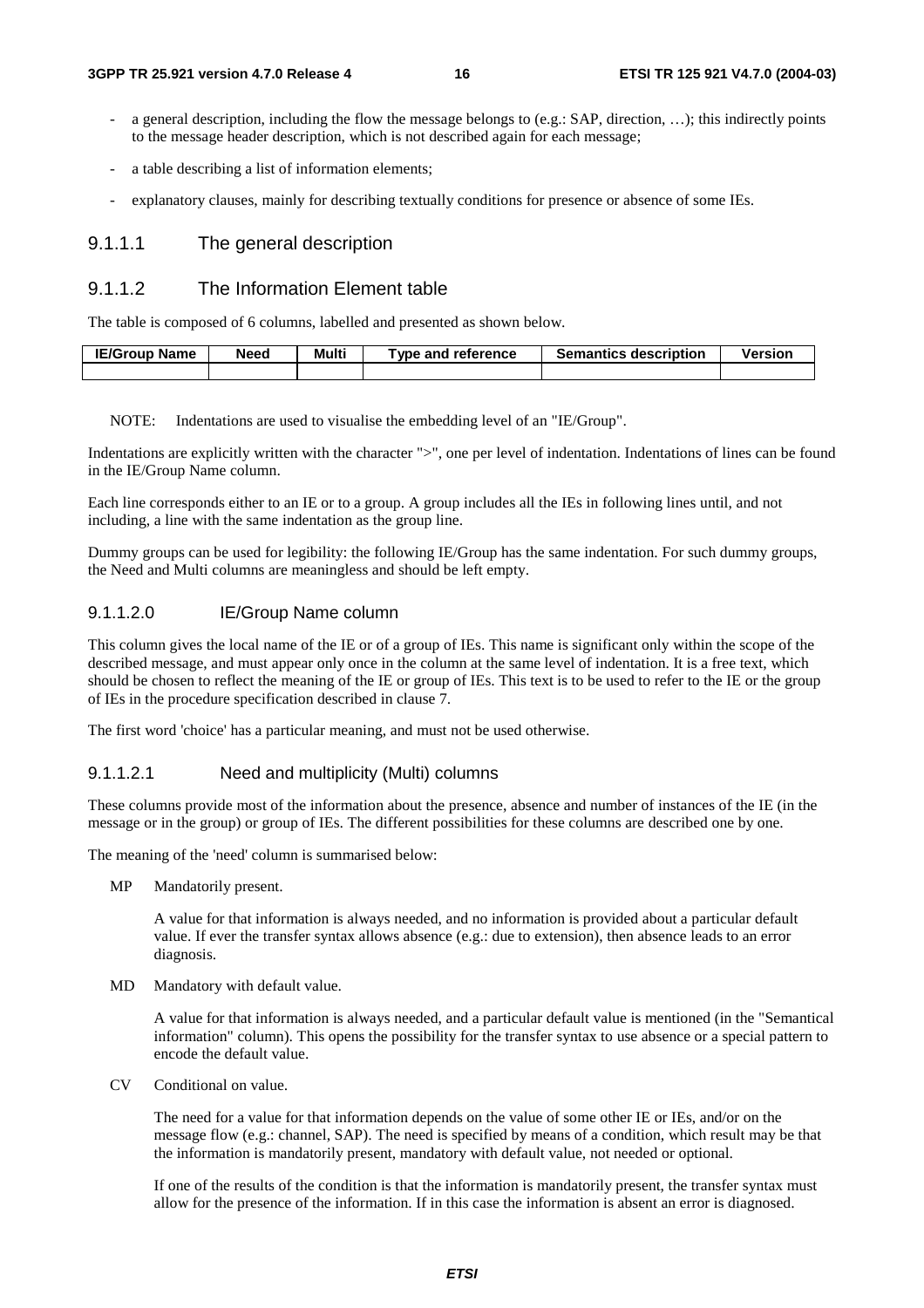If one of the results of the condition is that the information is mandatory with default value, and a particular default value is mentioned (in the "Semantical information" column), the transfer syntax may use absence or a special pattern to encode the default value.

 If one of the results of the condition is that the information is not needed, the transfer syntax must allow encoding the absence. If in this case the information is present, it will be ignored. In specific cases however, an error may be diagnosed instead.

 If one of the results of the condition is that the information is optional, the transfer syntax must allow for the presence of the information. In this case, neither absence nor presence of the information leads to an error diagnosis.

CH Conditional on history.

 The need for a value for that information depends on information obtained in the past (e.g.: from messages received in the past from the other party). The need is specified by means of a condition, which result may be that the information is mandatorily present, mandatory with default value, not needed or optional.

The handling of the conditions is the same as described for CV.

OP Optional.

 The presence or absence is significant and modifies the behaviour of the receiver. However whether the information is present or not does not lead to an error diagnosis.

| 9.1.1.2.1.1 | Mandatory |
|-------------|-----------|
|-------------|-----------|

| <b>IE/Group Name</b> | Need      | Multi | Type and reference | <b>Semantics description</b> | Version |
|----------------------|-----------|-------|--------------------|------------------------------|---------|
| Name                 | <b>MP</b> |       |                    |                              |         |
| Name                 | MD        |       |                    | (default value is indicated) |         |

The multiplicity column may be left empty (see subclause 9.1.1.2.1.5).

For mandatory IEs, the rules are as follows, applied on the number of instances given by the multiplicity column (leaving the multiplicity column empty means one and only one instance).

For an IE not belonging to a group MP indicates that the number of instances as given by the multiplicity column of 'Name IE' is necessary in the message.

For a group not belonging to another group, MP means that the number of instances as given by the multiplicity column of the 'Name group' is necessary in the message.

For an IE or a group belonging to another group, MP means that if the parent group is present, then the number of instances as given by the multiplicity column of the 'Name group' or 'Name IE' is necessary in the embedding group.

For an IE not belonging to a group MD indicates that the number of instances as given by the multiplicity column for information 'Name IE' is necessary in the message, and that a special value (the default value) exists, for all instances or individual instances, and is mentioned in the 'Semantics description' column.

For a group not belonging to another group, MD means that the number of instances as given by the multiplicity column for information structure 'Name group' is necessary in the message, and that a special value (the default value) exists, for all instances or individual instances, and is mentioned in the 'Semantics description' column.

For an IE or a group belonging to another group, MD means that if the parent group is present, then the number of instances as given by the multiplicity column for information structure 'Name group' or information 'Name IE' is necessary in the embedding group, and that a special value (the default value) exists and is mentioned in the 'Semantics description' column.

The default value might be fixed by the standard, or conditional to the value of some other IE or IEs, or conditional on information obtained in the past. In case the default value depends on information obtained in the past, variables may be used to specify it.

9.1.1.2.1.2 Optional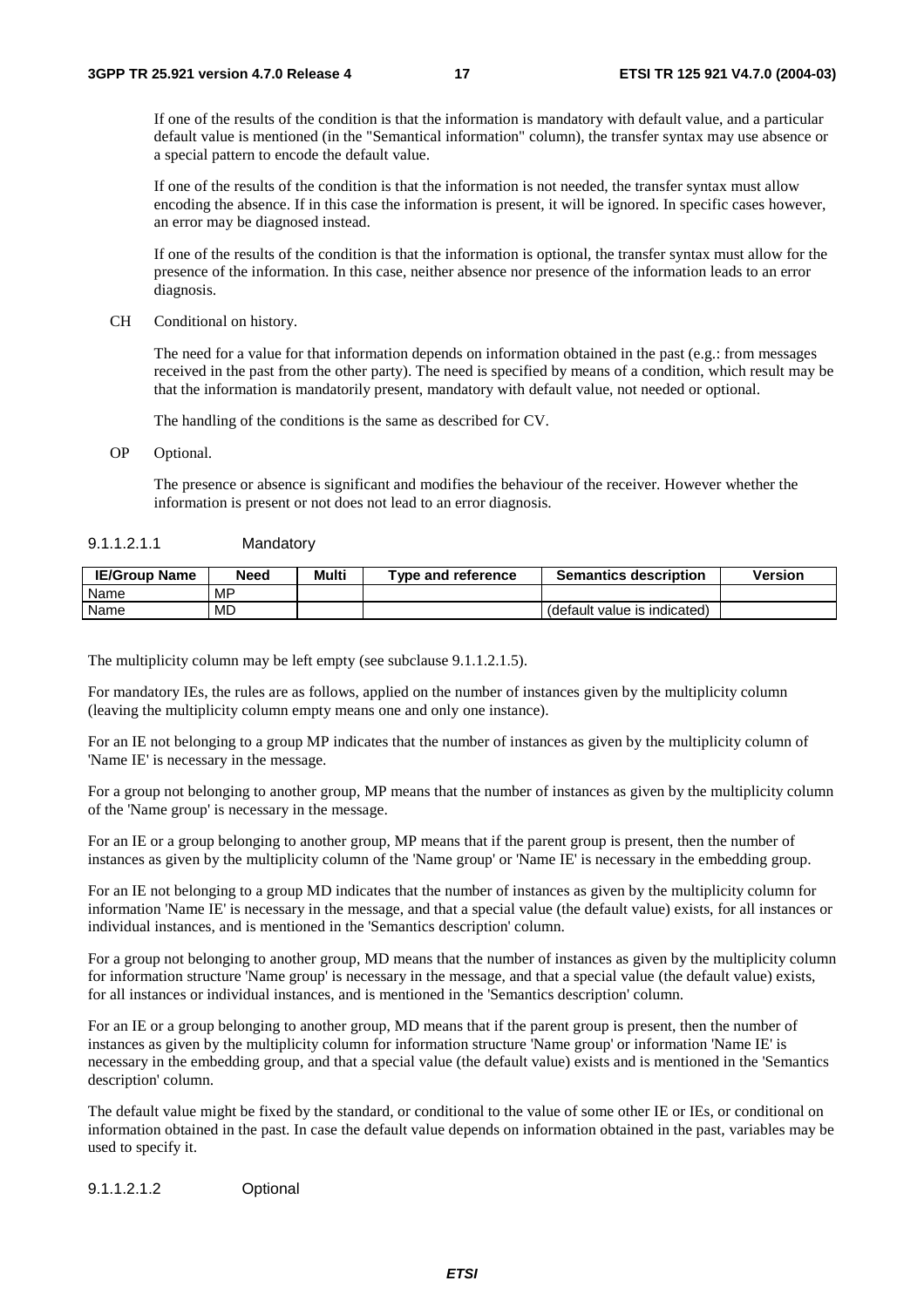| <b>IE/Group</b><br><b>Name</b> | Need | Multi | <b>Type and reference</b> | <b>Semantics description</b> | Version |
|--------------------------------|------|-------|---------------------------|------------------------------|---------|
| Name                           | ОP   |       |                           |                              |         |

The multiplicity column may be empty (see subclause 9.1.1.2.1.5).

This indicates that the number of instances as given by the multiplicity column of the 'Name IE' or 'Name group' is not necessary in the message or the embedding group, and that the sender can choose not to include it.

#### 9.1.1.2.1.3 Conditional

| <b>IE/Group Name</b> | Need              | Multi | Tvpe and reference | <b>Semantics description</b> | <b>Version</b> |
|----------------------|-------------------|-------|--------------------|------------------------------|----------------|
|                      | cond<br>$\cdot$ v |       |                    |                              |                |
|                      | CН                |       |                    |                              |                |

The multiplicity column may be empty (see subclause 9.1.1.2.1.5).

CV indicates that the requirement for presence or absence of the number of instances as given by the multiplicity column of the IE or group of IE depends on the value of some other IE or IEs, and/or on the message flow (e.g.: channel, SAP). In the CV case, the condition is to be described in a textual form in an explanatory clause. *cond* stands for a free text that is used as a reference in the title of the explanatory clause. In the CH case, the condition is described in the procedural section.

The expression *cond* should explicitly cover all cases. A typical *cond* expression is "The IE is *CS1* if *TE* and *CS2* otherwise", where *CS1* and *CS1* are condition statements and *TE* is an expression used in the if test. For example: "The IE is mandatory if the IE "XXX" has the value "YYY" and not needed otherwise".

The result of evaluating the condition (if the condition is met or not) may mean that the IE is:

- mandatorily present, when the condition statement says "mandatory";
- mandatory with default value, when the condition statement says "mandatory with default value";
- not needed, when the condition statement says "not needed";
- optional, when the condition statement says "optional".

The error handling shall be specified in the protocol for the cases when the requirement for presence or absence of an IE indicated by the condition is not followed.

#### 9.1.1.2.1.4 Choice

This is particular group of at least two children.

| <b>IE/Group Name</b> | <b>Need</b> | Multi | Type and reference | <b>Semantics description</b> | <b>Version</b> |
|----------------------|-------------|-------|--------------------|------------------------------|----------------|
| Choice name          | NOTE 1      |       |                    |                              |                |
| $>$ Name1            |             |       |                    |                              |                |
| >Name2               |             |       |                    |                              |                |

NOTE: The Need column shall take one of the values "MP", "MD", "OP", "CV *cond*" or "CH *cond*".

A 'choice' group is distinguished from standard groups by the use of 'choice' as first word in the name.

The Need column shall and the Multi columns may be filled for the group line. They are not filled for the children lines: the implicit value is conditional, one condition being that one and only one of the children is present if the group is present.

If additional conditions (depending on the value of some other IE or IEs, and/or on the message flow) exist for the choice, they are explained in an explanatory clause.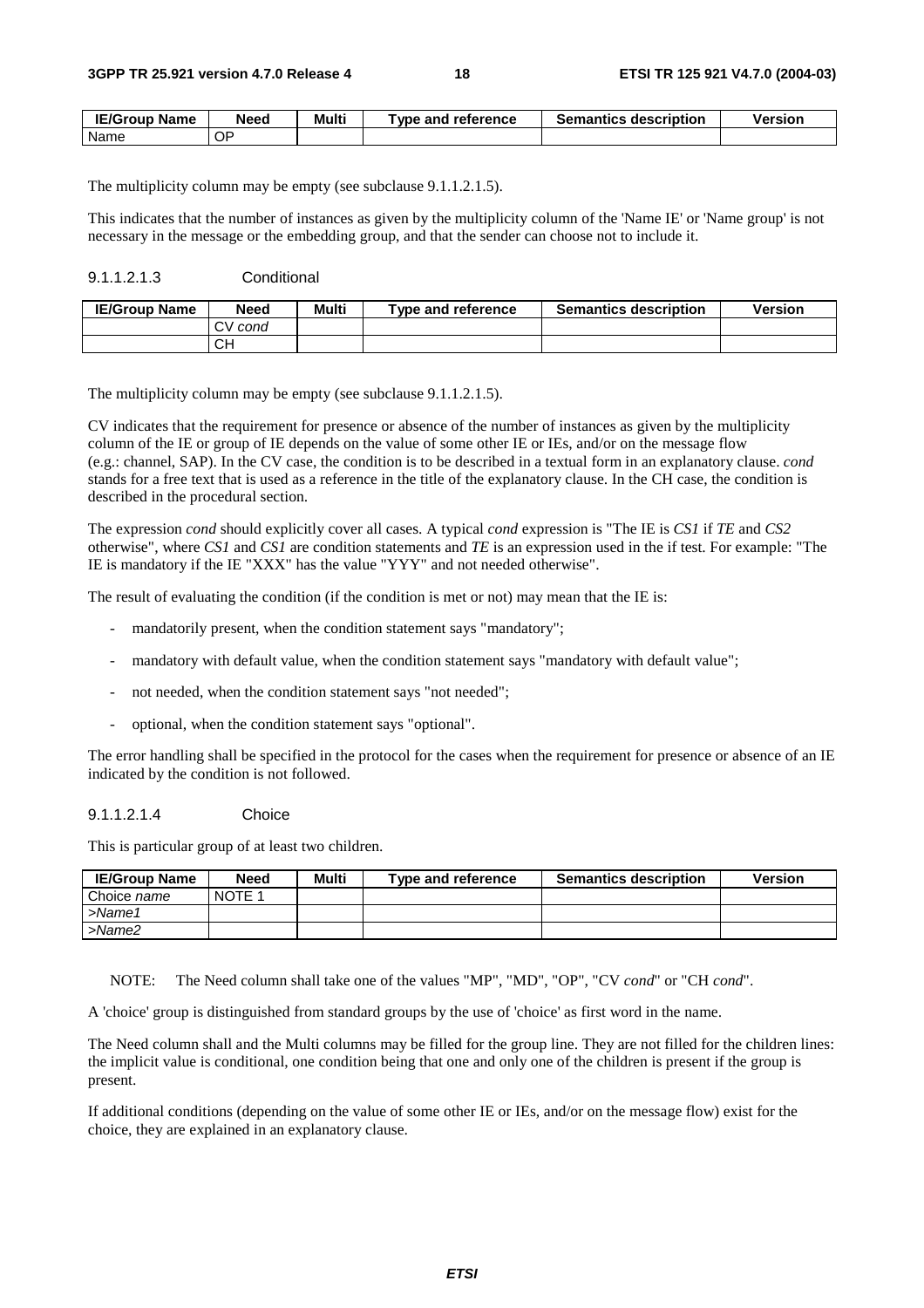#### **3GPP TR 25.921 version 4.7.0 Release 4 19 ETSI TR 125 921 V4.7.0 (2004-03)**

#### 9.1.1.2.1.5 Sets

In general, this indicates that more than one instance of an IE/Group might be necessary in the message.

| <b>IE/Group Name</b> | <b>Need</b> | <b>Multi</b> | <b>Type and reference</b> | <b>Semantics description</b> | Version |
|----------------------|-------------|--------------|---------------------------|------------------------------|---------|
| Name                 | <b>MP</b>   | nnpp         |                           |                              |         |
| Name                 | <b>MP</b>   | nnindefinite |                           |                              |         |
| Name                 | <b>MP</b>   | nnsym2       |                           |                              |         |
| Name                 | <b>MP</b>   | sym1pp       |                           |                              |         |
| Name                 | <b>MP</b>   | sym1sym2     |                           |                              |         |
| Name                 | MD          | nnpp         |                           |                              |         |
| Name                 | MD          | nnindefinite |                           |                              |         |
| Name                 | MD          | nnsym2       |                           |                              |         |
| Name                 | MD          | sym1pp       |                           |                              |         |
| Name                 | MD          | sym1sym2     |                           |                              |         |
| Name                 | OΡ          | nnpp         |                           |                              |         |
| Name                 | <b>OP</b>   | nnindefinite |                           |                              |         |
| Name                 | <b>OP</b>   | nnsym2       |                           |                              |         |
| Name                 | <b>OP</b>   | sym1pp       |                           |                              |         |
| Name                 | <b>OP</b>   | sym1sym2     |                           |                              |         |
| Name                 | Cx cond     | nnpp         |                           |                              |         |
| Name                 | Cx cond     | nnindefinite |                           |                              |         |
| Name                 | Cx cond     | nnsym2       |                           |                              |         |
| Name                 | Cx cond     | sym1pp       |                           |                              |         |
| Name                 | Cx cond     | sym1sym2     |                           |                              |         |

The two lines below indicate different allowed alternatives.

Where *nn* and *pp* stand for positive integers, and *sym1* and *sym2* for symbolic names. The Need column can be empty, CV or CH.

The notation '..' can be replaced with the same meaning by 'to'.

This indicates that a number of instances of the IE/Group are necessary in the message/embedding group. The order is significant. The reference should use the bracket notation (e.g.: 'Name[1] IE') to refer to a specific instance; numbering starts by 1.

The *nn..pp* case indicates that the number of instances is between nn and pp, inclusively. This means that *nn* instances are necessary in the message, that additional *pp*-*nn* instances are optional and meaningful, and that instances after the *pp*th are not necessary.

The number *nn* is positive or null. The number *pp* must be equal or greater than *nn*. The 1..1 case should be avoided and instead the Multi column should be left empty to indicate one and only one instance. The 0..1 case combined with MP should be avoided and replaced by an OP indication with the Multi column left empty.

The *nn*..indefinite case indicates that the number of instances is *nn* or greater. This means that *nn* instances are necessary in the message, and that additional instances are optional and meaningful. The number *nn* is positive or null. It is however allowed that the transfer syntax puts some practical limits on the maximum number of instances.

The use of a symbolic name for one or the other of the range bounds indicates that the value is given in a textual clause. This is necessary the case when the bound depends is conditional to the value of some other IE or IEs.

The 'Need' column is set to MP, MD, CV or CH and interpreted as described in subclauses 9.1.1.2.1.1 to 9.1.1.2.1.3 applied to the whole set.

#### 9.1.1.2.2 Type and reference column

This column is not filled for groups and must be filled for IEs.

This column includes the reference to a more detailed abstract description of the IE. This includes:

a) a reference to a subclause in the Information Element Description clause in the same document; typically the subclause number and titles are given, and if possible this should be a hypertext link;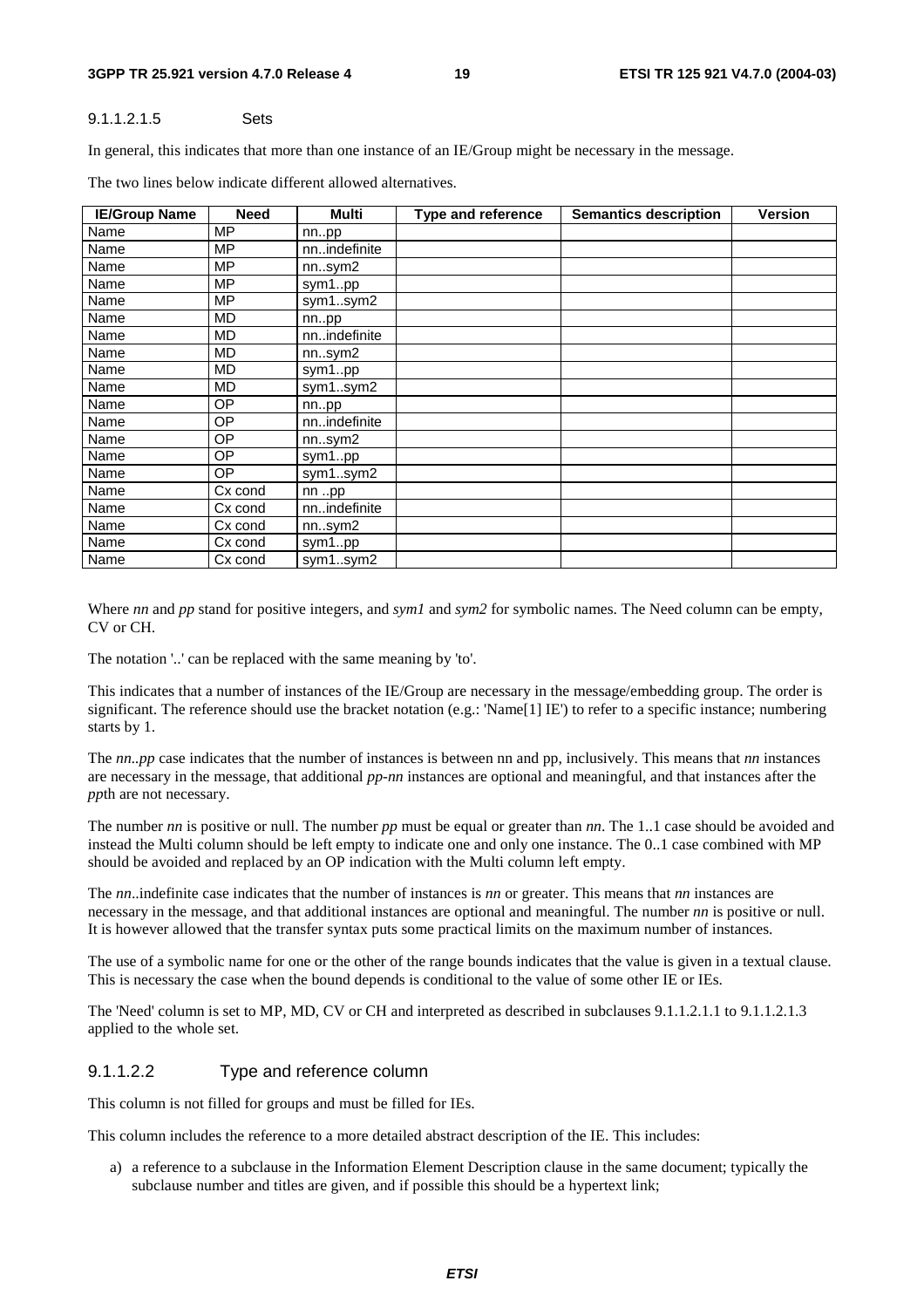b) a reference to another document, and to a subclause in the Information Element Description clause in the indicated document; typically only the subclause title is indicated.

#### 9.1.1.2.3 Semantics description

Filling this column is optional. It should be use to clarify the meaning of the IE or group of IE, as a summary of their use as described in the procedural part.

#### 9.1.1.2.4 Expressing differences between FDD and TDD modes

If a PDU or a structured information element contain information elements whose Need value is different for FDD and TDD modes or if a certain structured information element is completely different for the two modes, a choice group should be used.

| <b>IE/Group Name</b>      | <b>Need</b> | Multi | Type and reference | <b>Semantics description</b> | <b>Version</b> |
|---------------------------|-------------|-------|--------------------|------------------------------|----------------|
| Choice mode               | MP          |       |                    |                              |                |
| l >FDD                    |             |       |                    |                              |                |
| $\Rightarrow$ >>element1  | MP.         |       |                    |                              |                |
| $\Rightarrow$ >>element2  | OΡ          |       |                    |                              |                |
| $\blacktriangleright$ TDD |             |       |                    |                              |                |
| $\Rightarrow$ >>element3  | OΡ          |       |                    |                              |                |
| $\Rightarrow$ element4    | MP          |       |                    |                              |                |

#### 9.1.1.2.5 Version column

When an information element is added from one version to a latter one, the version in which the element is added (e.g.: REL-4, REL-5) is included in the version column.

When a new CHOICE group is added from one version to a later one, the version in which the group is added is included in the version column of all new rows. If some of the information elements in the new CHOICE group were included in the older version (but not inside a CHOICE group), the version column is not updated for those information elements (see also the example at the end of this clause).

When an existing CHOICE group is extended from one version to a later one to include more options, the version in which the new options are added is included in the version column of the rows describing the new options.

When the type of an information element is modified from one version to a later one to include more values, a new subrow is created in which the new values are added. The version in which the modification takes place is included in the version column of the new subrow.

When the multiplicity of an IE is extended from one version to another, a new subrow is created in which the extended multiplicity values are included. The version in which the modification takes place is included in the version column of the new subrow.

The example below shows how the version column is used for the cases described above. The first table shows an example of a Release '99 table.

| <b>IE/Group Name</b>     | <b>Need</b> | Multi | <b>Type and reference</b> | <b>Semantics description</b> | <b>Version</b> |
|--------------------------|-------------|-------|---------------------------|------------------------------|----------------|
| Element1-99              | MP          |       | Type1                     |                              |                |
| Element2-99              | MP          |       | Type2                     |                              |                |
| CHOICE choice 1-99   MP  |             |       |                           |                              |                |
| >first                   |             |       |                           |                              |                |
| >>Element3-99            | <b>MP</b>   |       | Type3                     |                              |                |
| >second                  |             |       |                           |                              |                |
| >>Element4-99            | MP          |       | Type4                     |                              |                |
| Element <sub>5</sub> -99 | MP          |       | Enumerated(a,b)           |                              |                |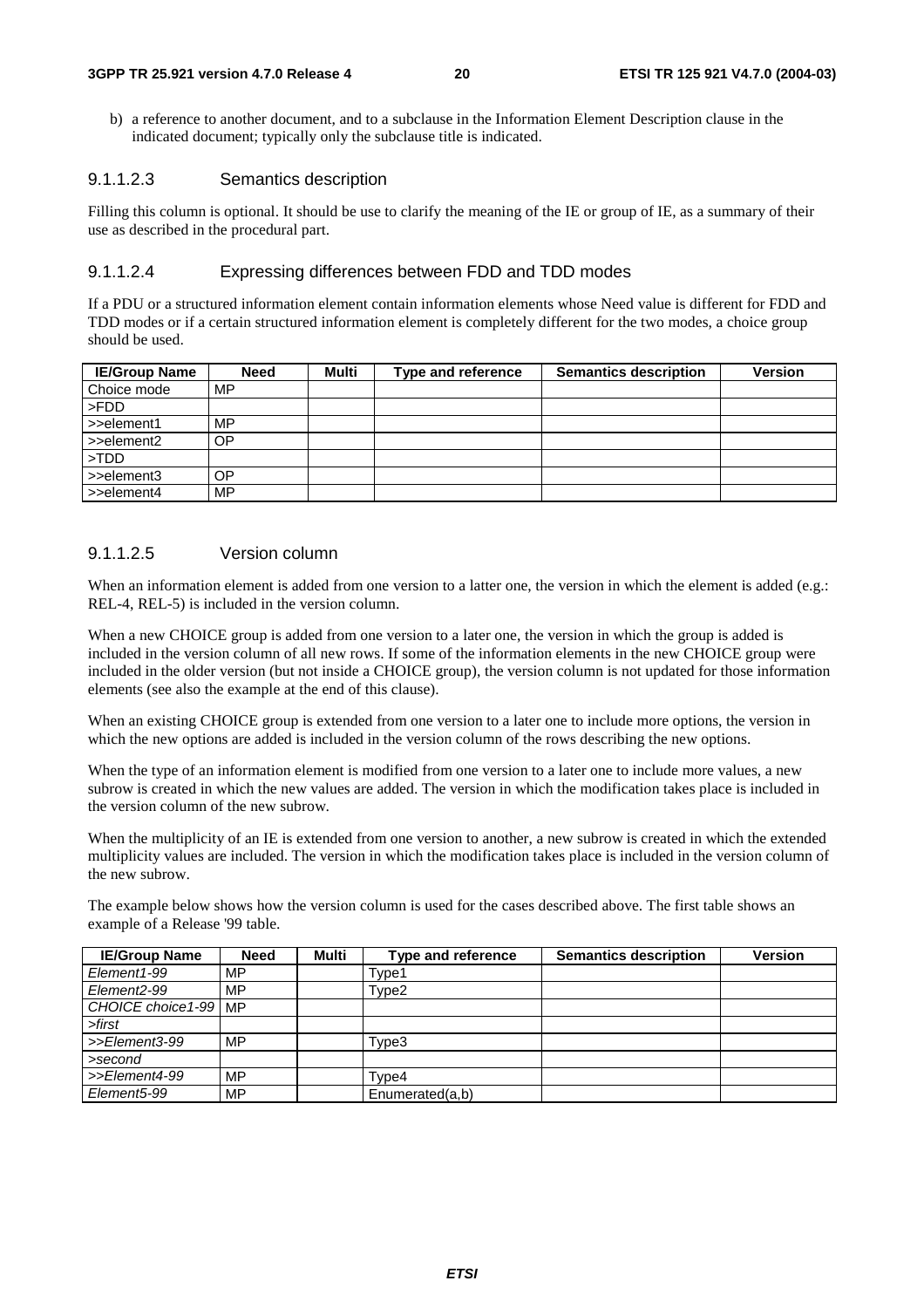The second table shows extensions of the above table in Release 5, and how the REL-4 and REL-5 shall be included in the version column.

| <b>IE/Group Name</b> | <b>Need</b> | Multi    | <b>Type and reference</b> | <b>Semantics description</b> | <b>Version</b> |
|----------------------|-------------|----------|---------------------------|------------------------------|----------------|
| Element1-99          | MP          |          | Type1                     |                              |                |
| Element6-r4          | MP          |          | Type <sub>6</sub>         |                              | REL-4          |
| CHOICE choice2-r4    | <b>MP</b>   |          |                           |                              | REL-4          |
| >old                 |             |          |                           |                              | REL-4          |
| >>Element2-99        | <b>MP</b>   |          | Type2                     |                              |                |
| $>$ new              |             |          |                           |                              | REL-4          |
| >>Element7-r4        | <b>MP</b>   |          | Type7                     |                              | REL-4          |
| CHOICE choice1-99    | <b>MP</b>   |          |                           |                              |                |
| >first               |             |          |                           |                              |                |
| >>Element3-99        | <b>MP</b>   |          | Type3                     |                              |                |
| >second              |             |          |                           |                              |                |
| >>Element4-99        | МP          |          | Type4                     |                              |                |
| >third               |             |          |                           |                              | REL-4          |
| >>Element8-r4        | <b>MP</b>   |          | Type8                     |                              | REL-4          |
| Element5-99          | <b>MP</b>   |          | Enumerated(a,b,           |                              |                |
|                      |             | 1 to $2$ |                           |                              | REL-4          |
|                      |             |          | C)                        |                              | REL-5          |

#### 9.1.1.3 Explanatory clauses

This includes the subclauses needed to elaborate conditions. There must be one explanatory clause for each named condition. The text must give the information sufficient to decide whether the IE/group is to be included or not.

### 9.1.2 IE type description

This describes IE types referred elsewhere, either in the description of a message or in the description of another IE type. The description of an IE type must be as generic as possible, i.e. independent of any specific use. A type should as far as possible not be defined in multiple places in a specification.

An 'IE description' subclause includes one subclause per IE type.

The description of an IE type is done as a table similar to that used for the description of messages.

| <b>IE/Group Name</b> | Need | Multi | $\tau$ vpe and reference | <b>Semantics description</b> | /ersion |
|----------------------|------|-------|--------------------------|------------------------------|---------|
|                      |      |       |                          |                              |         |

The different columns are filled as message description columns are filled with the addition that in the IE Type and reference column also the use of basic types defined in subclause 9.3 in the present document is allowed. These basic types shall be considered as pre-defined and for those no reference is necessary. For IE type descriptions, explanatory clauses should also be used as described in subclause 9.1.1.3.

### 9.1.3 Extension for further releases

#### 9.1.3.1 Basic principle

Added elements or choice branches are included where they fit most naturally according to their semantics, independently from the version in which they were added.

#### 9.1.3.2 Critical or non-critical

A case-by-case guideline is provided by informal text after the table itself.

Spare values shall not be defined for critical information elements. Extension of the value range of critical information elements must be done by creating a critical extension.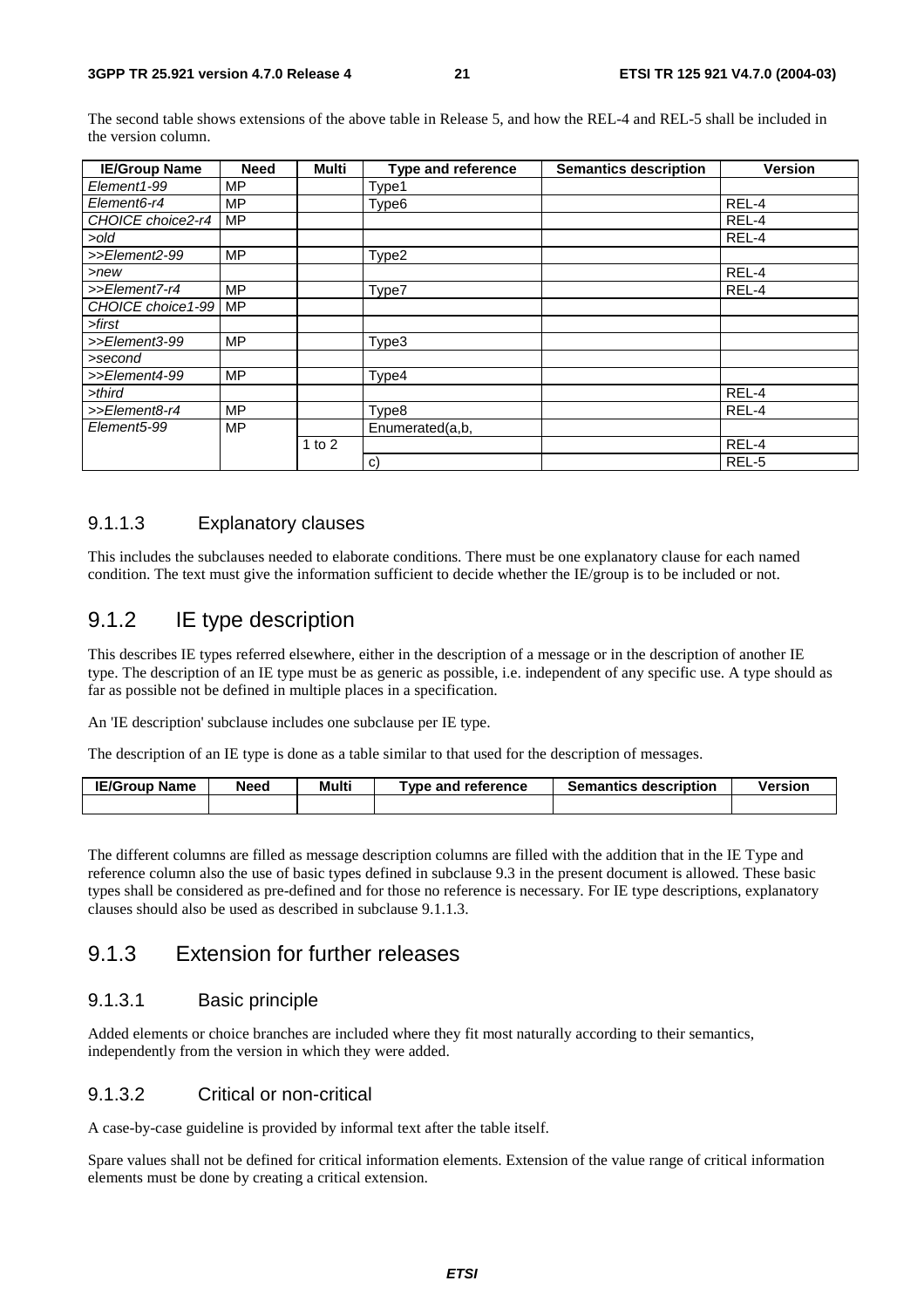#### **3GPP TR 25.921 version 4.7.0 Release 4 22 ETSI TR 125 921 V4.7.0 (2004-03)**

Spare values may be defined for non-critical information elements. For spares that result after mapping of the original information element value the same handling and/or guidelines apply.

In case spares are defined, the tabular notation should indicate the number of spare values that is needed. Within the ASN.1 spare values should only be used to increase the encoded size of an IE. This means that the ASN.1 should only include spares if the number of spare values that is needed exceeds the number of undefined values within the transfer syntax of the information element.

For downlink messages, spare values may be defined for non-critical information elements for which the need is specified to be MD or OP (or CV case leading to MD or OP). In this case, a receiver not comprehending the received a spare value shall consider the information element to have the default value or consider it to be absent respectively.

For uplink messages spares values may be defined for all information elements, including those for which the need is specified to be MP (or CV case leading to MP).

In all cases at most one spare should be defined for choices.

#### 9.1.3.3 Topics left unresolved

Other extensions like removing a component, changing the 'Needed' status of a component, changing the 'multiplicity' status of a component (i.e. extending or reducing the range), adding or removing values to an enumerated, extending or reducing the range of a bit or octet string, extending or reducing the range of an integer are FFS.

Whether, and if so how, the tables indicate the critical or non-critical status of the addition in the coding requires FS. One issue is that for an extension within sub-structures (i.e. not a message structure) the status may differ from one message to another.

# 9.1a Tabular description of messages and IEs in RANAP, RNSAP, NBAP, and SABP

### 9.1a.1 Message description

A 'Message description' subclause includes one subclause per message.

A message is described with, in this order:

- a table describing a list of information elements;
- explanatory clauses, mainly for describing textually conditions for presence or absence and range bounds for some IEs/IE groups.

#### 9.1a.1.1 The Information Element table

The table used in RANAP, RNSAP, NBAP, and SABP is composed of 7 columns, labelled and presented as shown below.

| <b>IE/Group Name</b> | <b>Presence</b> | Range | IE type<br>and<br>reference | <b>Semantics</b><br>description | <b>Criticality</b> | <b>Assigned</b><br><b>Criticality</b> |
|----------------------|-----------------|-------|-----------------------------|---------------------------------|--------------------|---------------------------------------|
|                      |                 |       |                             |                                 |                    |                                       |

NOTE: Indentations are used to visualise the embedding level of an "IE/Group".

Indentations are explicitly written with the character ">" as well as by use of ruler indentations, one per level of indentation. Indentations of lines can be found in the IE/Group Name column.

Each line corresponds either to an IE or to a IE group. An IE group includes all the IEs in following lines until, and not including, a line with the same indentation as the group line.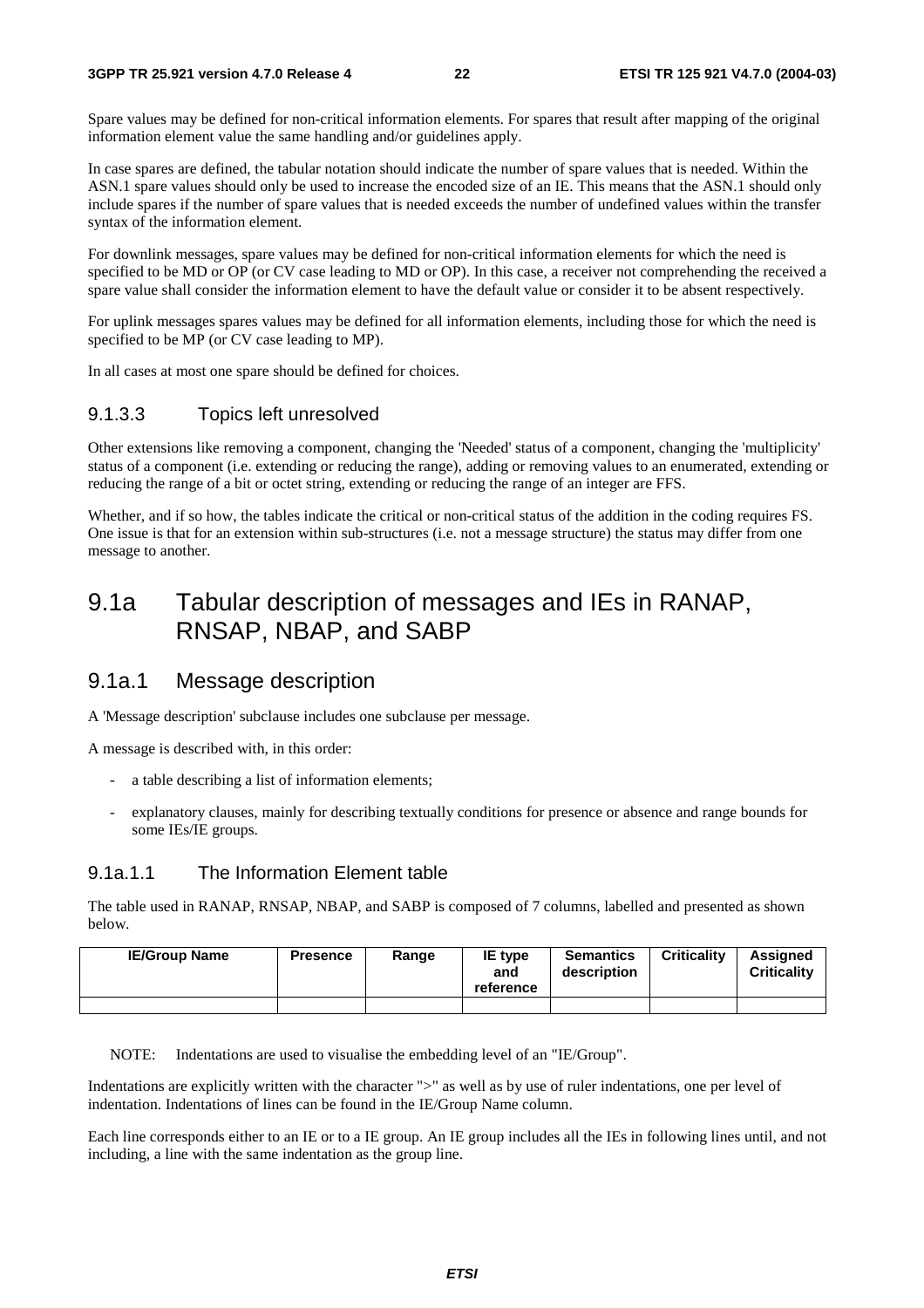#### 9.1a.1.1.1 IE/Group Name column

This column gives the local name of the IE or of a group of IEs. This name is significant only within the scope of the described message, and must appear only once in the column at the same level of indentation. It is a free text, which should be chosen to reflect the meaning of the IE or group of IEs. This text is to be used to refer to the IE or the group of IEs in the procedure specification as described in clause 7.

The name of an IE group shall be given in bold font.

The first word 'choice' has a particular meaning, and must not be used otherwise.

#### 9.1a.1.1.2 Presence and Range columns

These columns provide most of the information about the presence, absence and number of instance of the IE (in the message or in the group) or group of IEs. The different possibilities for these columns are described one by one.

At least one of the Presence and Range columns shall be filled.

The meaning of the Presence column is summarised below:

M Mandatorily present.

A value for that information is always needed, and no information is provided about a particular default value.

C Conditional.

 The IE/IE group is required to be present when a condition is met that can be evaluated on the sole basis of the content of the message. If the condition is not met, the IE/IE group shall not be included.

O Optional.

The presence or absence is significant and modifies the behaviour of the receiver.

#### 9.1a.1.1.2.1 Mandatory

| <b>IE/Group Name</b> | <b>Presence</b> | Range | IE type<br>and<br>reference | <b>Semantics</b><br>description | <b>Criticality</b> | Assigned<br><b>Criticality</b> |
|----------------------|-----------------|-------|-----------------------------|---------------------------------|--------------------|--------------------------------|
| Name                 | M               |       |                             |                                 |                    |                                |
| <b>Name</b>          |                 |       |                             |                                 |                    |                                |

For an IE M indicates that one and only one instance of *Name* IE shall be present in that part of the message.

For an IE group 1 in the Range column indicates that one and only one instance of *Name* IE group shall be present in that part of the message.

#### 9.1a.1.1.2.2 Optional

| <b>IE/Group Name</b> | <b>Presence</b> | Range | IE type<br>and<br>reference | <b>Semantics</b><br>description | <b>Criticality</b> | Assigned<br><b>Criticality</b> |
|----------------------|-----------------|-------|-----------------------------|---------------------------------|--------------------|--------------------------------|
| Name                 |                 |       |                             |                                 |                    |                                |
| <b>Name</b>          |                 | 0     |                             |                                 |                    |                                |

For an IE O indicates that one and only one instance of *Name* IE may be present in that part of the message and that the sender can choose not to include it.

For an IE group 0..1 in the Range column indicates that one and only one instance of *Name* IE group may be present in that part of the message and that the sender can choose not to include it.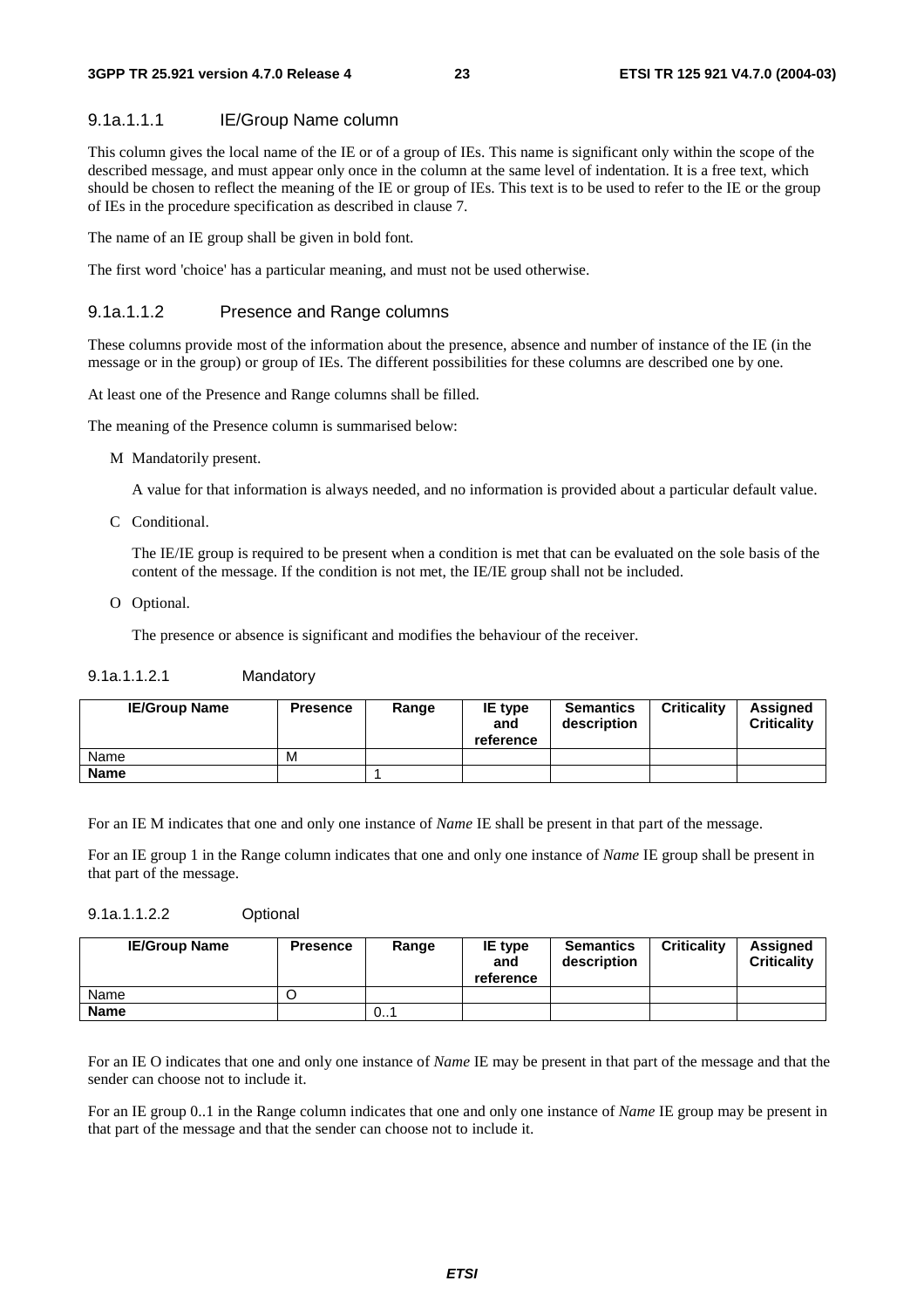| <b>IE/Group Name</b> | <b>Presence</b> | Range          | IE type<br>and<br>reference | <b>Semantics</b><br>description | <b>Criticality</b> | Assigned<br><b>Criticality</b> |
|----------------------|-----------------|----------------|-----------------------------|---------------------------------|--------------------|--------------------------------|
| Name                 | C - cond        |                |                             |                                 |                    |                                |
| <b>Name</b>          | C - cond        | $nn.<$ svm $>$ |                             |                                 |                    |                                |

9.1a.1.1.2.3 Conditional

For an IE/IE group C indicates that the requirement for presence or absence of the IE/IE group depends on a condition described in a textual form in an explanatory clause. "*cond*" stands for a free text that is used as a reference in the title of the explanatory clause.

The result of evaluating the condition (if the condition is met or not) may mean that the IE is:

- mandatorily present, where nn is giving the minimum number of instances that shall be present and "sym" is a symbolic name giving the maximum number of instances than may be present.
- mandatorily absent.
- optional, where nn is giving the minimum number of instances and "sym" is a symbolic name giving the maximum number of instances than may be present.

| <b>IE/Group Name</b> | <b>Presence</b> | Range | IE type<br>and<br>reference | <b>Semantics</b><br>description | <b>Criticality</b> | Assigned<br><b>Criticality</b> |
|----------------------|-----------------|-------|-----------------------------|---------------------------------|--------------------|--------------------------------|
| Choice name          |                 |       |                             |                                 |                    |                                |
| $>$ Name1            |                 |       |                             |                                 |                    |                                |
| $>$ Name $2$         |                 |       |                             |                                 |                    |                                |

A 'choice' is distinguished from IEs/IE groups by the use of 'choice' as first word in the name.

The Presence columns are filled normally for the group line (Choice *name*). They are not filled for the choice tags, e.g.: "*Name1*".

#### 9.1a.1.1.2.5 Sets

In general, this indicates that more than one instance of an IE/IE group may be present in the message.

The two lines below indicate different allowed alternatives.

| <b>IE/Group Name</b> | <b>Presence</b> | Range | IE type<br>and<br>reference | <b>Semantics</b><br>description | <b>Criticality</b> | <b>Assigned</b><br><b>Criticality</b> |
|----------------------|-----------------|-------|-----------------------------|---------------------------------|--------------------|---------------------------------------|
| Name                 |                 | nnpp  |                             |                                 |                    |                                       |
| Name                 |                 | nnsvm |                             |                                 |                    |                                       |

Where *nn* and *pp* stand for positive integers (non zero) and *sym* for a symbolic name. The number pp must be greater than nn.

The use of a symbolic name for the upper range bound indicates that the value is given in a textual clause.

The notation '..' can be replaced with the same meaning by 'to'.

This indicates that a number of instances of the IE/IE group shall be present in the message/embedding IE group. The order is significant.

The *nn..pp* case indicates that the number of instances is between nn and pp, inclusively. This means that *nn* instances shall be present in the message, that up to *pp* instances may be present.

The *nn..sym* case indicates that the number of instances is between nn and the value represented by "sym", inclusively. This means that *nn* instances shall be present in the message, that up to *sym* instances may be present.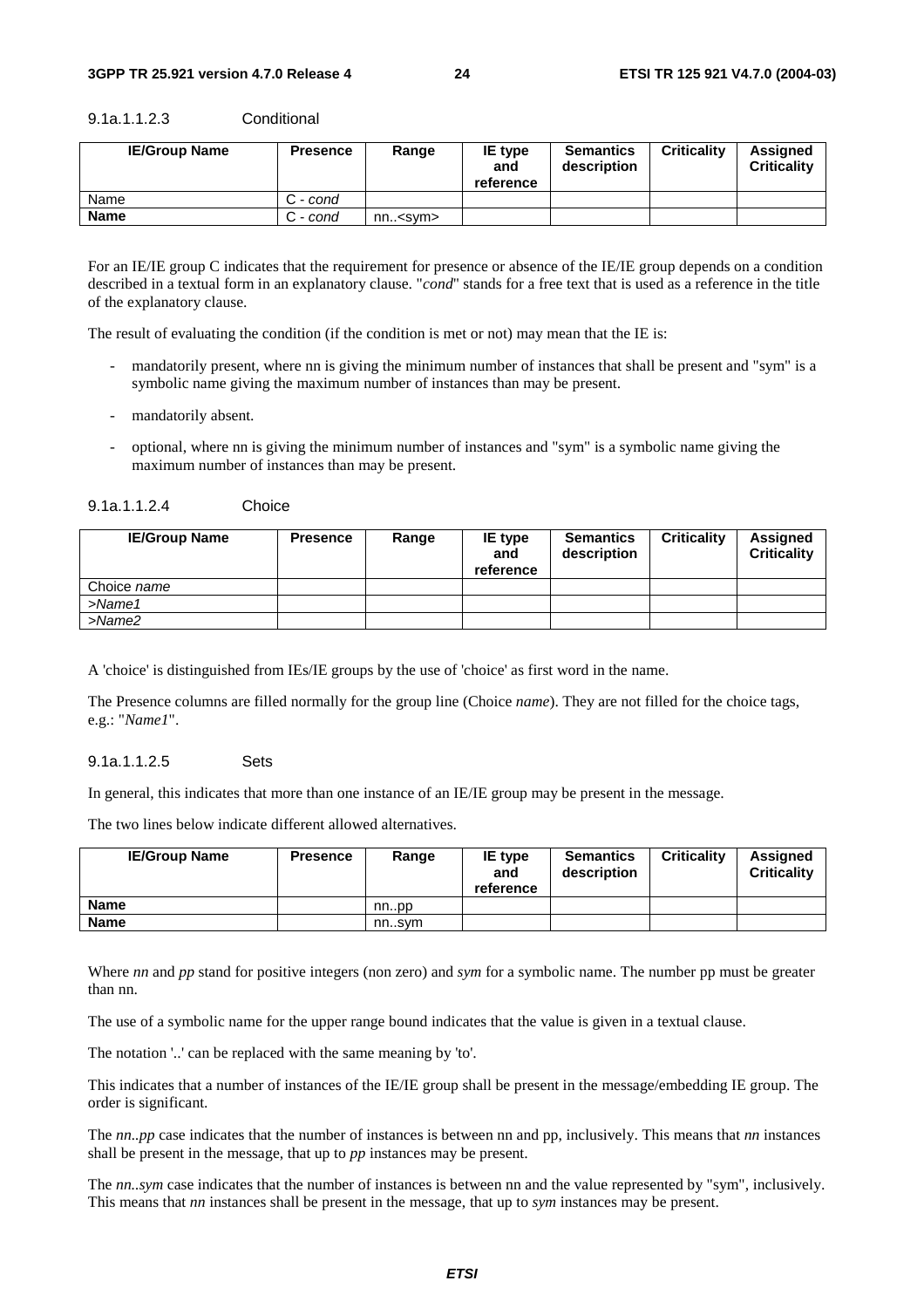#### 9.1a.1.1.3 IE Type and reference column

This column is not filled for IE groups and must be filled for IEs.

This column includes the reference to a more detailed abstract description of the IE. This includes:

- a) a reference to a subclause in the "Information Element Description" clause in the same document; typically the subclause number and titles are given, and if possible this should be a hypertext link. Titles need only be given if the name of the type is different from the name of the IE;
- b) a reference to another document, and to a subclause in the Information Element Description clause in the indicated document; typically only the subclause title is indicated.

#### 9.1a.1.1.4 Semantics description column

Filling this column is optional. It should be use to clarify the meaning of the IE/IE group.

#### 9.1a.1.1.5 Expressing differences between FDD and TDD modes

Differences between FDD and TDD can be expressed either by separate tabular description of the messages or by comments in the semantics description column. The former alternative should be used for messages with major differences and the latter for messages with minor differences between FDD and TDD.

#### 9.1a.1.1.6 Criticality column

Each IE or IE group may have criticality information applied to it. The following cases are possible.

| $\sim$        | No criticality information is applied explicitly.                                                           |
|---------------|-------------------------------------------------------------------------------------------------------------|
| <b>YES</b>    | Criticality information is applied. 'YES' is usable only for non-repeatable information elements.           |
| <b>GLOBAL</b> | The information element and all its repetitions together have one common criticality information.           |
|               | 'GLOBAL' is usable only for repeatable information elements.                                                |
| <b>EACH</b>   | Each repetition of the information element has its own criticality information. It is not allowed to assign |
|               | different criticality values to the repetitions. 'EACH' is usable only for repeatable information elements. |

#### 9.1a.1.1.7 Assigned Criticality column

This column provides the actual criticality information as defined in subclause 10.3.2 in RANAP, RNSAP, NBAP, and SABP.

If an IE/IE group is not understood or missing, the receiving node shall take different actions depending on the value of the Criticality Information. The three possible values of the Criticality Information for an IE/IE group are:

- 1. Reject IE;
- 2. Ignore IE and Notify Sender;
- 3. Ignore IE.

#### 9.1a.1.2 Explanatory clauses

This includes the subclauses needed to elaborate conditions and symbolic names (e.g., range bounds). There must be one explanatory clause for each named condition, and for each symbolic name. The text must give the information sufficient to decide whether the IE/IE group is to be included or not, or the value of the symbolic name. The text shall be given in separate tables for the conditions and range bounds.

### 9.1a.2 IE type description

This describes IE types referred elsewhere, either in the description of a message or in the description of another IE type. The description of an IE type must be as generic as possible, i.e. independent of any specific use. A type should as far as possible not be defined in multiple places in a specification.

An 'IE description' subclause includes one subclause per IE type.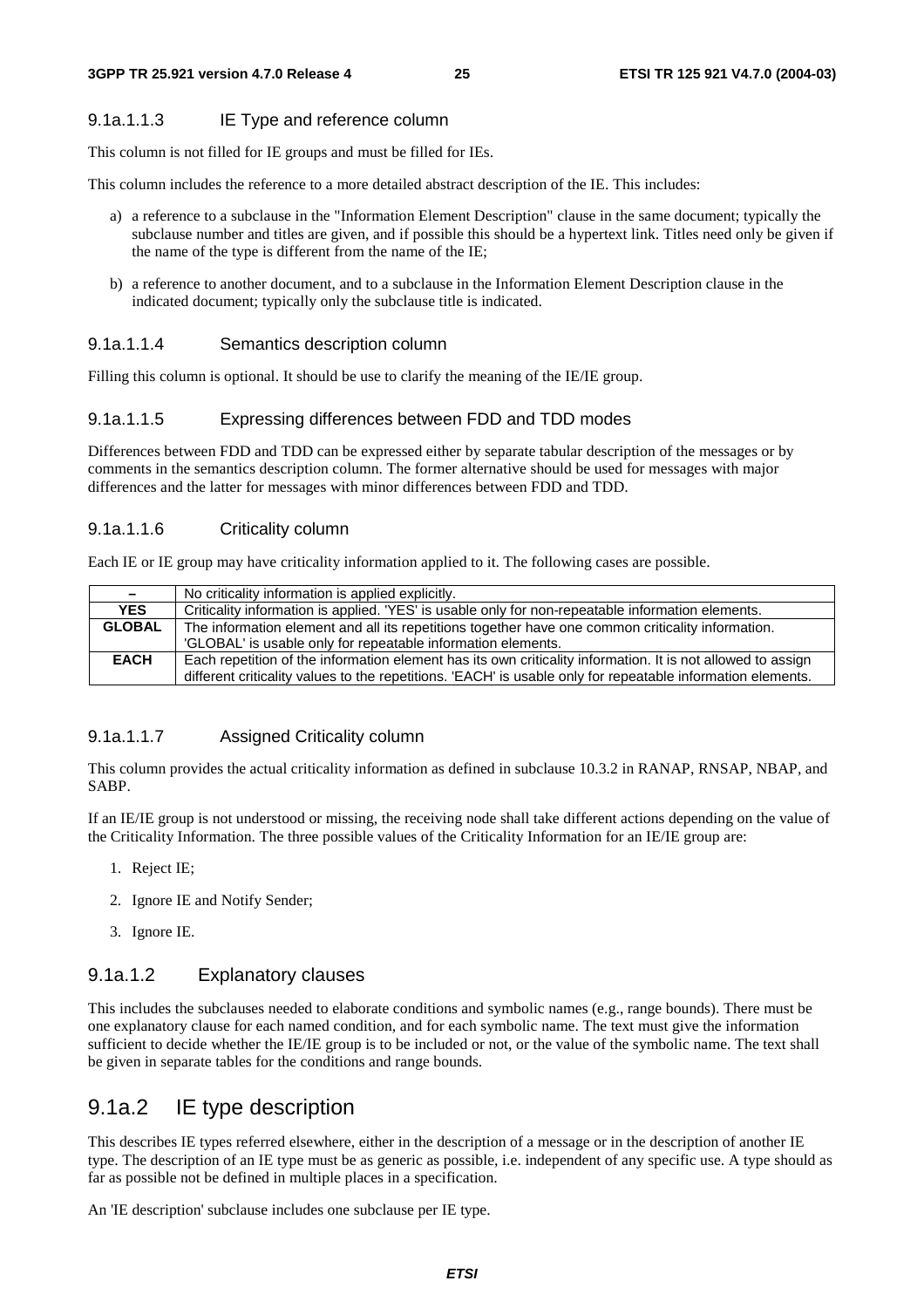The description of an IE type is done as a table similar to that used for the description of messages. In RANAP, RNSAP, NBAP, and SABP this table has the layout as shown below.

| <b>IE/Group Name</b> | <b>Presence</b> | Range | <b>IE</b> type<br>and<br>reference | <b>Semantics</b><br>description | <b>Criticality</b> | Assianed<br><b>Criticality</b> |
|----------------------|-----------------|-------|------------------------------------|---------------------------------|--------------------|--------------------------------|
|                      |                 |       |                                    |                                 |                    |                                |

The different columns are filled as message description columns are filled with the addition that in the IE Type and reference column also the use of a basic types defined in subclause 9.2 in the present document is allowed. These basic types shall be considered as pre-defined and for those no reference is necessary. For IE type descriptions, explanatory clauses should also be used as described in subclause 9.1a.1.2. The inclusion of the criticality and assigned criticality columns is optional, but shall be included if separate criticality needs to be indicated.

### 9.1a.3 Extension for further releases

#### 9.1a.3.1 Basic principle

Added elements or choice branches are included where they fit most naturally according to their semantics if the ASN.1 allows (e.g. there exist an extension container in this place). For further information on handling of extensions in RANAP, RNSAP, NBAP, and SABP see subclause 10.5.

### 9.2 Basic types

To reduce the text in tabular descriptions, some basic abstract types of IE are defined in the present document.

NOTE: The tabular description in this subclause used to describe different formats of the basic types follow the layout applicable to RRC. However, the basic types as such are applicable also to RANAP, RNSAP, NBAP, and SABP.

### 9.2.1 Enumerated

| <b>IE/Group Name</b> | <b>Need</b> | Multi | Type and reference      | <b>Semantics description</b> | <b>Version</b> |
|----------------------|-------------|-------|-------------------------|------------------------------|----------------|
|                      |             |       | Enumerated (c1, c2, c3) |                              |                |
|                      |             |       | Enumerated (x1xn)       |                              |                |
|                      |             |       | Enumerated (c1, c2, c3, |                              |                |
|                      |             |       | $\cdots$                |                              |                |
|                      |             |       | Enumerated (c1, c2, c3, |                              |                |
|                      |             |       | , c4, c5)               |                              |                |

In the first format, *c1*, *c2*, *c3* stands for a list of 2 or more symbolic names separated by commas.

In the second format, *x* is some character string, possibly empty, *n* is an integer, and indicates a list of *n* different values, with no particular property except for being distinct.

In the third format the IE value range is c1, c2, and c3 with an infinite extension possibility.

In the fourth format the IE value range is c1, c2, c3, c4, and c5 with an infinite extension possibility. The values c4 and c5 have been added in a backward compatible way, typically in a release later than Release '99.

This indicates that the value of the IE when present takes one and only one of the values indicated in the list.

### 9.2.2 Boolean

| <b>IE/Group Name</b> | Need | Multi | <b>T</b> vpe and reference | <b>Semantics description</b> | <b>Version</b> |
|----------------------|------|-------|----------------------------|------------------------------|----------------|
|                      |      |       | Boolean                    |                              |                |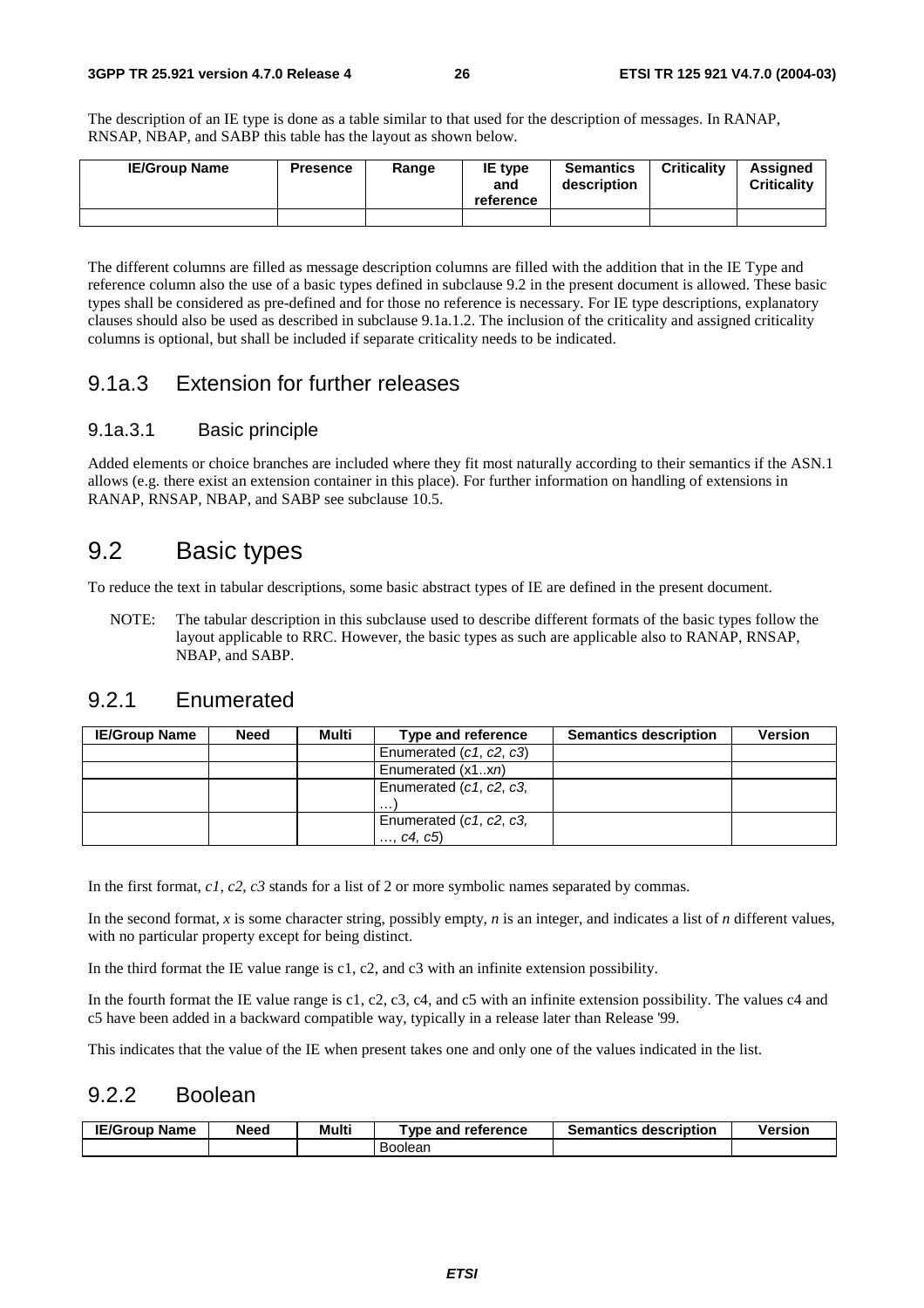This is shorthand for:

|  | –<br>rue. |  |
|--|-----------|--|
|  |           |  |

The 'semantics description' column should in this case give the meaning of the two alternatives.

NOTE: Boolean should be preferably replaced by an enumerated with two values, with expressive names.

### 9.2.3 Integer

The type is indicated by the word 'Integer' followed possibly by a list of values or ranges between parentheses.

The different lines below indicate different alternatives.

| <b>IE/Group Name</b> | <b>Need</b> | Multi | <b>Type and reference</b> | <b>Semantics description</b> | <b>Version</b> |
|----------------------|-------------|-------|---------------------------|------------------------------|----------------|
|                      |             |       | Integer                   | unit indication              |                |
|                      |             |       | Integer (nnpp)            | unit indication              |                |
|                      |             |       | Integer (nnindefinite)    | unit indication              |                |
|                      |             |       | Integer $(sym1pp)$        | unit indication              |                |
|                      |             |       | Integer (nnsym2)          | unit indication              |                |
|                      |             |       | Integer $(sym1sym2)$      | unit indication              |                |
|                      |             |       | Integer (b1b2 by step of  | unit indication              |                |
|                      |             |       | st)                       |                              |                |

This indicates some quantity of something, possibly limited to some range. This typically enters in computations, such as additions or other arithmetic. The unit should be indicated in the 'Semantics description' column when applicable.

Where *nn* and *pp* stand for positive, negative or null integers, and *sym1* and *sym2* for symbolic names.

This corresponds to whole or a subset of the set of positive, negative or null integers, as defined by usual mathematics.

The range notation is self-explanatory. In the two unbounded cases, practical bounds may be imposed by the transfer syntax.

A step indication can be added to any of the range description, meaning that the values are *b1+k\*st*, for all integral values of k such that  $b1+k^*st \leq b2$ . The step *st* must be a positive non-null integer. When the step indication is not given, the default is a step of 1.

Some care should be applied not to present as Integer a field carrying a type of information which has nothing to do with integer, i.e. used in additions/subtractions, or as a discrete representation of a continuous data. If those conditions are not met, the bit string is to be preferred.

List of values or list of ranges separated by commas can also be used.

The word 'indefinite' can also appear as the upper bound of a range, or alone to indicate the infinity as a value. Examples are:

| <b>IE/Group Name</b> | <b>Need</b> | Multi | Type and reference                                                     | <b>Semantics description</b> | <b>Version</b> |
|----------------------|-------------|-------|------------------------------------------------------------------------|------------------------------|----------------|
| l Some element       | MP          |       | Integer(0, 10, 2025)                                                   | In $dB$                      |                |
| <b>Timer</b>         | MD.         |       | Integer (100500 by step of   In ms, default is 100<br>100, 1000, 2000, |                              |                |
|                      |             |       | indefinite)                                                            | Indefinite means that the    |                |
|                      |             |       |                                                                        | timer needs not be started   |                |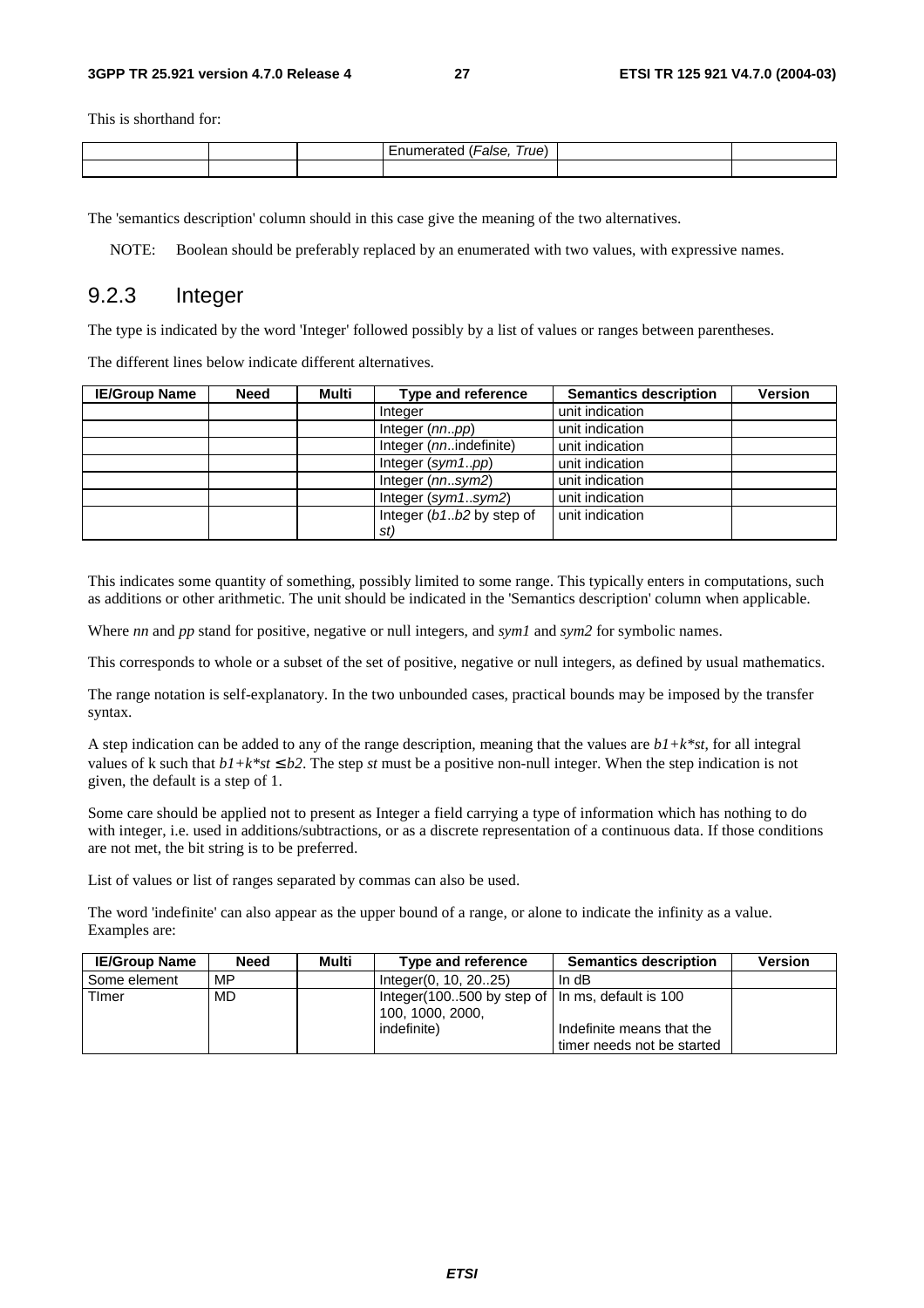### 9.2.4 Bit string

| <b>IE/Group Name</b> | <b>Need</b> | Multi | Type and reference  | <b>Semantics description</b> | <b>Version</b> |
|----------------------|-------------|-------|---------------------|------------------------------|----------------|
|                      |             |       | Bit string          |                              |                |
|                      |             |       | Bit string (nn)     |                              |                |
|                      |             |       | Bit string (mmpp)   |                              |                |
|                      |             |       | Bit string (mmpp, ) |                              |                |

Where *nn*, *mm*, and *pp* are positive non-null numbers indicating the fixed size, lower bound, and upper bound of the number of bits in the string respectively. In the fourth format the number of bits in the string is extensible beyond the upper bound. If no size is given the bit string can have any number of bits.

Bit strings are unstructured as seen by the protocol. They are typically transparent fields, used by other protocols (other layers or others systems), or as containers on which bit-per-bit boolean operations are done (e.g.: ciphered containers).

### 9.2.5 Octet string

| <b>IE/Group Name</b> | Need | Multi | Type and reference           | <b>Semantics description</b> | <b>Version</b> |
|----------------------|------|-------|------------------------------|------------------------------|----------------|
|                      |      |       | Octet string                 |                              |                |
|                      |      |       | Octet string (nn)            |                              |                |
|                      |      |       | Octet string ( <i>mmpp</i> ) |                              |                |
|                      |      |       | Octet string $(mm. pp, )$    |                              |                |

Where *nn*, *mm*, and, *pp* are positive non-null numbers indicating the fixed size, lower bound, and upper bound of the number of octets in the string respectively. In the fourth format the number of octets in the string is extensible beyond the upper bound. If no size is given the octet string can have any number of bits.

This is just a shortcut for bit strings with a length a multiple of 8, and the same comments as on bit strings apply.

It should be noted that this does not indicate that the information is 'octet aligned', which is an encoding notion (and hence foreign to the tabular format) according to which in the transfer syntax a field starts at an octet boundary relatively to the beginning of the message (or other container).

### 9.2.6 Real

The type is indicated by the word 'Real' followed possibly by a list of values or ranges between parentheses.

The different lines below indicate different alternatives.

| <b>IE/Group Name</b> | <b>Need</b> | Multi | <b>Type and reference</b>            | <b>Semantics description</b> | <b>Version</b> |
|----------------------|-------------|-------|--------------------------------------|------------------------------|----------------|
|                      |             |       | Real (by step of st)                 | unit indication              |                |
|                      |             |       | Real (nnpp by step of st)            | unit indication              |                |
|                      |             |       | Real (nnindefinite by step<br>of st) | unit indication              |                |
|                      |             |       | Real (sym1pp by step of<br>st)       | unit indication              |                |
|                      |             |       | Real (nnsym2 by step of<br>st)       | unit indication              |                |
|                      |             |       | Real (sym1sym2 by step<br>of st      | unit indication              |                |

This indicates some quantity of something, possibly limited to some range. This typically enters in computations, such as additions or other arithmetic. The unit must be indicated in the 'Semantics description' column when applicable.

Where *nn* and *pp* stand for positive, negative or null reals (typically expressed with a dot or by fractions), and *sym1* and *sym2* for symbolic names.

This corresponds to whole or a subset of the set of positive, negative or null integers, as defined by usual mathematics.

The range notation is self-explanatory. In the two unbounded cases, practical bounds may be imposed by the transfer syntax.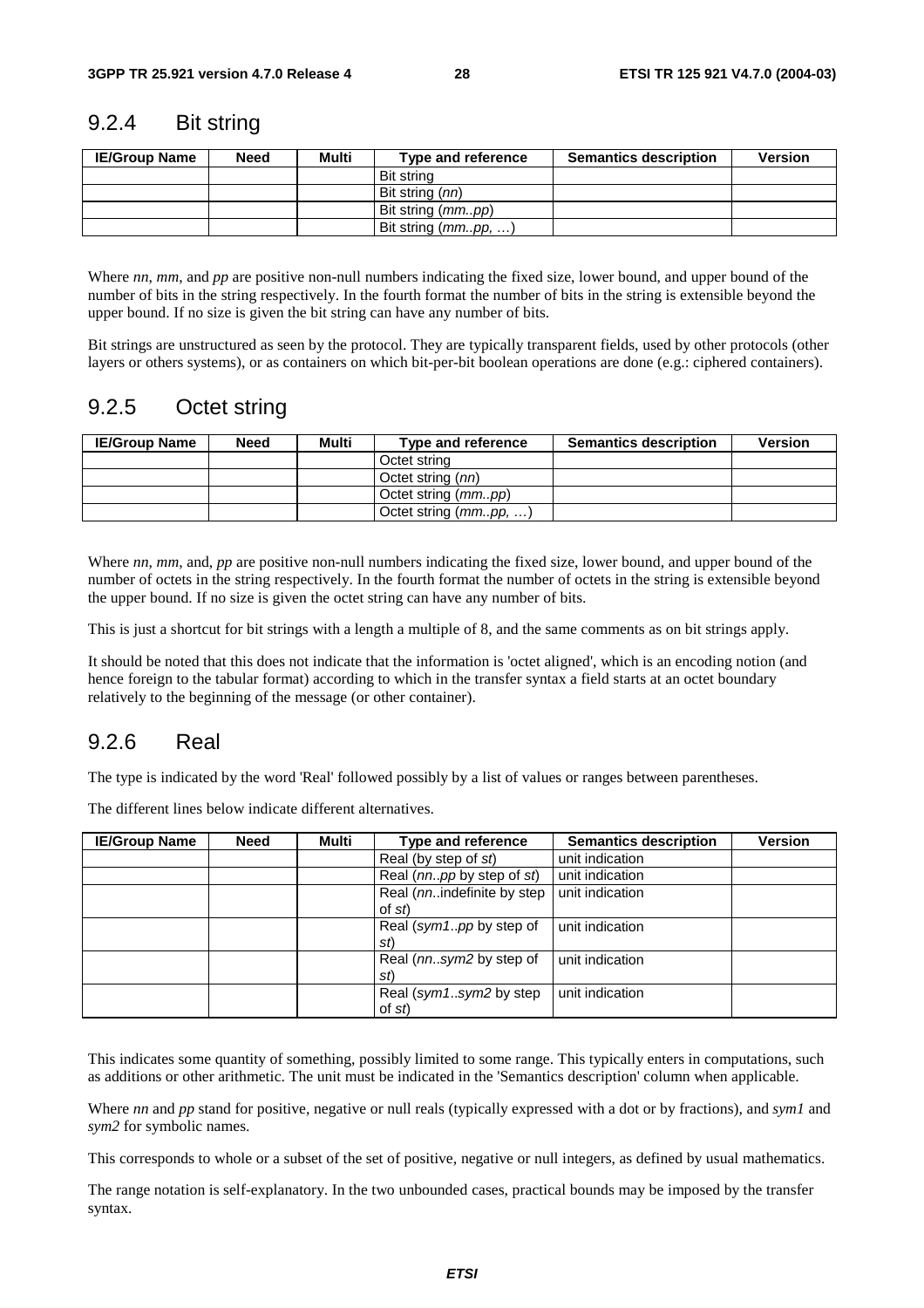The step indication means that the values are  $b1+k*st$ , for all integral values of k such that  $b1+k*st \leq b2$ . The step *st* must be a positive non-null real.

List of values or list of ranges separated by commas can also be used.

The word 'indefinite' can also appear as the upper bound of a range, or alone to indicate the infinity as a value.

# 10 Usage of ASN.1

The following clauses contain guidelines for specification of protocol messages with ASN.1.The purpose of ASN.1 is to make it possible to specify message contents description of a message (i.e. what is the contents of a message) separately from its transfer syntax (i.e. how a message is encoded for transmission).

The clause 11 specifies how message transfer syntax is specified. It should be noted that importance of some transfer syntax properties must be determined early during specification because of their effect on message contents description specification possibilities. The properties are **compactness** and **extensibility.** If extreme compactness is required then extensibility must be restricted. If good extensibility is required then compromises must be done regarding compactness. The sections concerning these issues are marked in the following clauses as **COMPACTNESS** and **EXTENSIBILITY**.

Identifiers that could be keywords of some language (e.g.: SDL, C, ASN.1, JAVA, C++, …) should be avoided.

In the current version of the ASN.1 specifications, user-defined constraints are not used.

RANAP, SABP, RNSAP and NBAP specifications refers to the 1997 versions of X.680, X.681 and X.691, but the protocols shall only make use of the feature set available in the 1994 versions of X.680, X.681 and X.691.

### 10.1 Message level

Void.

10.2 Information element level

Void.

10.3 Component level

Void.

## 10.4 Extensions for future releases in RRC

#### 10.4.1 Basic principles

All non-critical extensions are shown even if empty as it costs no bits.

### 10.4.2 Naming convention

The abstract type defining a message provides mechanisms to allow for extending the message in future releases:

- For critical extensions, this is done by defining the message as a CHOICE of two alternatives, one being the intended message structure, and the other being an empty SEQUENCE named "criticalExtensions".
- For non-critical extensions, this is done by defining an OPTIONAL element named "nonCriticalExtensions" of type "SEQUENCE {}" at the end of the message definition.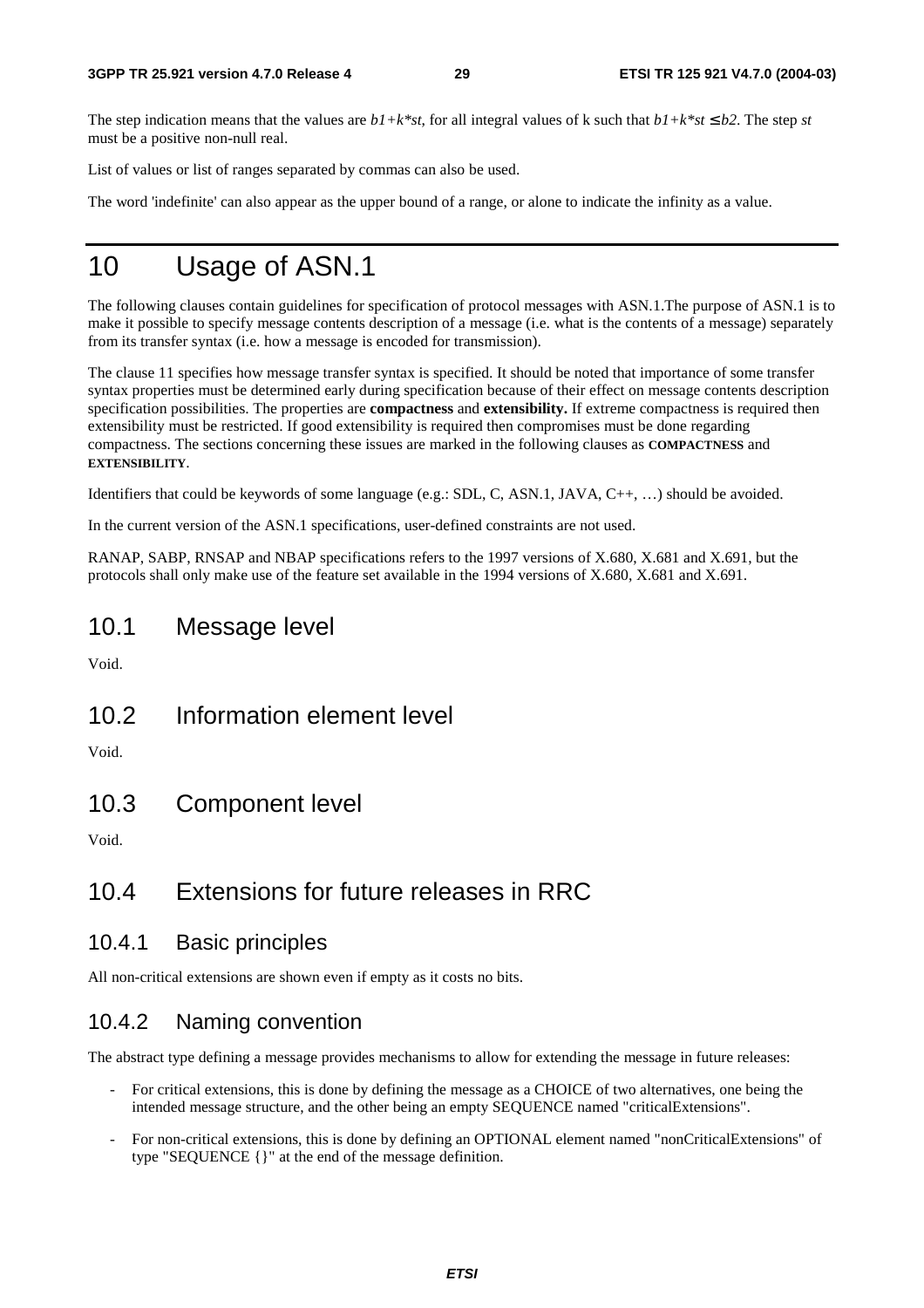When extensions are introduced, this is done by replacing one of the empty SEQUENCEs by a new structure, that includes a new type containing the message extensions, and the same extension mechanism recursively for further extensions.

For critical extensions the new elements introduced to specify the extensions should be grouped together in an element with a name showing the release in which the extension was made, and this should be the same as for the new message root. For this naming, "r3" is used for Release '99, "r4" for Release 4, "r5" for Release 5 and so on.

For non-critical extensions the new elements introduced to specify the extensions should be grouped together in an element with a name showing the version of the specification where this extension will first be included, e.g. if the version of the specification being corrected is v3.7.0, then the suffix added to the name will be -v380ext (i.e. the next version).

If non-critical extensions for two different roots happen to be identical in contents, their types are still named differently, possibly with the second being declared as synonymous to the first.

An example is given below to illustrate these principles, on the message named "Test-msg".

```
-- In Release '99, the Test-msg is defined as following: 
Test-msg ::= CHOICE \{r3SEQUENCE {
        test-msg-r3 Test-msg-r3-IEs, 
       nonCriticalExtensions SEQUENCE {} OPTIONAL 
 }, 
   later-than-r3 SEQUENCE {<br>rrc-TransactionIdentifier RRC-Tr
                               RRC-TransactionIdentifier,
      criticalExtensions SEQUENCE {}
    } 
} 
-- A later correction to Release '99 adds a non-critical extension in v3.8.0 
-- of the specification 
Test-msg ::= CHOICE { 
   r3 SEQUENCE {<br>test-msg-r3 Test-ms
                                test-msg-r3 Test-msg-r3-IEs, 
        v380nonCriticalExtensions SEQUENCE { 
          test-msg-v380ext Test-msg-v380ext-IEs,
          nonCriticalExtensions SEQUENCE {} OPTIONAL
        } OPTIONAL 
   },<br>later-than-r3
                              SEQUENCE {
       rrc-TransactionIdentifier RRC-TransactionIdentifier, 
       criticalExtensions SEQUENCE {}
    } 
} 
-- The Test-msg gets the following structure, if only a non-critical 
-- extensions is introduced for Release 4 in v4.4.0 of the specification. 
Test-msg ::= CHOICE { 
 r3 SEQUENCE { 
 test-msg-r3 Test-msg-r3-IEs, 
v380nonCriticalExtensions  SEQUENCE {
test-msg-v380ext Test-msg-v380ext-IEs,
laterNonCriticalExtensions   SEQUENCE {
               -- Container for additional Release '99 extensions 
              test-msg-r3-add-ext BIT STRING
                   (CONTAINING Test-msg-r3-add-ext-IEs) OPTIONAL, 
              v440nonCriticalExtensions SEQUENCE {
                  test-msg-v440ext Test-msg-v440ext-IEs, 
                 nonCriticalExtensions SEQUENCE {} OPTIONAL
          } OPTIONAL<br>} OPTIONAL
              OPTIONAL
        } OPTIONAL 
    }, 
   later-than-r3 SEQUENCE {<br>rrc-TransactionIdentifier RRC-Tr
                               RRC-TransactionIdentifier,<br>SEQUENCE {}
      criticalExtensions
    } 
} 
-- In Release 5, the Test msg gets the following structure when a critical 
-- extension is added 
Test-msg ::= CHOICE \{r3SEQUENCE {
        test-msg-r3 Test-msg-r3-IEs, 
        v380nonCriticalExtensions SEQUENCE {
```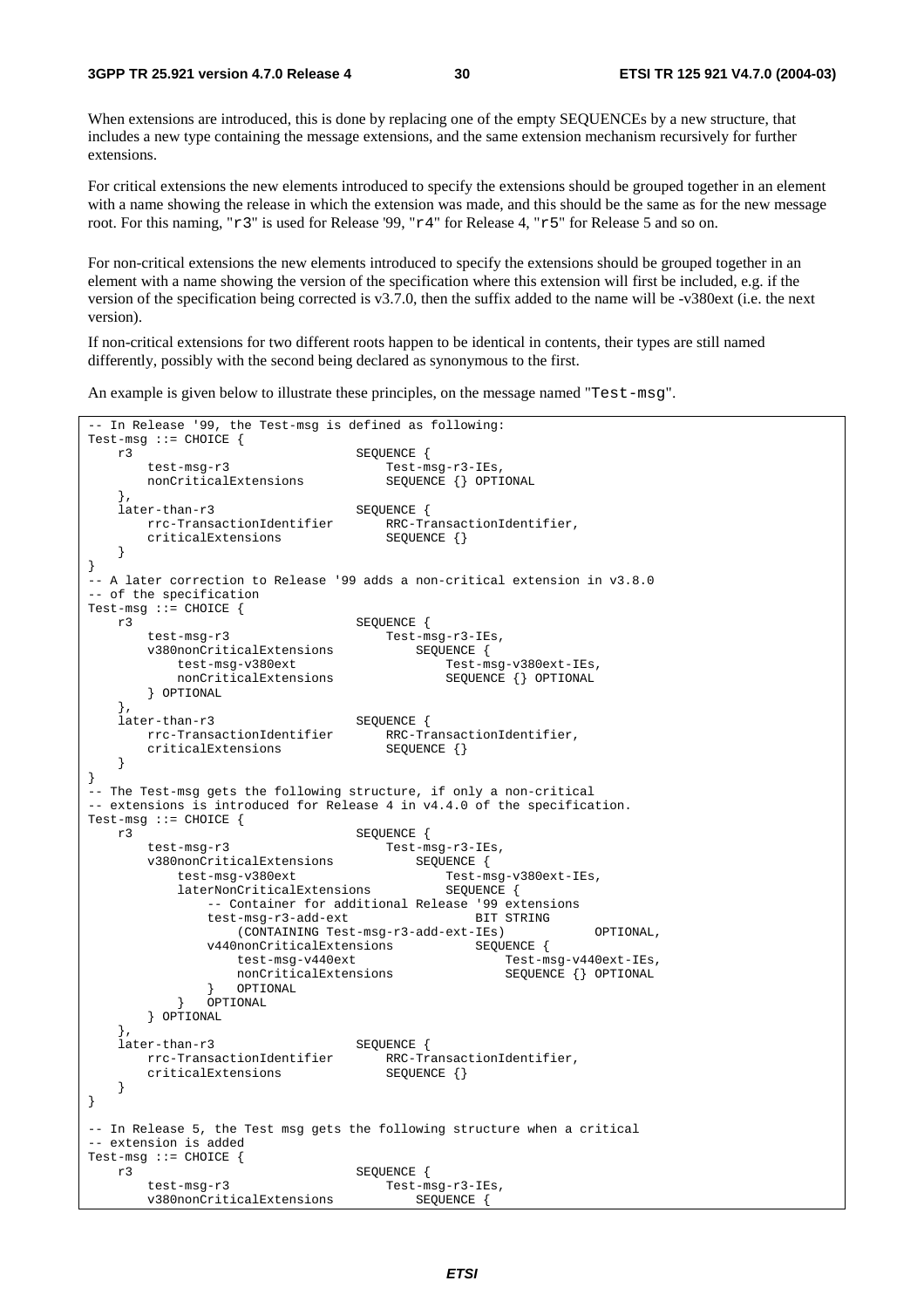|               | test-msg-v380ext                                   | Test-msg-v380ext-IEs,      |
|---------------|----------------------------------------------------|----------------------------|
|               | laterNonCriticalExtensions                         | SEOUENCE                   |
|               | -- Container for additional Release '99 extensions |                            |
|               | test-msq-r3-add-ext                                | BIT STRING                 |
|               | (CONTAINING Test-msg-r3-add-ext-IEs)               | OPTIONAL,                  |
|               | v440nonCriticalExtensions                          | SEOUENCE                   |
|               | test-msg-v440ext                                   | Test-msg-v440ext-IEs,      |
|               | nonCriticalExtensions                              | SEQUENCE {} OPTIONAL       |
|               | OPTIONAL                                           |                            |
|               | OPTIONAL                                           |                            |
|               |                                                    |                            |
|               | OPTIONAL                                           |                            |
|               |                                                    |                            |
| later-than-r3 | SEQUENCE {                                         |                            |
|               | rrc-TransactionIdentifier                          | RRC-TransactionIdentifier, |
|               | criticalExtensions<br>CHOICE {                     |                            |
|               | r5                                                 | SEQUENCE                   |
|               | test-msg-r5                                        | Test-msg-r5-IEs,           |
|               | nonCriticalExtensions                              | SEOUENCE<br>OPTIONAL       |
|               |                                                    |                            |
|               | criticalExtensions                                 | $SEQUENCE$ $\{\}$          |
|               |                                                    |                            |
|               |                                                    |                            |
|               |                                                    |                            |
|               |                                                    |                            |
|               |                                                    |                            |

Critical extensions in Release *N* in message "Test-msg" should be included in the type "Test-msg-rN-IEs" (*N*=3 is used for Release '99).

If an abstract type is introduced in Release *N* when new elements are included in an extension, it should have a suffix " rN". For Release '99 types, no such suffix is used. In case the type that is introduced in Release *N* includes one or more new (nested) types, the additional suffix need not be used for these nested types. In case the type that is introduced in Release *N* includes one or more revisions of existing types, the suffix is needed to distinguish them from the earlier revisions. In case a revision of an abstract type that is introduced in Release *N* includes an IE for which the abstract type already existed in earlier releases, while that IE was not present in the previous revision(s) of the revised abstract type, the IE name should have a suffix " $-rN$ ".

If an abstract type is introduced in a release to extend an already existing type "TypeX", it should get the same name with a non-critical extension type suffix ("-vXYZext", e.g. "TypeX-v380ext") although in this case the final "-IEs" suffix is not added. In case the type that is introduced in Release *N* to extend an already existing type includes one or more new (nested) types that are extensions of an already existing type, the additional suffix should not be used for these nested types. In case the type that is introduced in Release *N* to extend an already existing type includes one or more new (nested) types, the abovely specified rules for new abstract types apply.

The above naming conventions are further illustrated in the example below:

| $Test-msq-v380ext-IEs :: = SEOUENCE$<br>existingIE-A-v380ext<br>newIE-B                                               | ExistingIE-A-v380ext<br>NewIE-B                            | OPTIONAL, |
|-----------------------------------------------------------------------------------------------------------------------|------------------------------------------------------------|-----------|
| $Test-msq-v440ext-IES::= SEOUENCE$<br>$newIF-C-r4$<br>existingIE-D-v440ext                                            | $NewIE-C$<br>ExistingIE-D-v440ext                          | OPTIONAL, |
| $Test-msq-r5-IES::= SEQUENCE$<br>existingIE-E<br>newUseOfexistingIE-F-rF<br>$newIE-G-r5$<br>revisionOfExistingIE-H-r5 | ExistingIE-E<br>ExistingIE-F<br>NewIE-G<br>ExistingIE-H-r5 | OPTIONAL, |

The abovely described naming convention means that some IEs introduced in a later release/ version need not apply a specific suffix. This means that it will not allways be clear from the name of an IE whether or not backwards incompatible changes to it are allowed. The Message type is a special case, which can be changed by replacing the empty SEQUENCEs with extensions as shown above, and elements having spare values defined, where the spare value can be replaced with a newly introduced value.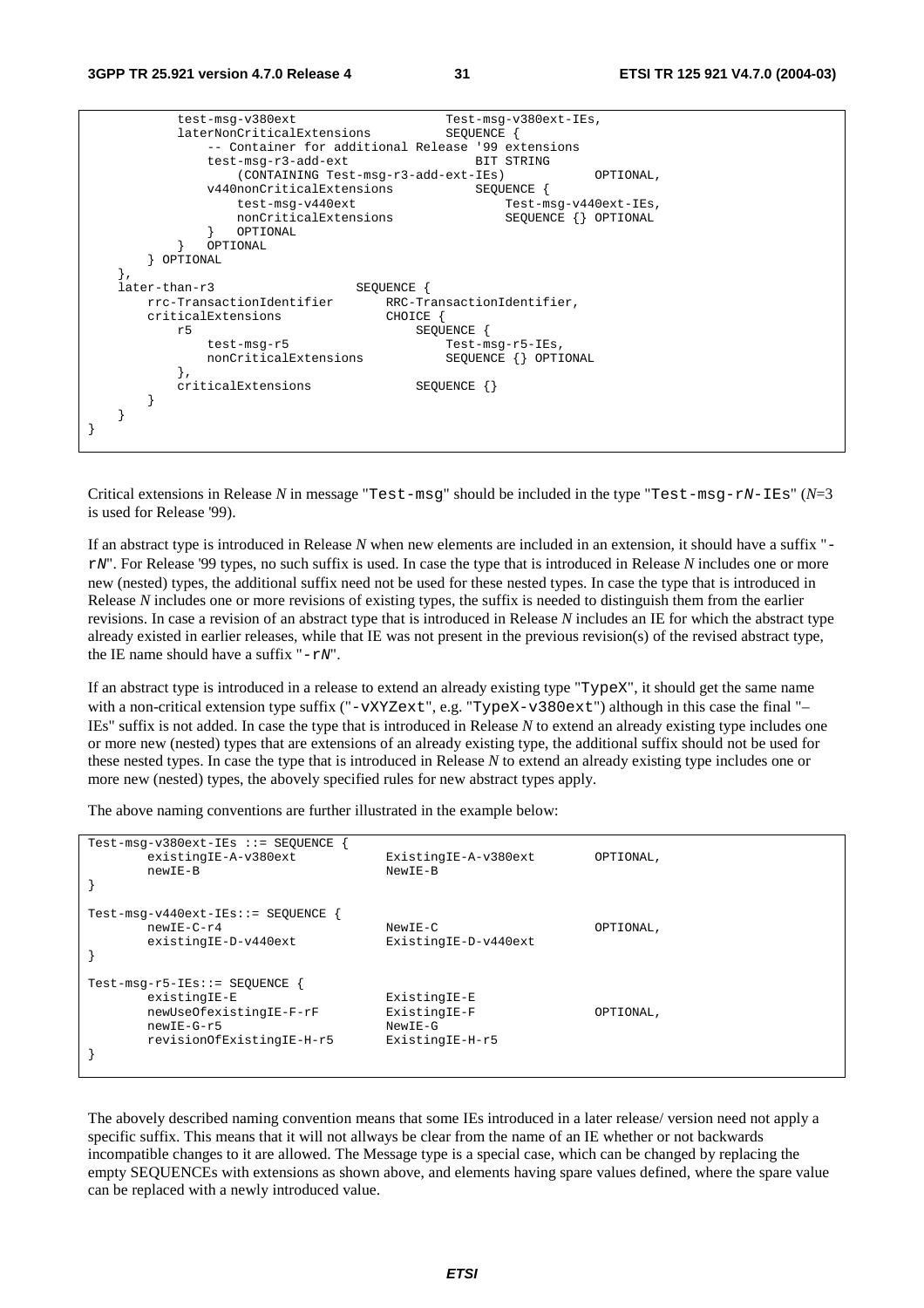An exception to the above structure can be needed, if there are some elements to be used in a message, which need to be comprehended even in case of critical extensions (e.g. for error handling procedures). In this case, the elements can be placed before one of the criticalExtensions CHOICEs, as shown in the example below:

|    | $Test-msq ::=CHOICE$      |                            |
|----|---------------------------|----------------------------|
| r3 |                           | SEOUENCE                   |
|    | $test-msq-r3$             | Test-msg-r3-IEs,           |
|    | v380nonCriticalExtensions | SEQUENCE                   |
|    | test-msg-v380ext          | Test-msg-v380ext-IEs,      |
|    | nonCriticalExtensions     | SEQUENCE {} OPTIONAL       |
|    | OPTIONAL                  |                            |
|    |                           |                            |
|    | later-than-r3             | SEOUENCE                   |
|    | rrc-TransactionIdentifier | RRC-TransactionIdentifier, |
|    | criticalExtensions        | SEOUENCE {                 |
|    | importantElements         | ImportantElements,         |
|    | rest-of-message           | CHOICE                     |
|    | r4                        | SEOUENCE                   |
|    | $test-msq-r4$             | $Test-msq-r4-IEs$ ,        |
|    | nonCriticalExtensions     | SEQUENCE {}<br>OPTIONAL    |
|    |                           |                            |
|    | criticalExtensions        | $SEQUENCE$ $\{\}$          |
|    |                           |                            |
|    |                           |                            |
|    |                           |                            |
|    |                           |                            |
|    |                           |                            |

In the above example, the elements in "importantElements" can be comprehended from a UE implementing this structure, even if a future version of the message including critical extensions is transmitted (i.e. the criticalExtension branch of the second CHOICE is used).

- NOTE 1: The structure presented in this clause and the proposed naming rules are one possibility. Further possibilities are FFS.
- NOTE 2: When non-critical extensions are introduced in a message that does not have yet a criticalExtension branch, they are introduced in the "Test-msg-v380ext-IEs" type as described above. It is possible, that after this change, another change introduces a critical extension for the same message, thus defining a critical extension branch. In this case, the whole message is redefined in the type "Test-msg-r*N*-IEs", and care is to be taken to include in this new type also all non-critical extensions that were introduced previously, in a way that best fits the new structure of the message.
- To be prepared for such cases, it could be beneficial to define in advance the "Test-msg-r*N*-IEs" whenever a noncritical extension is introduced, which would be an unused type mirroring the actual structure of the message, as long as no critical extensions are introduced, and would be used as the basis of the message if a critical extension is introduced. It is FFS if this concept is feasible, and if it should be introduced in the future.

### 10.4.3 Recommendations for extensions for further releases in RRC

#### 10.4.3.1 General

When in RRC an information element group is to be extended, the extension cannot be done directly in that IE, but only in the top level of the message, in the extension IEs of the message structure shown in Example 1. For implementing the extension, it has therefore to be investigated, in which messages the element to be extended is included.

Depending on criticality of the extension, this will be done by using the criticalExtension CHOICE branch, or the nonCriticalExtension information element.

The following subclauses provide some recommendations on how to use these elements.

```
MessageA ::= CHOICE {
   r3 SEQUENCE { 
      messageA-r3 MessageA-r3-IEs, 
     nonCriticalExtensions
   }, 
   criticalExtensions SEQUENCE {} 
}
```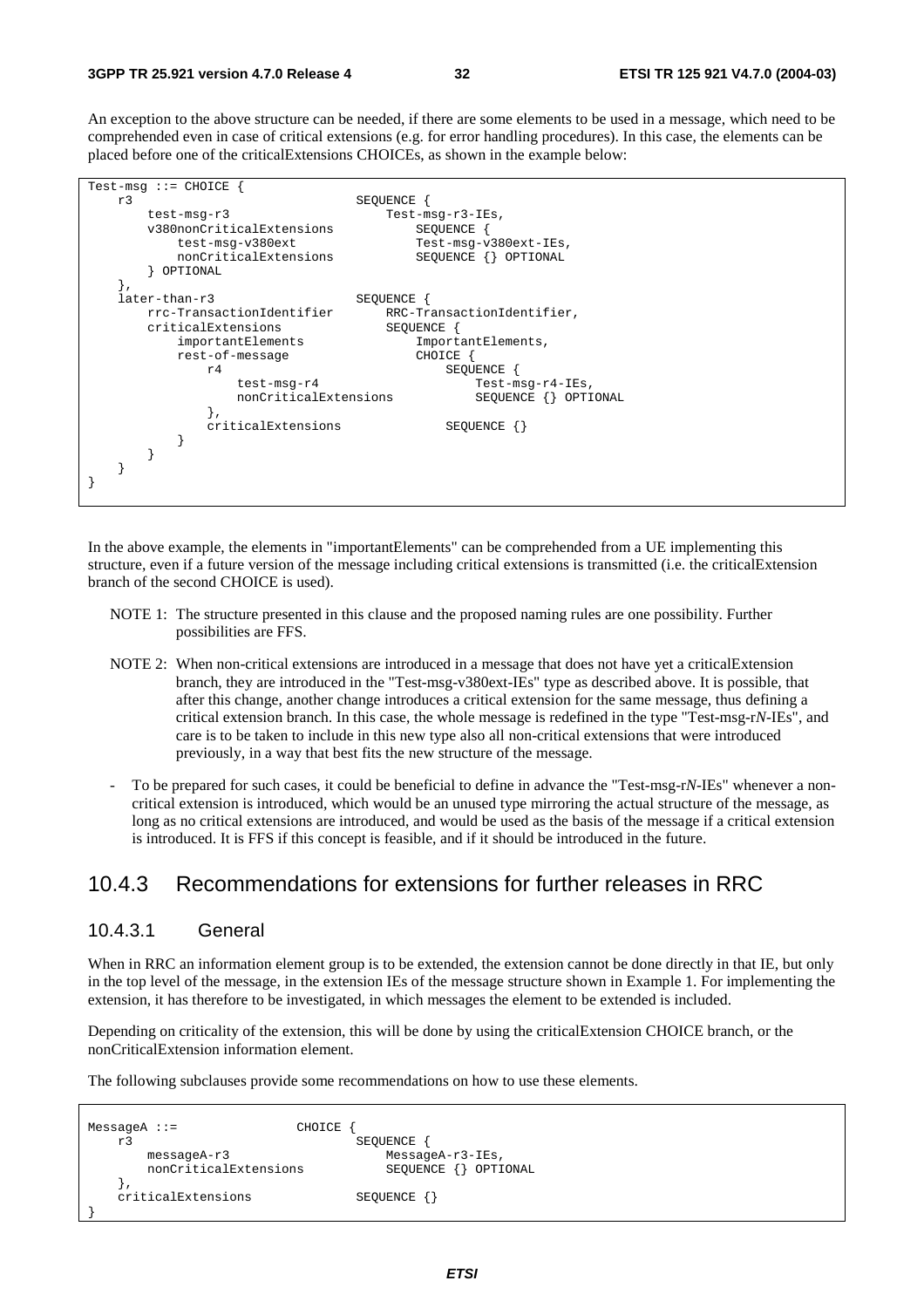```
MessageA-r3-IEs ::= SEQUENCE { 
    - All messageA related information elements are included here.
}
```
#### **Example 1**

#### 10.4.3.2 Critical Extensions

When the extension is a critical one (i.e. the receiver has to reject the whole message, and handle according to the error procedures of the protocol), the criticalExtension branch of the top-level CHOICE in the message is used. In this case the message information elements can be updated similar to the tabular, providing a message structure for the new release's information elements, similar to the updated structure in the tabular description.

Example 2 shows the structure of MessageA presented above, how it would become after a critical extension in Release 4.

In this example, in the criticalExtensions branch a new information element is defined (MessageA-r4-IEs) which will contain all messageA specific elements for Release 4, including the extensions in the place they fit naturally according to the semantics.

Note that in the new structure additional nonCriticalExtensions and criticalExtensions information elements are defined to allow for further extensions in future releases.

```
MessageA ::= CHOICE { 
    r3 SEQUENCE { 
                                   MessageA-r3-IEs,<br>SEQUENCE \{\} OPTIONAL
       nonCriticalExtensions
    }, 
    later-than-r3 SEQUENCE { 
        rrc-TransactionIdentifier RRC-TransactionIdentifier, 
       criticalExtensions CHOICE {<br>r4 SEOU
                                      SEQUENCE {
               messageA-r4 MessageA-r4-IEs, 
              nonCriticalExtensions SEQUENCE {} OPTIONAL
 }, 
       criticalExtensions SEQUENCE {}
 } 
    } 
} 
MessageA-r3-IEs ::= SEQUENCE { 
    -- This is not changed compared to the above example. It includes all information 
    -- elements used in Release '99 for messageA. 
} 
MessageA-r4-IEs ::= SEQUENCE { 
     -- Here, the updated information elements used for MessageA in Release 4 are included. 
}
```
#### **Example 2**

#### 10.4.3.3 Non-critical Extensions

For non-critical extensions (i.e. the receiver shall just ignore the extensions, and use the rest of the message as if the extensions were not present), the approach is to use the nonCriticalExtensions information element, which is encoded at the end of the message, allowing backward compatibility.

Before that Backward Compatibility is started for the following Release *N+1*, the non-critical extension information elements of the current Release *N* are added at the end of the message. At the point when Backward Compatibility is started for the following Release  $N+1$ , an optional BIT STRING container should be added before the information elements of the new release. In the case that further non-critical extension information elements need to be added to Release *N* they shall be placed within the BIT STRING container.

For example: As long as Backward Compatibility is not being enforced for Release 4, Release '99 extensions are added "normally" at the end of a message within a nonCriticalExtensions sequence. Once Backward Compatibility is started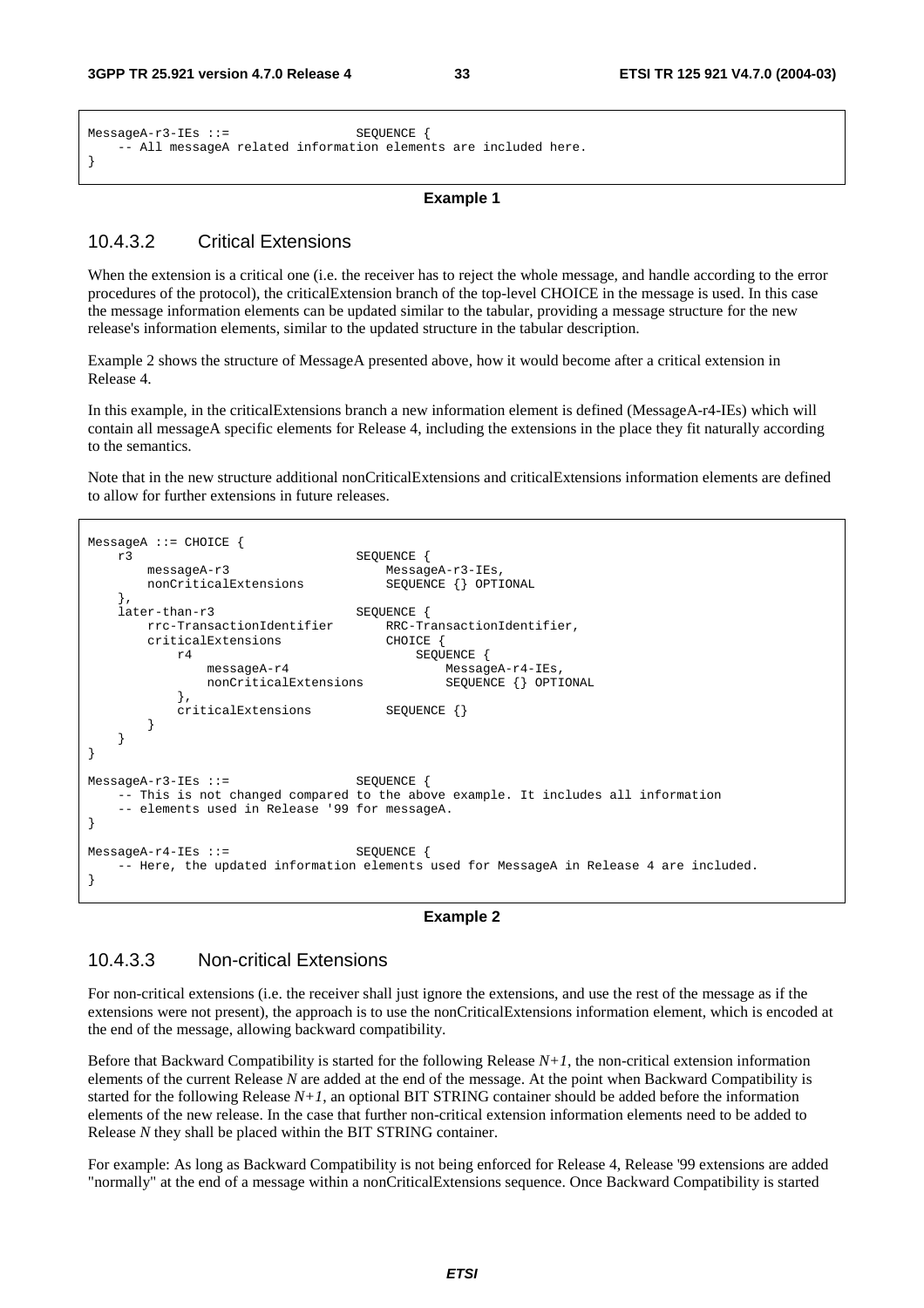for Release 4, then new Release '99 specific extensions are introduced within an extension container. An extension container is a "normal" bit string field that encapsulates an extension structure. As a result:

- New extensions can be added **both** in Release '99 and Release 4 in a backward compatible way; and
- Release 4 systems are able to skip over unknown Release '99 extensions.

The extension container can be viewed as a specific type of non-critical extension and it is included in the same way. If the extension container is added to Release *N* before that Backward Compatibility has started for release *N+1*, further non-critical extensions to Release *N* should not be included in the container, but should be placed after it using the usual mechanism. In this way the extension container is not used until necessary, and therefore the corresponding length field overhead is not incurred unnecessarily. Additional guidelines concerning the use of extension containers are provided in subclause 10.4.3.5.

The structure of the message of the example above is shown in Example 3 for Release '99 and 4 messages.

Examples for special non-critical extensions and MessageA-v440ext-IEs are given in the following subclauses.

```
- This shows the message structure in Release '99 (including one non-critical extension)
-- before backward compatibility is started for Release 4. 
MessageA ::= CHOICE {
    r3 SEQUENCE { 
       messageA-r3<br>v380nonCriticalExtensions MessageA-r3-IEs,<br>SEQUENCE {
       v380nonCriticalExtensions<br>messageA-v380ext
           messageA-v380ext<br>nonCriticalExtensions MessageA-v380ext-IEs,<br>SEOUENCE {} OPTIONAL
                                         SEQUENCE {} OPTIONAL
            } OPTIONAL 
    }, 
   criticalExtensions SEQUENCE {}
} 
MessageA-r3-IEs ::= SEQUENCE { 
     -- This is not changed compared to the same IE in Release '99. It includes all information 
     -- elements used in Release '99 for MessageA. 
} 
MessageA-v380ext-IEs :: = SEQUENCE {
    -- Here are information elements added to Release '99 as extensions to the information 
     -- contained in MessageA-r3-IEs. 
} 
-- This shows the Release '99 message structure once backward compatibility
-- has been started for Release 4. 
MessageA :: = r3 SEQUENCE { 
        messageA-r3 MessageA-r3-IEs, 
v380nonCriticalExtensions  SEQUENCE {
 messageA-v380ext MessageA-v380ext-IEs, 
laterNonCriticalExtensions   SEQUENCE {
               -- Container for additional Release '99 extensions<br>messageA-r3-add-ext BIT STRING
               messageA-r3-add-ext
                   (CONTAINING MessageA-r3-add-ext-IEs) OPTIONAL, 
               nonCriticalExtensions SEQUENCE {} OPTIONAL
               OPTIONAL
        } OPTIONAL 
    }, 
    criticalExtensions SEQUENCE {} 
} 
MessageA-r3-IEs ::= SEQUENCE { 
    -- This is not changed compared to the same IE in Release '99. It includes all information 
    -- elements used in Release '99 for MessageA. 
} 
MessageA-v380ext-IEs :: = SEQUENCE {
    -- Here are information elements added to Release '99 as extensions to the information 
    -- contained in MessageA-r3-IEs. 
} 
MessageA-r3-add-ext-IEs :: = SEQUENCE { 
    -- Here are information elements added to Release '99 as extensions to the information 
     -- contained in MessageA-r3-IEs after backward compatibility was started for Release 4.
```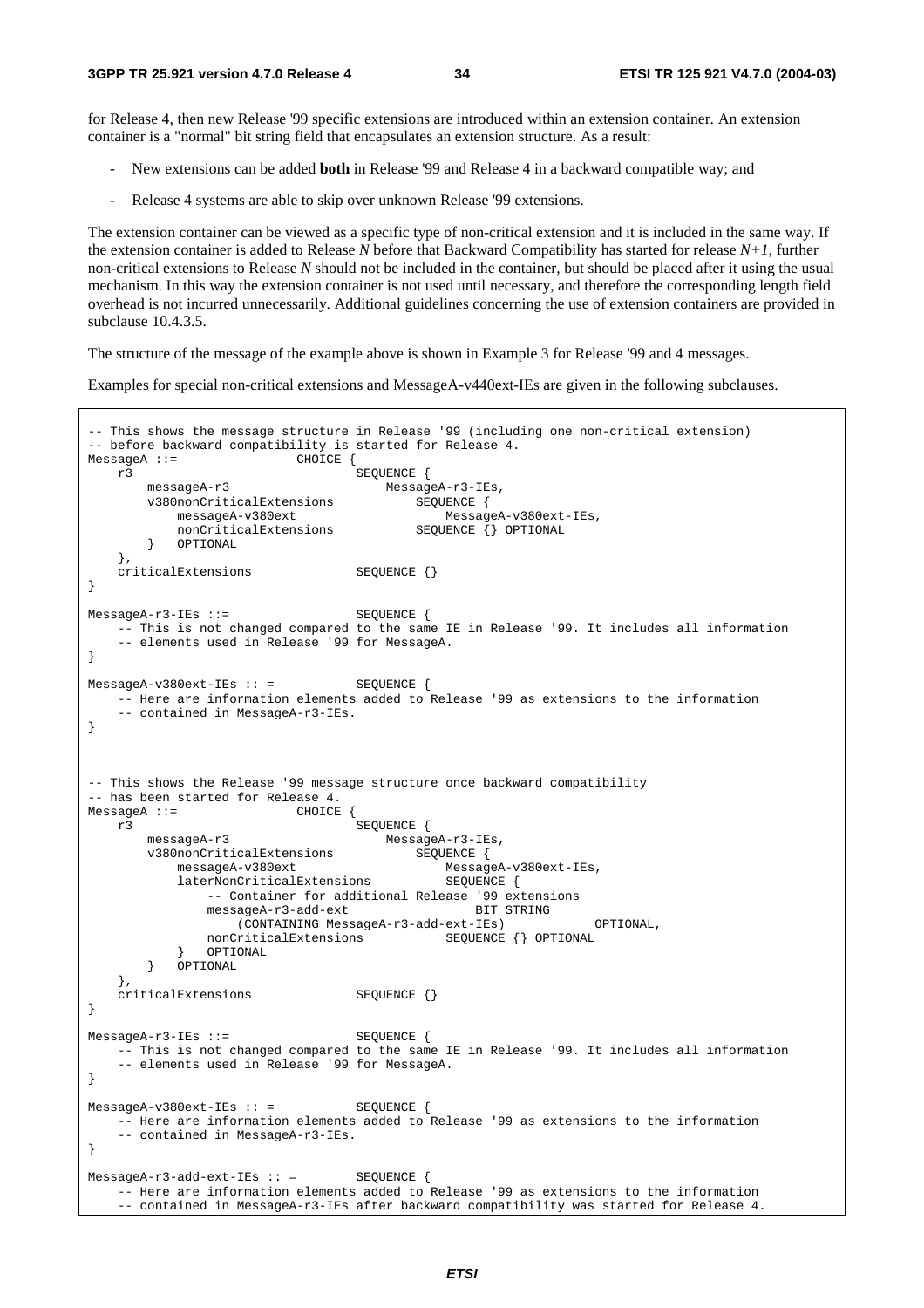}

```
-- This shows the structure of the Release 4 message 
-- (including one Release 4 non-critical extension).<br>MessageA ::= CHOICE {
MessageA :: =r3<br>
messageA-r3<br>
MessageA-r3<br>
Message
                                     MessageA-r3-IEs,
        v380nonCriticalExtensions SEQUENCE { 
messageA-v380ext MessageA-v380ext-IEs,
laterNonCriticalExtensions   SEQUENCE {
               -- Container for additional Release '99 extensions<br>messageA-r3-add-ext PRIT STRING
               messageA-r3-add-ext
                    (CONTAINING MessageA-r3-add-ext-IEs) OPTIONAL, 
                v440nonCriticalExtensions SEQUENCE { 
                   messageA-v440ext MessageA-v440ext-IEs, 
                   nonCriticalExtensions
                } OPTIONAL 
            } OPTIONAL 
        } OPTIONAL 
    }, 
    criticalExtensions SEQUENCE {} 
} 
MessageA-r3-IEs ::= SEQUENCE { 
    -- This is not changed compared to the same IE in Release '99. It includes all information 
     -- elements used in Release '99 for MessageA. 
} 
MessageA-v380ext-IEs :: = SEQUENCE {
    -- Here are information elements added to Release '99 as extensions to the information 
     -- contained in MessageA-r3-IEs. 
} 
MessageA-r3-add-ext-IEs :: = SEQUENCE { 
     -- Here are information elements added to Release '99 as extensions to the information 
     -- contained in MessageA-r3-IEs after backward compatibility was started for Release 4. 
} 
MessageA-v440ext-IEs ::= SEQUENCE { 
     -- Here are information elements added to Release 4 as extensions to the information 
     -- contained in MessageA-r3-IEs and MessageA-v380ext-IEs. 
}
```
#### **Example 3**

#### 10.4.3.4 Examples of non-critical extensions

#### 10.4.3.4.1 Addition of a separate IE

If the extension is the addition of an information element (not inside a CHOICE, SEQUENCE OF, SET OF etc.), this new element can be directly included in MessageA-v440ext-IEs.

Example4 shows how the MessageA is extended to include a new element, "element3".

```
MessageA-T3-IES ::=<br>
Element1element1.
  element2 Element2
} 
MessageA-v440ext-IEs ::= SEQUENCE {
  element3 Element3-r4
}
```
#### **Example 4**

#### 10.4.3.4.2 Addition of an IE to a structured group

If the extension is the addition of an information element inside a CHOICE, SEQUENCE OF, etc. (meaning that the information element can be absent or present more than once, depending on some condition), the structure of the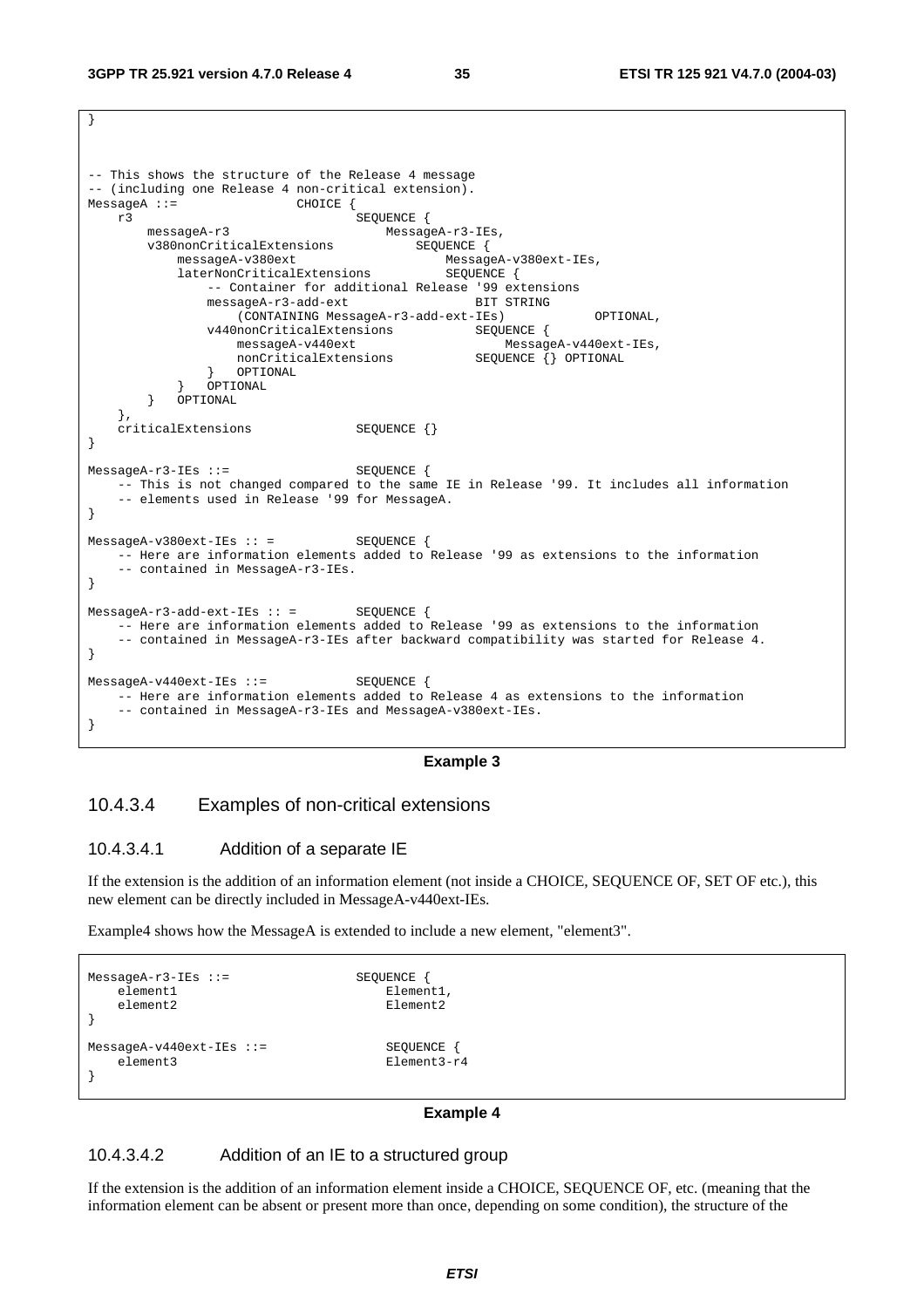original message should be duplicated in MessageA-v440ext-IEs using only the elements relevant to the extension (usually the CHOICEs, SEQUENCE OFs, etc.), and a comment should be included to indicate that the two structures should be used consistently (e.g. when a CHOICE is duplicated, the same branch should be followed in both places, when a SEQUENCE OF is duplicated, the number of occurrences should be the same etc.).

This is illustrated in Example5, where a new element, "element1a-3", has to be included inside the "choice1b" branch of the "choice1" CHOICE. Here "choice1" is included again in MessageA-v440ext-IEs, and "element1a-3" is included there in the appropriate branch.



**Example 5** 

#### 10.4.3.4.3 Addition of a new CHOICE group

If the extension consists of moving some existing information elements inside a newly created CHOICE, the new branches of the created CHOICE should be included in MessageA-v440ext-IEs, and the CHOICE marked OPTIONAL, where absence means that the old elements are used. If the CHOICE is present, the old elements should be set to some default values, in order for older equipment to be understood, and new equipment should ignore the information therein.

This is illustrated in Example 6, where "element1" is to be moved inside the branch "choice1a" of a new CHOICE ("choice1").

| $MessageA-r3-IEs :: =$                                                    | SEOUENCE                                                                                |
|---------------------------------------------------------------------------|-----------------------------------------------------------------------------------------|
| -- "choicelb" of the CHOICE "choicel" is used.                            | -- The contents of "element1" shall be ignored, if in "MessageA-v440ext-IEs" the branch |
| element1                                                                  | Element1,                                                                               |
| element2                                                                  | Element2                                                                                |
| $MessageA-v440ext-IEs ::=$<br>choicel<br>choicela<br>choicelb<br>element3 | SEOUENCE<br>CHOICE<br>SEOUENCE<br>$\{\ \}$ ,<br>SEOUENCE<br>Element3-r4                 |

#### **Example 6**

#### 10.4.3.4.4 Extension of value range

If the value range of an element is to be extended, an element including the new values should be defined in MessageAv440ext-IEs. If one of the new values is to be used, the already existing element from Release '99 should be set to some defined value (or be absent if it was OPTIONAL), in order for older equipment to work properly, and the new value should be signalled in the new information element.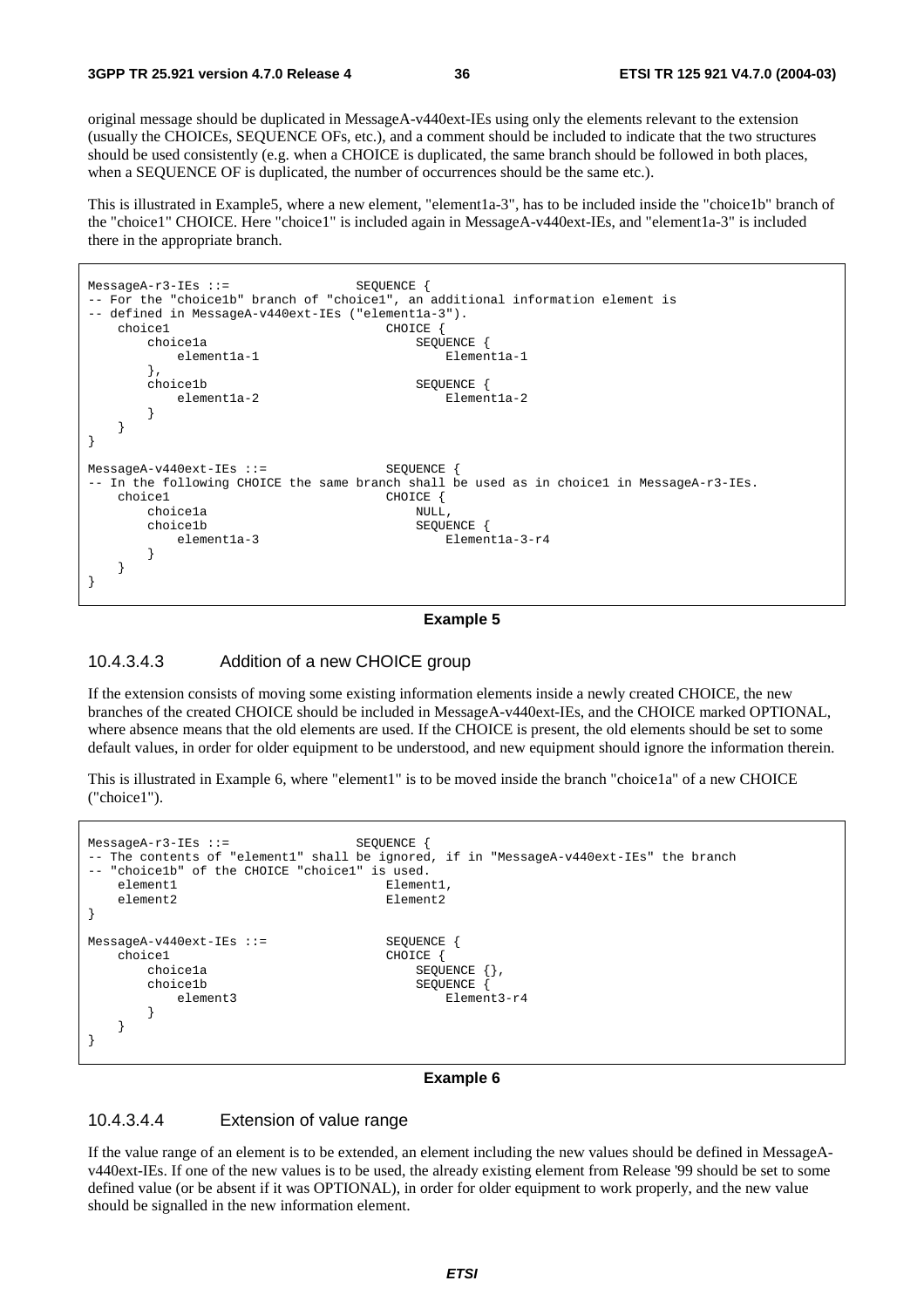In Example 7, "element1" is extended to have a range (0..15).

```
MessageA-r3-IEs ::= SEQUENCE { 
-- "element1" shall be ignored if "element1" in MessageA-v440ext-IEs is present, and the 
-- value of that element used instead.
   element1 INTEGER (0..7)<br>element2 Flement2
                                   Element2
} 
MessageA-v440ext-IEs ::= SEQUENCE { 
                                    INTEGER (0..15) OPTIONAL
}
```
**Example 7** 

#### 10.4.3.4.5 Replacement of a spare value with a new element

If a new value is to be included in an IE of type ENUMERATED, for which spare values were defined in the previous version, those spare values can be replaced with the new values.

If more new values are needed, than spare values included in the previous version, one spare value can be replaced by a special extension value (called e-new in example 8). If that value is used, a new element in the nonCriticalExtension part (element1-new) will define the new values, as shown in Example 8.

```
- In the previous version, MessageA-r3-IEs was defined:<br>lessageA-r3-IEs ::= $ROUENCE {
MessageA-r3-IEs :: =element1 ENUMERATED { e1, e2, spare1, spare2 }
} 
-- Now three new values are needed for element1: e3, e4 and e5. MessageA-r3-IEs is redefined:
MessageA-r3-IEs ::= SEQUENCE { 
-- If the following has the value e-new, the actual value of element1 is defined in
-- element1-new included in MessageA-r4-ext-IEs 
   element1 ENUMERATED { e1, e2, e3, e-new }
} 
MessageA-r4-ext-IEs ::= SEQUENCE { 
-- the following shall be present, if element1 in MessageA-r3-IEs has the value e-new.
    element1-new ENUMERATED { e4, e5, spare1, spare2 } OPTIONAL 
}
```
#### **Example 8**

If a spare value is included in a CHOICE, and that has to be replaced with a new information element and an appropriate type in the new version, the name of the element replaces the spare name in the CHOICE, but the type cannot be replaced, because that would lead to incompatibilities. Instead, the new type is included in the nonCriticalExtension part of the message, as shown in Example 9.

```
-- In the previous version, MessageA-r3-IEs was defined: 
MessageA-r3-IEs ::= SEQUENCE {<br>element1 CHOICE
       element<br>
element<br>
element<br>
element<br>
element<br>
element<br>
element<br>
element<br>
element<br>
element<br>
element<br>
element<br>
element<br>
element<br>
element<br>
element<br>
element<br>
element<br>
element<br>
element<br>
element<br>
element<br>
element<br>
element<br>
elemen
e1 E1,
e^2 E2,
 spare NULL 
     } 
} 
 -- Now a new option is needed for the element1 CHOICE: e3 with type E3. 
 - MessageA-r3-IEs is redefined:
MessageA-r3-IEs ::= SEQUENCE { 
-- If element1 has the value e3, the value of e3 is specified in the element e3 
-- included in MessageA-r4-ext-IEs. 
    element1 CHOICE {
e1 E1,
e^2 E2,
 e3 NULL 
     } 
} 
MessageA-r4-ext-IEs ::= SEQUENCE { 
  the following shall be present, if element1 in MessageA-r3-IEs has the value e3.
```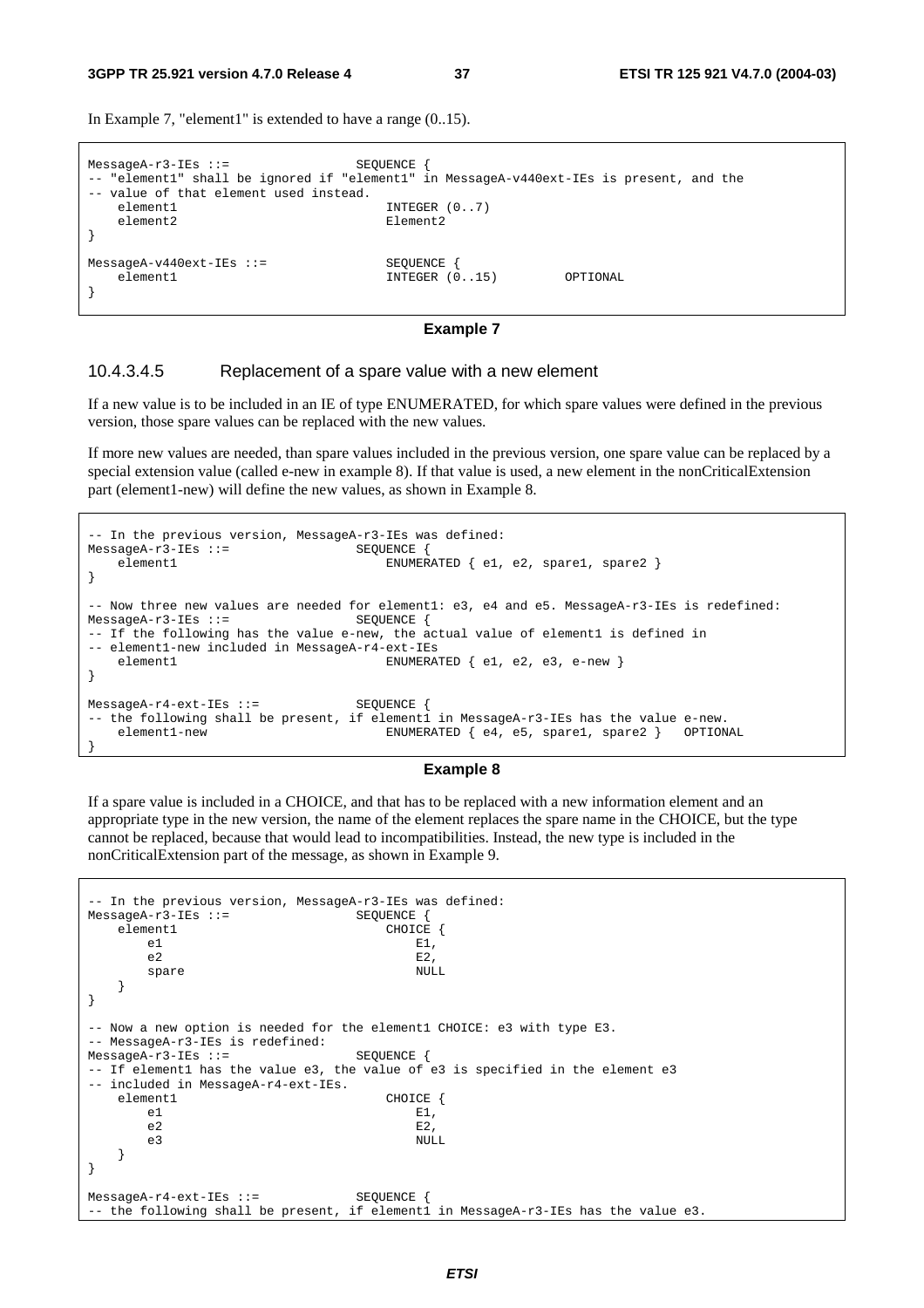| e3 | $\overline{\phantom{0}}$<br>п.<br>-- | $T$ $\cap$ $T$ $T$ |
|----|--------------------------------------|--------------------|
|    |                                      |                    |
|    |                                      |                    |

#### **Example 9**

#### 10.4.3.4.6 Introducing new System Information Block Types

In general new message types are introduced by replacing a spare value as described in subclause 10.4.3.4.5. That subclause also shows that in case there are insufficient spare values available, the last spare value can be replaced by a special extension value. If that value is used, an additional message type extension IE is included to distinguish between the additional message types, as shown in Example 10.

| $DL-CCCH-Message :: = SEQUENCE$<br>integrityCheckInfo<br>IntegrityCheckInfo<br>DL-CCCH-MessageType<br>message                                                               | OPTIONAL,                                                                                                                                                                                          |
|-----------------------------------------------------------------------------------------------------------------------------------------------------------------------------|----------------------------------------------------------------------------------------------------------------------------------------------------------------------------------------------------|
| $DL-CCCH-MessaqeType ::=CHOICE$<br>cellUpdateConfirm<br>rrcConnectionReject<br>rrcConnectionRelease<br>rrcConnectionSetup<br>uraUpdateConfirm<br>ext.1<br>ext2<br>extension | CellUpdateConfirm-CCCH,<br>RRCConnectionReject,<br>RRCConnectionRelease-CCCH,<br>RRCConnectionSetup,<br>URAUpdateConfirm-CCCH,<br>Ext1Message-CCCH,<br>Ext2Message-CCCH,<br>DL-CCCH-MessageTypeExt |
| $DL-CCCH-MessaqeTypeExt ::=CHOICE$<br>Ext3<br>spare3<br>spare2<br>sparel                                                                                                    | Ext3Message-CCCH,<br>NULL,<br>NULL,<br>NULL.                                                                                                                                                       |

#### **Example 10**

For system information block types, the "SIB type" information element is also included in each of the segments. If in this case there are insufficient spare values, the last value can again be used to indicate "extension". If that value is used, an additional SIB type extension IE is included to distinguish between the additional SIB types. This additional IE is not included in the segments; it is only included in the scheduling information included in the MIB and/or the SBs.

NOTE: One could include this additional IE in the segments e.g. by changing the SIB-type into a choice as shown in example 11. This option should not be used since it involves additional overhead (more scarce BCH bits are needed to indicate the SIB type) and complicates the scheduling (more different SIB data sizes are to be considered).

| $FirstSegment :: =$<br>-- Other information elements | SEOUENCE               |
|------------------------------------------------------|------------------------|
| sib-Type<br>seg-Count                                | SIB-Type,<br>SeqCount, |
| sib-Data-fixed                                       | SIB-Data-fixed         |
| $SIB-Type :: =$                                      | CHOICE                 |
| MasterInformationBlock                               | NULL,                  |
| systemInformationBlockType1                          | NULL,                  |
| systemInformationBlockType2                          | NULL,                  |
| systemInformationBlockType3                          | NULL,                  |
| systemInformationBlockType4                          | NULL,                  |
| systemInformationBlockType5                          | NULL,                  |
| systemInformationBlockType6                          | NULL,                  |
| systemInformationBlockType7                          | NULL,                  |
| systemInformationBlockType8                          | NULL,                  |
| systemInformationBlockType9                          | NULL,                  |
| systemInformationBlockType10                         | NULL,                  |
| systemInformationBlockType11                         | NULL,                  |
| systemInformationBlockType12                         | NULL,                  |
| systemInformationBlockType13                         | NULL,                  |
| systemInformationBlockType13-1                       | NULL,                  |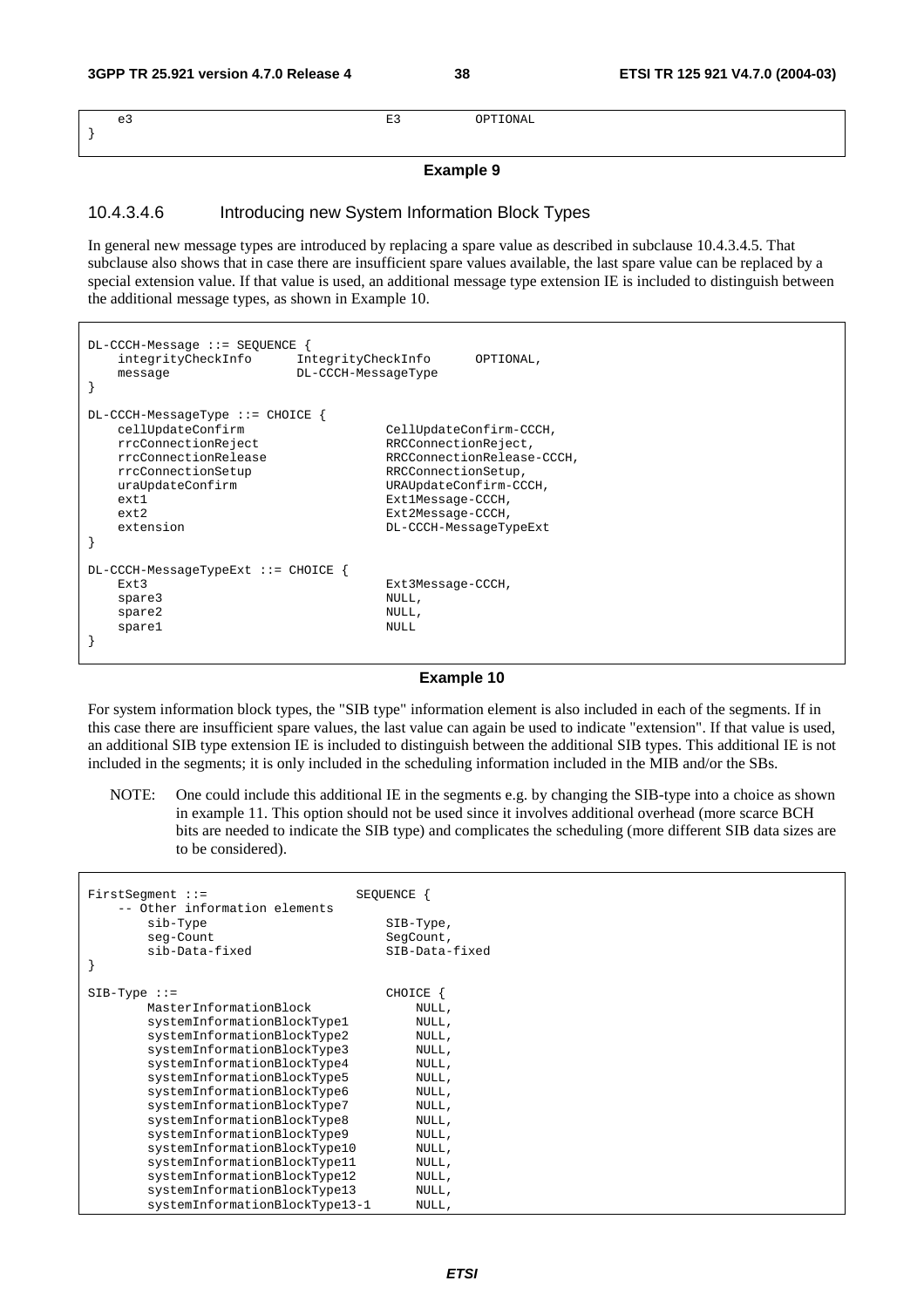|                   | systemInformationBlockType13-2 |             | NULL,       |
|-------------------|--------------------------------|-------------|-------------|
|                   | systemInformationBlockType13-3 |             | NULL,       |
|                   | systemInformationBlockType13-4 |             | NULL,       |
|                   | systemInformationBlockType14   |             | NULL,       |
|                   | systemInformationBlockType15   |             | NULL,       |
|                   | systemInformationBlockType15-1 |             | NULL,       |
|                   | systemInformationBlockType15-2 |             | NULL,       |
|                   | systemInformationBlockType15-3 |             | NULL,       |
|                   | systemInformationBlockType16   |             | NULL,       |
|                   | systemInformationBlockType17   |             | NULL,       |
|                   | systemInformationBlockType15-4 |             | NULL,       |
|                   | systemInformationBlockType18   |             | NULL,       |
|                   | schedulingBlock1               |             | NULL,       |
|                   | schedulingBlock2               |             | NULL,       |
|                   | systemInformationBlockType15-5 |             | NULL,       |
|                   | ext1                           |             | NULL,       |
|                   | extension                      |             | SIB-TypeExt |
|                   |                                |             |             |
|                   |                                |             |             |
| $SIB-TypeExt ::=$ |                                | CHOICE {    |             |
|                   | ext2                           | NULL,       |             |
|                   | spare7                         | NULL,       |             |
|                   | spare6                         | NULL,       |             |
|                   | spare5                         | NULL,       |             |
|                   | spare4                         | NULL,       |             |
|                   | spare3                         | NULL,       |             |
|                   | spare2                         | NULL,       |             |
|                   | spare1                         | <b>NULL</b> |             |
|                   |                                |             |             |

#### **Example 11 – Not recommended**

The addition of new SIB types to the scheduling information is illustrated by example 12. The example shows the extension of the choice. The example also shows that the information applicable for the extended choice values is appended at the end of the SIB (in this case the MIB), as a non critical extension.

NOTE: In this example only the number of SIB types is increased; the number of SIBs that can be scheduled (as reflected in the size of the list in the scheduling information) is not extended.

```
MasterInformationBlock ::= SEQUENCE {
      mib-ValueTag MIB-ValueTag,
       -- TABULAR: The PLMN identity and ANSI-41 core network information 
       -- are included in PLMN-Type. 
plmn-Type PLMN-Type,
sibSb-ReferenceList SIBSb-ReferenceList,
vxy0NonCriticalExtensions   SEQUENCE {
 masterInformationBlock-vxy0ext MasterInformationBlock-vxy0ext-IEs, 
         masterInformationBlock-vxy0ext MasterInformationBlock-vxy0ext-IEs,<br>nonCriticalExtensions SEQUENCE {} OPTIONAL
       } OPTIONAL 
} 
SIBSb-ReferenceList ::= SEQUENCE (SIZE (1..maxSIB)) OF
                                 SchedulingInformationSIBSb 
SchedulingInformationSIBSb ::= SEQUENCE {
   sibSb-Type SIBSb-TypeAndTag,
   scheduling SchedulingInformation
} 
SIBSb-TypeAndTag ::= CHOICE { 
   sysInfoType1 PLMN-ValueTag,
   sysInfoType2 CellValueTag,
   sysInfoType3 CellValueTag,
   sysInfoType4 CellValueTag,
   sysInfoType5 <br>sysInfoType6 CellValueTag,
                                CellValueTag,<br>NULL,
   sysInfoType7 NULL,<br>sysInfoType8 CellValueTaq,
   sysInfoType8
   sysInfoType9 NULL,
   sysInfoType10 NULL,<br>sysInfoType11 CellValueTag,
   sysInfoType11 CellValueTag,<br>sysInfoType12 CellValueTag,
   sysInfoType12 CellValueTag,<br>sysInfoType13 CellValueTag,
   sysInfoType13
    sysInfoType13-1 CellValueTag, 
    sysInfoType13-2 CellValueTag,
```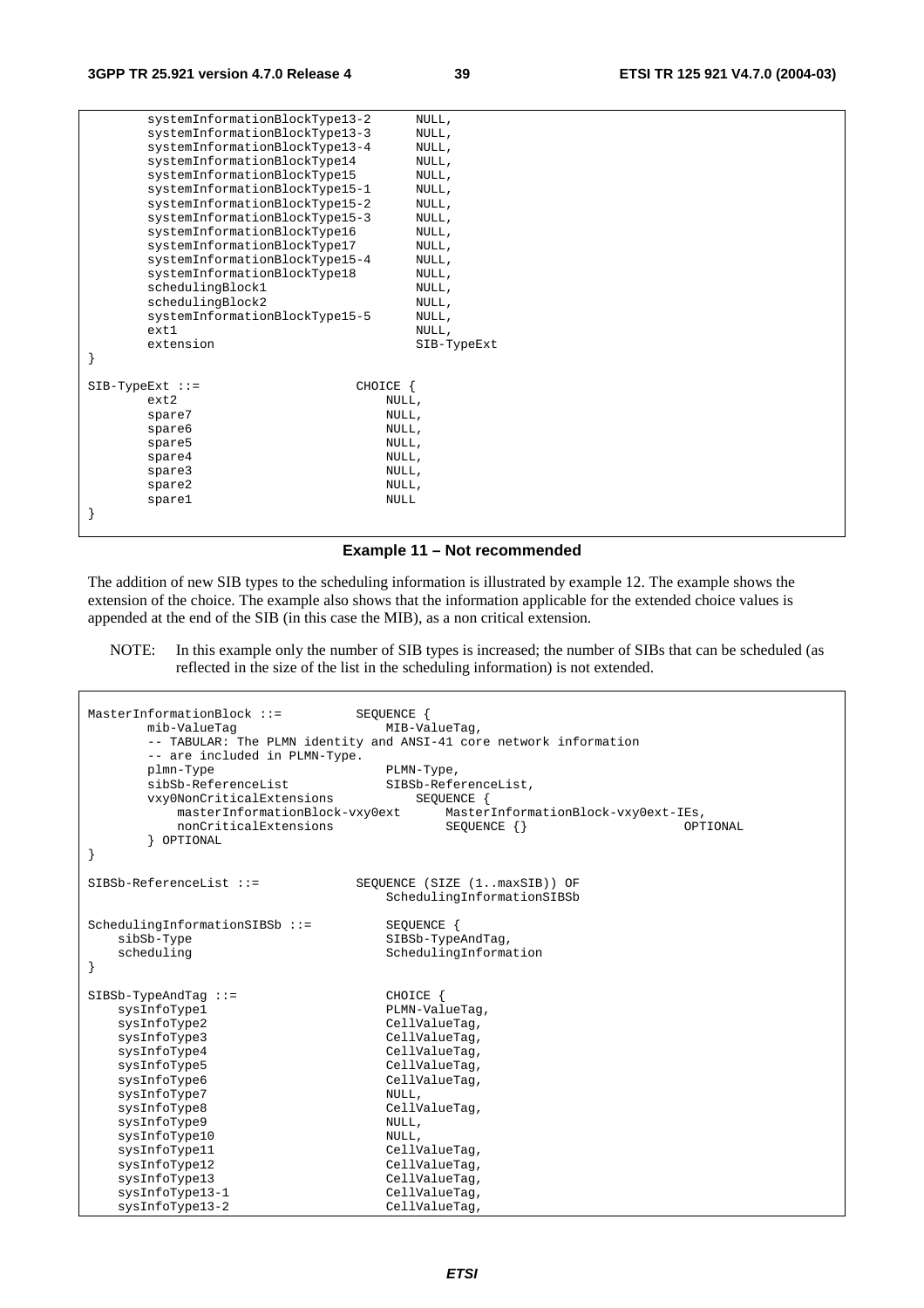```
sysInfoType13-3 CellValueTag,
    sysInfoType13-4 CellValueTag, 
   sysInfoType14 NULL,<br>sysInfoType15 CellValueTag,
   sysInfoType15<br>sysInfoType16
                                    PredefinedConfigIdentityAndValueTag,
   sysInfoType17 NULL,
   sysInfoTypeSB1 CellValueTag,
   sysInfoTypeSB2 <br>sysInfoType15-1 <br>CellValueTag,
   sysInfoType15-1
   sysInfoType15-2 SIBOccurrenceIdentityAndValueTag,<br>SIBOccurrenceIdentityAndValueTag,
                                    SIBOccurrenceIdentityAndValueTag,
    sysInfoType15-4 CellValueTag, 
   sysInfoType18 CellValueTag,<br>sysInfoType15-5 CellValueTag,
   sysInfoType15-5
   ext1 NULL, NULL, NULL, NULL, NULL, NULL, NULL, NULL, NULL, NULL, NULL, NULL, NULL, NULL, NULL, NULL, NULL, NULL, NULL, NULL, NULL, NULL, NULL, NULL, NULL, NULL, NULL, NULL, NULL, NULL, NULL, NULL, NULL, NULL, NULL, NULL, N
ext2 NULL,
   extension NULL
} 
SIBSb-TypeAndTagExt ::= CHOICE { 
ext3 NULL,
   spare7 NULL,
   spare6 NULL,
   spare5 NULL,
   spare4 NULL,<br>spare3 NULL,
   spare3
   spare2 NULL,
   spare1 NULL
} 
MasterInformationBlock-vxy0ext-IEs ::= SEQUENCE { 
    extSIBTypeInfoSchedulingInfo-List ExtSIBTypeInfoSchedulingInfo-List OPTIONAL 
} 
 -- For each extended SIB type the value tag information is added at the end 
ExtSIBTypeInfoSchedulingInfo-List::= SEQUENCE (SIZE (1..maxSIB)) OF 
                                         ExtSIBTypeInfoSchedulingInfo 
ExtSIBTypeInfoSchedulingInfo-List::= SEQUENCE {<br>schedulingInfoListIndex INTEGER (1..maxSIB),
   schedulingInfoListIndex
    valueTagInfo ValueTagInfo 
} 
ValueTagInfo ::= CHOICE { 
None NULL.
   sysInfoType2 CellValueTag,
   sysInfoType1 PLMN-ValueTag,<br>sysInfoType15-3 SIBOccurrence1
                                    SIBOccurrenceIdentityAndValueTag
}
```
**Example 12 – Recommended method** 

#### 10.4.3.5 Additional guidelines on the use of variable length extension containers

"Variable length extension containers" (i.e. non critical extension containers that have their abstract syntax defined using the ASN.1 type "BIT STRING") have been defined to support the introduction of extensions to a release after the subsequent release is frozen (and UEs based on that subsequent release may appear).

Extension containers should be introduced in each message unless the size of the message is critical and the likelihood of late corrections is low. For downlink messages for which different versions have been defined, an extensions container should be introduced for each message version (branch).

In case a variable length extension container (VLEC) includes an extension, the PER encoder will include an additional length determinant. In case a separate container is introduced for each release, this would result in a significant signalling overhead. In order to avoid this signalling overhead, the extensions container should not be dedicated to late corrections of one specific release. If the extensions container is required to support the introduction of late corrections in an order of release, one or more release specific extensions container(s) may be nested within the original extension container.

The above guidelines are illustrated by means of an example. Suppose a message includes a single VLEC and one late R99 correction has been defined using this extension container. When the need for a late Release 5 correction arises, this correction may be added to the extensions container in two different ways: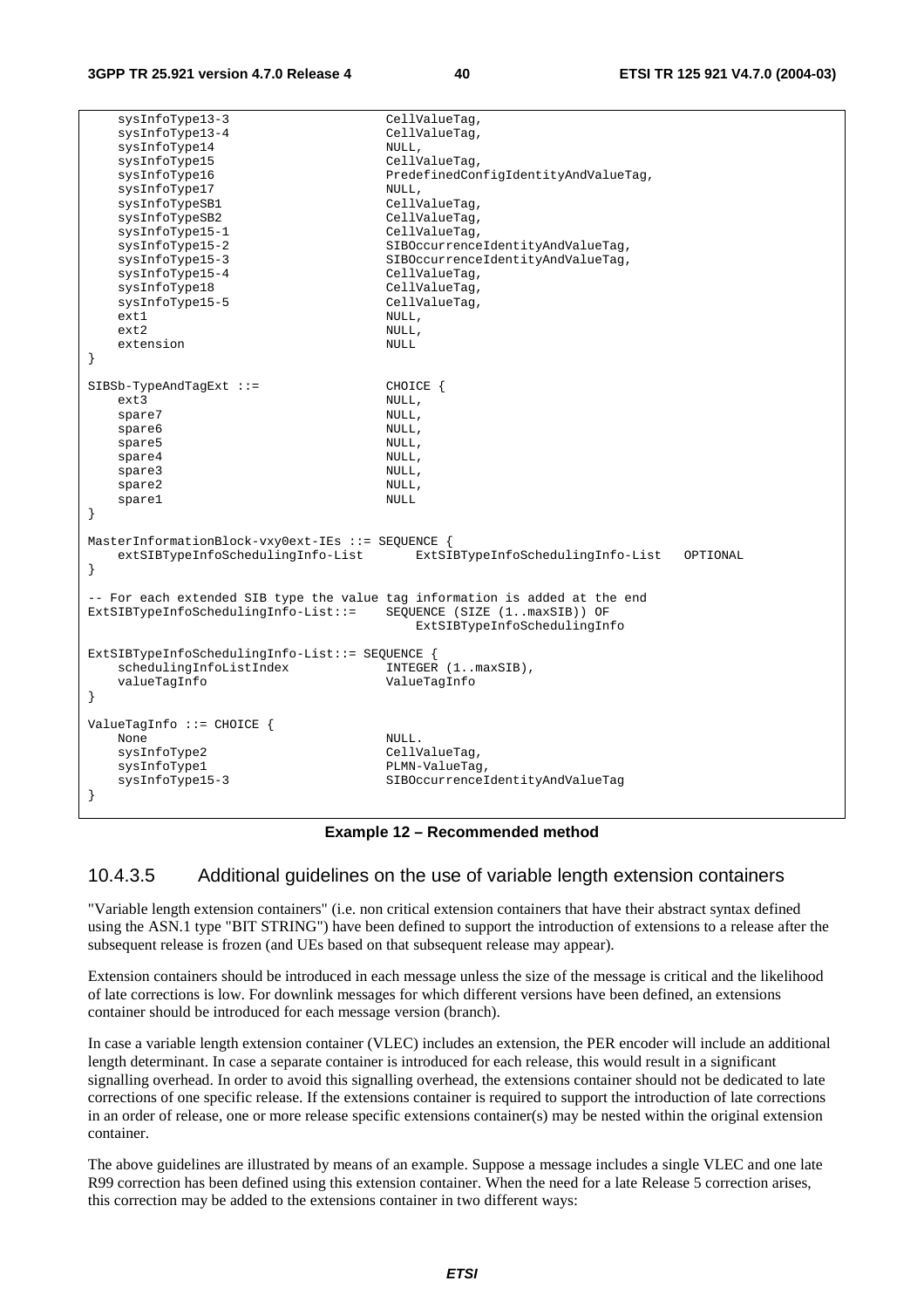1. Just by adding the extension after the late Release '99 correction

2. By introducing a Release 5 extensions container, that is nested within the existing extensions container

In case the first option is used, the addition of another late Release '99 correction (after the Release 5 correction) would require the Release '99 receiver to comprehend the transfer syntax of the Release 5 extension. This would require the introduction of the late Release 5 correction (or a type with an equivalent encoding) in the Release '99 transfer syntax. The second option avoids this problem, although this comes at the cost of additional signalling overhead.

Which option to use should be decided when introducing an extension for a release later than Release '99. This can be decided on a case by case basis eg. depending on whether for the concerned message further late Release '99 corrections need to be accommodated.

#### 10.4.3.6 Use of non critical extensions for release independent features

The objective of release independent features is that they do not require the UE to implement a specific release of the specification. Some release independent features may require the introduction of a non critical extension in one or more messages. In this case the recommendation is to introduce the extensions in the latest release of the specification for which the ASN.1 is frozen. This applies both to the tabular and the ASN.1.

In case, for some reasons eg. alignment with other specifications/ groups, the release independent feature is introduced in release X, which is later than the release recommended according to the above, the following recommendations apply:

- 1. Within the tabular notation, the non critical extension is introduced in release X.
- 2. Within the ASN.1, the information element is introduced as a non critical extension in release Y, which is the latest release of the specification for which the ASN.1 is frozen.
- 3. Within the ASN.1 of releases z, with  $Y \le z \lt X$ , the non critical extension is provisioned for by introducing a dummy information element that is encoding compatible with the actual information element introduced in release X

The reason for the provisioning of the extension in the ASN.1 of specifications earlier than release X is that for releases z, with  $Y \le z \le X$ , it is still possible to modify the ASN.1. As a result, if no provisions would be created in such releases, it would not be possible to use the release independent feature until release X is frozen.

An alternative approach would be to include the non critical extension within the variable length extension container (VLEC). However, considering the overhead associated with the introduction of such a container this approach is not recommended.

Note For release Y it is allowed to introduce non critical extensions to release Y. Furthermore, backwards incompatible changes are allowed for later releases. If the release independent feature is introduced in release X, which is later than Y, it will be affected by such changes.

# 10.5 Extensions for future releases in RANAP, RNSAP, NBAP; and SABP

The following clauses contain rules for extension mechanisms of ASN.1 for RANAP, SABP, RNSAP and NBAP. The purpose of these rules is to guarantee backward compatibility for ASN.1.

### 10.5.1 Allowed Extension

The allowed extension for ASN.1 description in RANAP, SABP, RNSAP and NBAP are:

- 1) adding New IEs or IE groups which should be achieved by using the protocol extension container (extension by using of ellipsis notation (...) should be avoided) for:
	- adding at the top level of message; and
	- adding in the SEQUENCE type,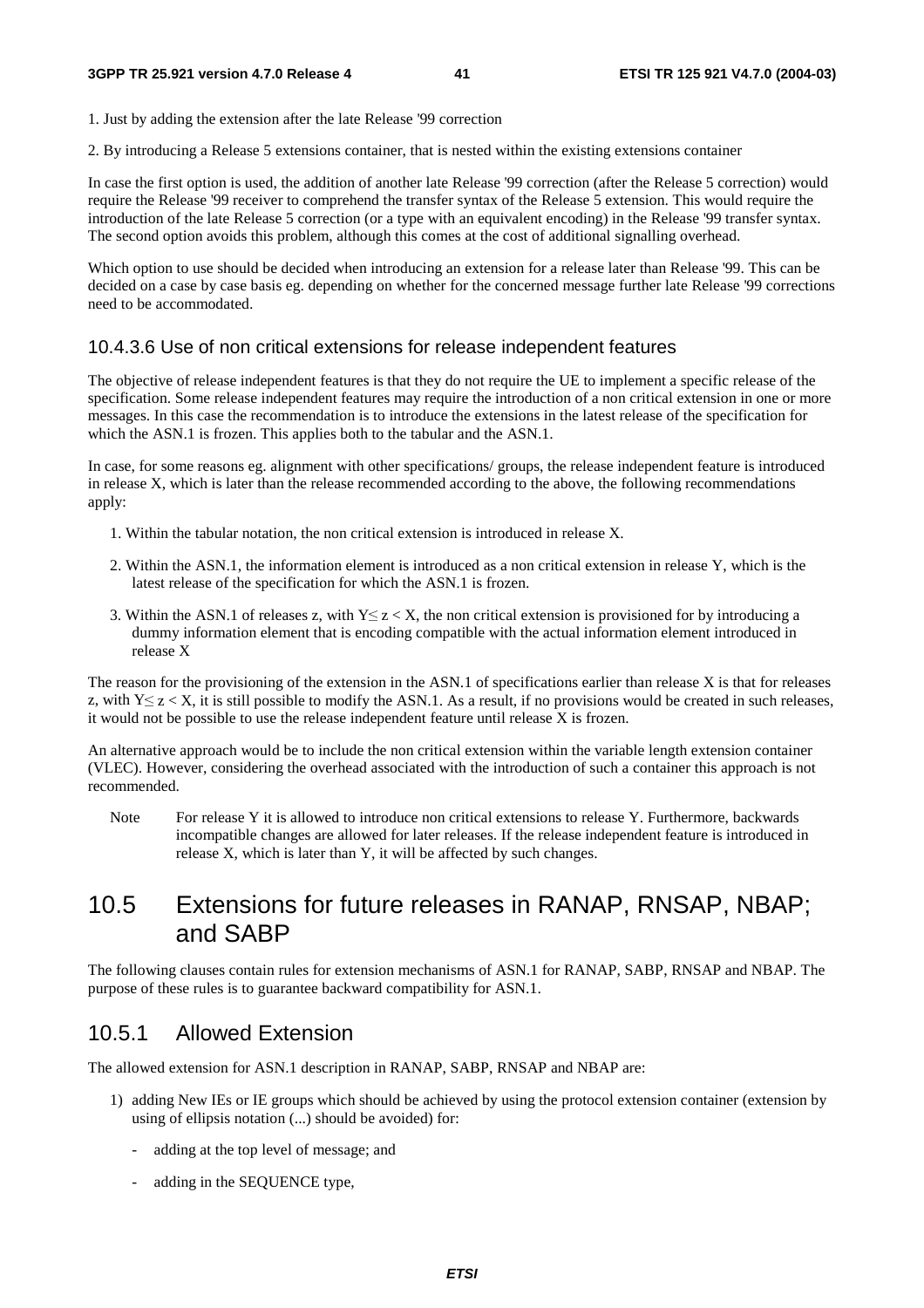- 2) extending the range of already define IEs which has ellipsis notation(...);
- 3) changing the assigned criticality information of already defined IEs; and
- 4) adding new IEs of IE groups after ellipsis notation (...) in the CHOICE type if the ellipsis notation (...) is present.

### 10.5.2 Not Allowed Extension

The not allowed extension for ASN.1 description in RANAP, SABP, RNSAP and NBAP are:

- 1) deleting the already defined IEs or IE groups when no individual criticality information is defined;
- 2) adding or deleting the criticality information of existing IEs;
- 3) deleting the already defined values in the ASN.1 type. Instead, a semantic description is added in order to clarify the behaviour; and
- 4) changing the presence of already defined IEs with no assigned criticality.

This is because above changes do not guarantee the backward compatibility.

### 10.5.3 Recommendations for extensions for further releases

#### 10.5.3.1 General

This subclause gives recommendations for future extensions in versions of the RANAP, RNSAP, NBAP, and SABP where non-backward compatible changes are not acceptable.

#### 10.5.3.2 Usage of Presence and Assigned Criticality in Future Releases

#### 10.5.3.2.1 New Procedures

For procedures introduced when the backward compatibility mechanisms are taken into use the following recommendation applies to the Assigned Criticality of the procedure (in the tabular description of messages visible as the Assigned Criticality of the IE Message Type).

| <b>Assigned Criticality</b> | <b>Recommendation</b>                                                                                                                                                                                                                    | <b>Typical usage</b>                                                                                                                                                                    |
|-----------------------------|------------------------------------------------------------------------------------------------------------------------------------------------------------------------------------------------------------------------------------------|-----------------------------------------------------------------------------------------------------------------------------------------------------------------------------------------|
| lgnore                      | Should be used if:<br>the sender does not care whether or<br>not the procedure is supported; or<br>if the sender "already knows" that the<br>procedure is supported.                                                                     | Typically used for procedures where:<br>the sender do not care whether or not the<br>procedure is supported; or<br>where the usage is dependent on previously<br>exchanged information. |
| Ignore and Notify           | Should be used if:<br>the sender does not care whether or<br>not the procedure is supported; or<br>if the sender "already knows" that the<br>procedure is supported;<br>but need to know whether or not the<br>procedure was understood. | Typically not used.                                                                                                                                                                     |
| Reject                      | Should be used if:<br>the procedure shall be rejected when<br>not supported.                                                                                                                                                             | Typically used for new procedures where the<br>sender has no prior knowledge on whether or<br>not the procedure will be understood.                                                     |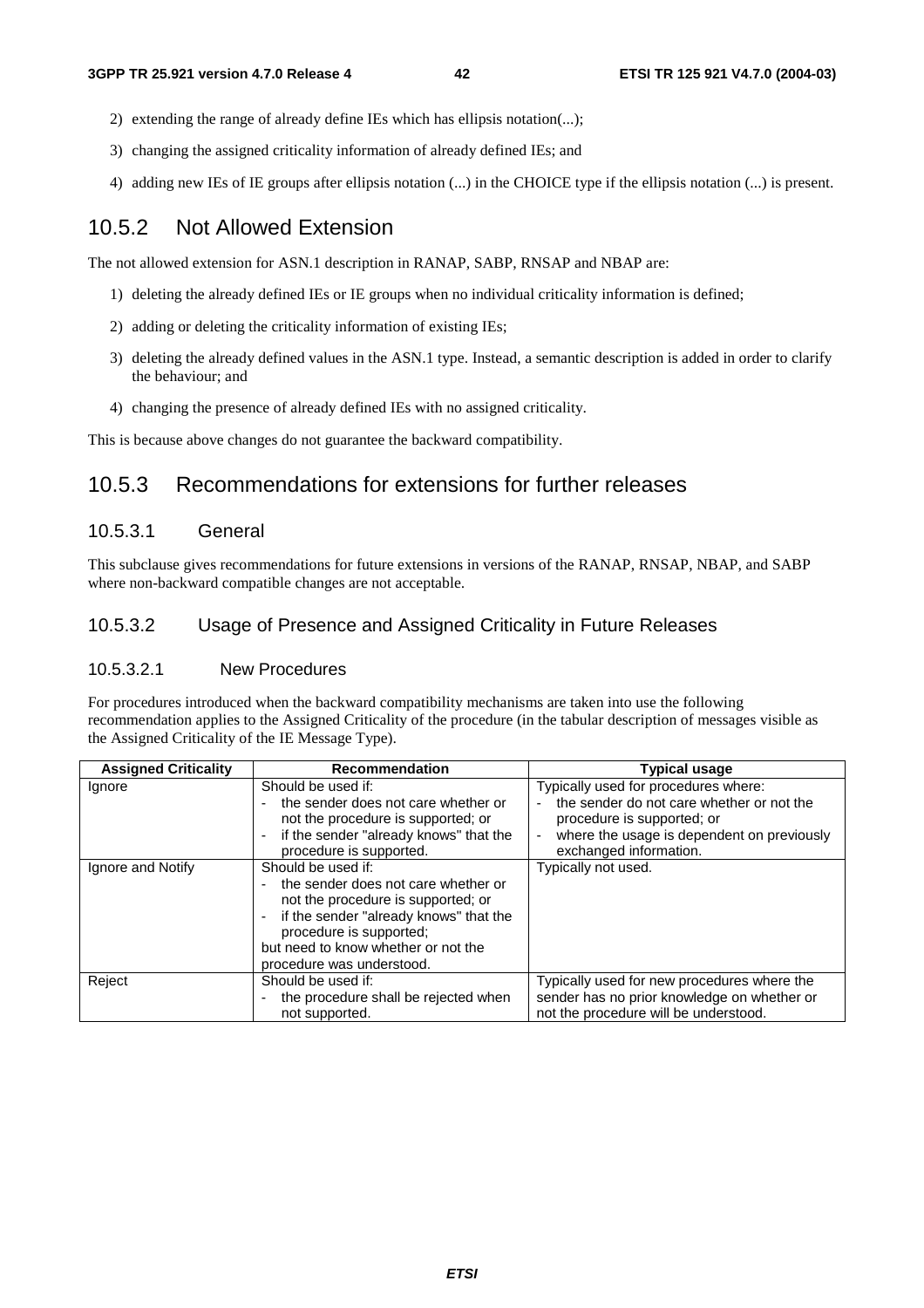#### 10.5.3.2.2 New IEs

For new IEs introduced when the backward compatibility mechanisms are taken into use the following recommendation applies to the Assigned Criticality of the IE.

| <b>Presence</b>         | Assigned           | <b>Recommendation</b>                                                                          | <b>Typical usage</b>                              |
|-------------------------|--------------------|------------------------------------------------------------------------------------------------|---------------------------------------------------|
|                         | <b>Criticality</b> |                                                                                                |                                                   |
|                         | Ignore             | Should be used if the sender does not care<br>whether or not the function related to the IE is | Typically used for "non core" features            |
|                         |                    | supported.                                                                                     | (specification text; " shall, if<br>supported, ". |
|                         | Ignore and Notify  | Should be used if:                                                                             | Typically used for "non core" features            |
|                         |                    | - the sender does not care whether or not the                                                  | (specification text; " shall, if                  |
| Optional                |                    | function related to the IE is supported.                                                       | supported, ").                                    |
|                         |                    | but need to know whether or not the IE was                                                     |                                                   |
|                         |                    | understood.                                                                                    |                                                   |
|                         | Reject             | Should be used if:                                                                             | Typically used for "core" features                |
|                         |                    | - the alternative to executing the feature                                                     | (specification text; " shall ").                  |
|                         |                    | related to the IE is rejecting the procedure.                                                  |                                                   |
|                         | Ignore             | Should be used for "core" features where:<br>it is essential that all implementations of       | Typically not used.<br>Note 1.                    |
|                         |                    | future releases support the feature related                                                    |                                                   |
|                         |                    | to the $IE$ :                                                                                  |                                                   |
|                         |                    | it is possible to inter-work with nodes                                                        |                                                   |
|                         |                    | implementing older releases (not                                                               |                                                   |
|                         |                    | understanding the IE related to the feature                                                    |                                                   |
|                         |                    | and consequently not supporting the                                                            |                                                   |
|                         |                    | feature).                                                                                      |                                                   |
| Mandatory / Conditional | Ignore and Notify  | Should be used for "core" features where:<br>- it is essential that all implementations of     | Typically not used.<br>Note 1.                    |
|                         |                    | future releases support the feature related                                                    |                                                   |
|                         |                    | to the $IE$ ;                                                                                  |                                                   |
|                         |                    | it is possible to inter-work with nodes                                                        |                                                   |
|                         |                    | implementing older releases (not                                                               |                                                   |
|                         |                    | understanding the IE related to the feature                                                    |                                                   |
|                         |                    | and consequently not supporting the                                                            |                                                   |
|                         |                    | feature);                                                                                      |                                                   |
|                         |                    | but the sending node need to know whether or<br>not the IE was understood.                     |                                                   |
|                         | Reject             | Should be used for "core" features where:                                                      | Typically not used.                               |
|                         |                    | it is essential that all implementations of                                                    | Note 2.                                           |
|                         |                    | future releases support the feature related                                                    |                                                   |
|                         |                    | to the IE:                                                                                     |                                                   |
|                         |                    | it is not possible to inter-work with nodes                                                    |                                                   |
|                         |                    | implementing older releases (not supporting                                                    |                                                   |
|                         |                    | the feature).                                                                                  |                                                   |

- NOTE 1: This combination (presence + assigned criticality) could be used as an intermediate state, i.e. when the Assigned Criticality is expected/planned to be changed to "Reject" in the future.
- NOTE 2: This combination (presence + assigned criticality) should be avoided since it prevents inter-working with older version of a specification.

#### 10.5.3.2.3 Changing the Presence of an IE

The Presence can always be changed in future version of a specification.

NOTE: Mandatory and Conditional IEs with Assigned Criticality "Reject" will still cause rejection when missing in a node based on a previous version of the specification (even though changed to Optional).

#### Recommendation:

The Presence of Mandatory IEs with Assigned Criticality "Reject" should not be changed in future versions of a specification.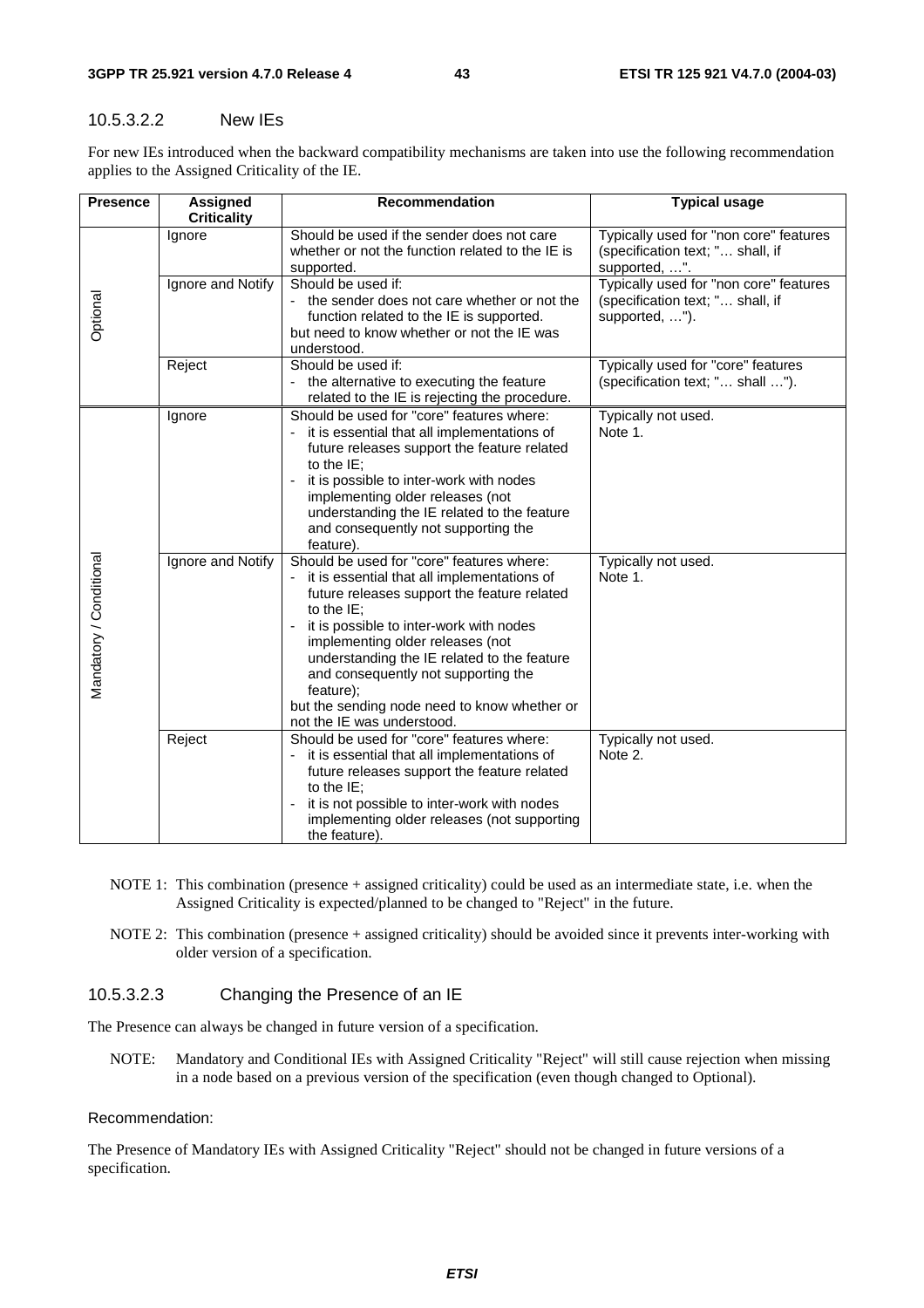The Presence of Conditional IEs with Assigned Criticality "Reject" should not be changed in future versions of a specification, unless it is also ensured that the condition will not result in a requirement to include the IE.

#### 10.5.3.2.4 Changing the Assigned Criticality of an IE

The Assigned Criticality can always be changed in future version of a specification.

NOTE: The behaviour for missing IEs will remain unchanged when inter-working with a node based on a previous version of the specification.

#### Recommendation:

When changing the Assigned Criticality of Mandatory and Conditional IEs with Assigned Criticality "Reject" in future versions of a specification special attention should be paid to inter-working between different versions of the specification.

#### 10.5.3.2.5 Removing IEs

Any IE (with Assigned Criticality) can be removed in future version of a specification.

NOTE: Mandatory and Conditional IEs with Assigned Criticality "Reject" will still cause rejection when missing in a node based on a previous version of the specification (even though changed to Optional).

#### Recommendation:

Mandatory IEs with Assigned Criticality "Reject" should not be removed in future versions of a specification.

Conditional IEs with Assigned Criticality "Reject" should not be removed in future versions of a specification, unless it is also ensured that the condition, if evaluated for the message where the IE is removed by a node based on a previous version of the specification, will not result in a requirement to include the IE.

### 10.5.4 Use of extensions

The following rules apply to the use of extensions in RANAP, SABP, RNSAP and NBAP:

- 1) IEs added in the extension containers shall be added before the ellipsis notation.
- 2) IEs added in the extension containers shall be placed in the extension containers in the chronological order of their introduction e.g. a late correction of Release '99 may appear after Release 4 corrections in a Release 4 version of the specification.
- 3) When new values are added into an ENUMERATED type after the ellipsis notation in the later release (e.g. Release 4), the same amount of new values need to be added as "dummy" in the same IE in the correspondent older release of the specification (e.g. Release '99).

 The "dummy" has to be added into the older release (e.g. Release '99) of the specifications when needed, i.e. if the later release (e.g. Release 4) of specification is considered as not stable, the "dummy" shall not be added in the same IE in the correspondent older release (e.g. Release '99) of the specification. When the older release (e.g. Release '99) adds new values for later version (e.g. Release '99 June version), the same values shall be added in the same position of the correspondent later release (e.g. Release 4) in order to have backward compatibility when in the future the later release (e.g. Release 4) is considered as stable. Further explanation with an example is shown below:

- Release '99 June version: *Example* ::= ENUMERATED {a, b,...};
- Release 4 June version: *Example* ::= ENUMERATED {a, b,..., c, d};
- NOTE 1: In the June version the Release 4 is considered as not stable, therefore no "dummy" was added in Release '99).
	- Release '99 September version, *Example* ::= ENUMERATED {a, b,..., e};
	- Release 4 September version, *Example* ::= ENUMERATED {a, b,..., e, c, d};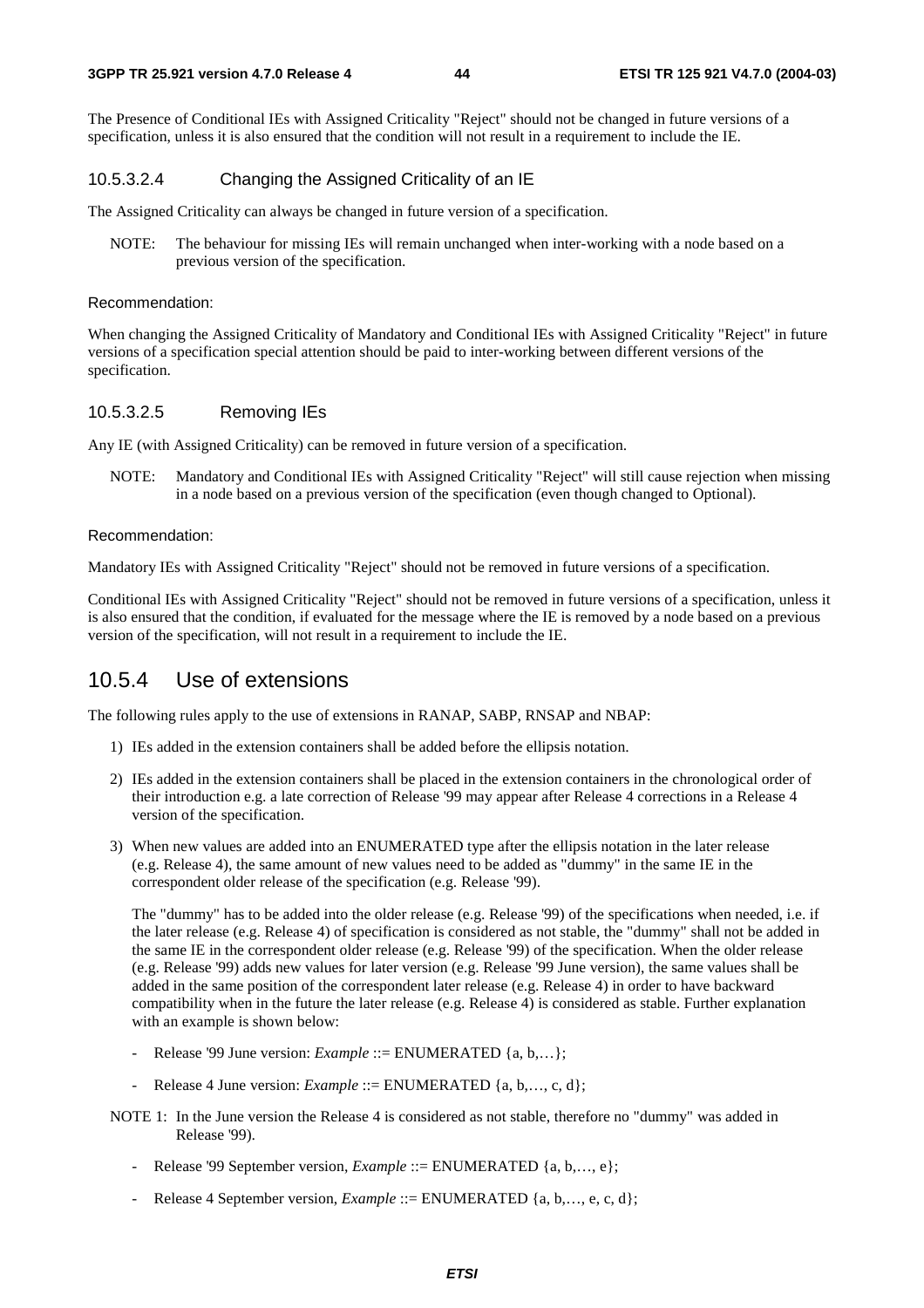- NOTE 2: In the September version the value "e" was added in Release '99, the value "e" shall be added at the same position in Release 4 since the Release 4 is yet considered as not stable.
	- Release '99 December version, *Example* ::= ENUMERATED {a, b,…, e, dummy1, dummy2, f};
	- Release 4 December version, *Example* ::= ENUMERATED {a, b,…, e, c, d, f}.
- NOTE 3: In the December version, when a new value "f" has to be added in Release '99 and the Release 4 is considered as stable, "dummy1" and "dummy2" are added.
- 4) When new choice tags are added into a CHOICE type after the ellipsis notation, new tags shall need to be added in the protocol container.
	- Any addition of a choice tag in Release x for a CHOICE not existing in Release y ( $y \lt x$ ) shall be made by introducing a normal choice tag (not included in the protocol container) after the ellipses if no release  $z$  ( $z$  >= x) has included a protocol container for this CHOICE yet. Further explanation with an example is shown below:
		- Release '99 June version, *Example* ::= CHOICE {a, b,...};
		- Release 4 June version, *Example* ::= CHOICE {a, b,...};
		- Release '99 September version, *Example* ::= CHOICE {a, b,…, c};
		- Release 4 September version, *Example* ::= CHOICE {a, b,..., c}.
	- Any addition of a choice tag in Release x for a CHOICE already existing in Release y ( $y \lt x$ ) shall be made inside a protocol container after the ellipses. Further explanation with an example is shown below:
		- Release '99 June version: *Example* ::= CHOICE {a, b,…};
		- Release 4 June version: *Example* ::= CHOICE {a, b,...};
		- Release '99 September version: *Example* ::= CHOICE {a, b,...};
		- Release 4 September version: *Example* ::= CHOICE {a, b,..., protocol container {d}}.
	- Any addition of a choice tag in Release x for a CHOICE already containing a protocol container in Release y  $(y>x)$  shall be made inside a protocol container after the ellipses. Further explanation with an example is shown below:
		- Release '99 June version: *Example* ::= CHOICE {a, b,…};
		- Release 4 June version: *Example* ::= CHOICE {a, b,..., protocol container {d}};
		- Release '99 September version: *Example* ::= CHOICE {a, b,..., protocol container {e}};
		- Release 4 September version: *Example* ::= CHOICE {a, b,..., protocol container {d, e}.
	- If any Release has already included a protocol container in this CHOICE, then all future changes to this CHOICE shall be made by introducing IE's in the protocol container. Further explanation with an example is shown below:
		- Release 4 June version: *Example* ::= CHOICE {a, b,…, protocol container {d, e}};
		- Release 4 September version: *Example* ::= CHOICE {a, b,…, protocol container {d, e, f}}.

### 10.6 Comments

Comments in ASN.1 are a mechanism for providing essential or useful information about the definitions to which they apply. However, their use must be consistent or they can cause confusion and misunderstandings.

The placement of comments is important as it aides understanding of to which elements they refer to. In the following example the comments are used as section headings, grouping together the IEs that follow until the next section heading. In this case the comment is placed at one level less (one TAB less) than the IEs to which it refers. This style of comment is normally used to reflect the groupings of IEs in messages as shown in the tabular format.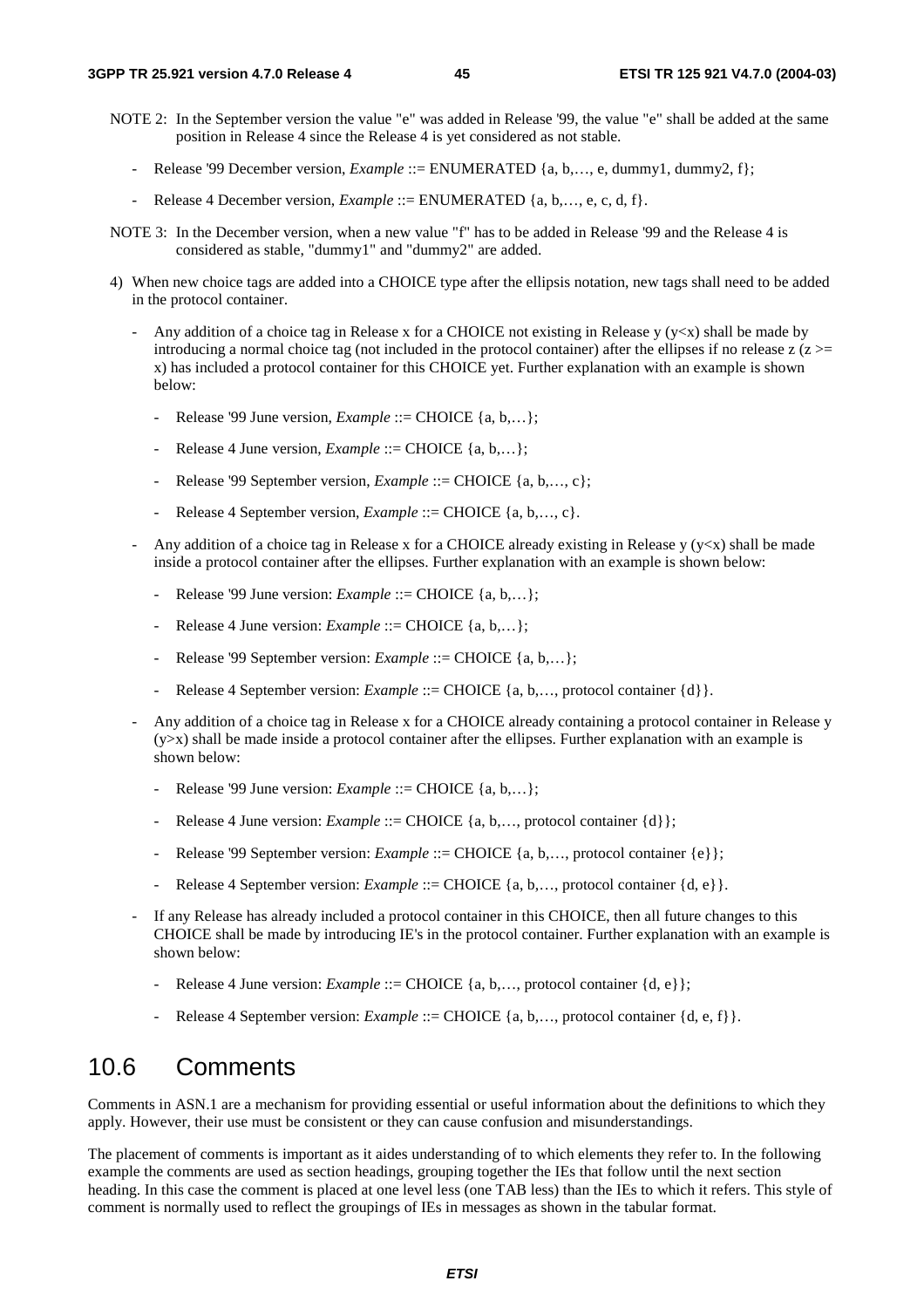| ExampleMsq $::=$ SEQUENCE {<br>-- First group of IEs |                           |
|------------------------------------------------------|---------------------------|
| exampleA                                             | ExampleTypeA,             |
| exampleB                                             | ExampleTypeB<br>OPTIONAL, |
| -- Next group of IEs                                 |                           |
| exampleC                                             | ExampleTypeC,             |
| -- Extension mechanism                               |                           |
| nonCriticalExtensions                                | SEQUENCE {} OPTIONAL      |
|                                                      |                           |
|                                                      |                           |

The IEs that are referred to or grouped, are implied from the relative levels and so it is not required to include their names in the text of the comment itself.

In the next example the comment is used to refer to a specific IE. In this case the comment should always be placed directly above the IE to which it refers and at the same level of indentation. The name of the IE should be contained in the text of the comment so as to make it completely unambiguous to which IE it refers.

```
ExampleTypeA ::= SEQUENCE { 
    subTypeA1 SubTypeA1,
      -- Actual value subTypeA2 = IE value * 4 
    subTypeA2 INTEGER (0..16)<br>sunTypeA3 SubTypeA3 OPTIONAL
                      SubTypeA3
}
```
If a comment of this type needs to refer to more than one IE or value then each must be specifically named in the text of the comment.

The next example shows the case where a comment is added to the ASN.1 to make its use clear when compared to the tabular format. In this case, as the text is purely to reflect information contained elsewhere, the comment is prefixed with "TABULAR:".

```
ExampleTypeB ::= SEQUENCE { 
    subTypeB1 BOOLEAN,<br>subTypeB2 SubTypeB2
    subTypeB2 -- TABULAR: subTypeB3, presence is conditional on the value of subTypeB1 
     sunTypeB3 SubTypeB3 OPTIONAL 
}
```
# 11 Message transfer syntax specification

### 11.1 Selection of transfer syntax specification method

For RRC Basic Packed Encoding Rules (BASIC-PER) PER Unaligned Variant and possible use of specialised encoding is chosen.

For RANAP, RNSAP, NBAP, and SABP Basic Packed Encoding Rules (BASIC-PER) Aligned Variant is chosen.

# 11.2 Specialised encoding (only RRC)

#### 11.2.1 General

Specialised encoding is an escape mechanism that allows the specification of exceptional encodings for parts of messages. Specialised encoding acts as an exception mechanism to the normally applied encoding rules (e.g. Unaligned PER).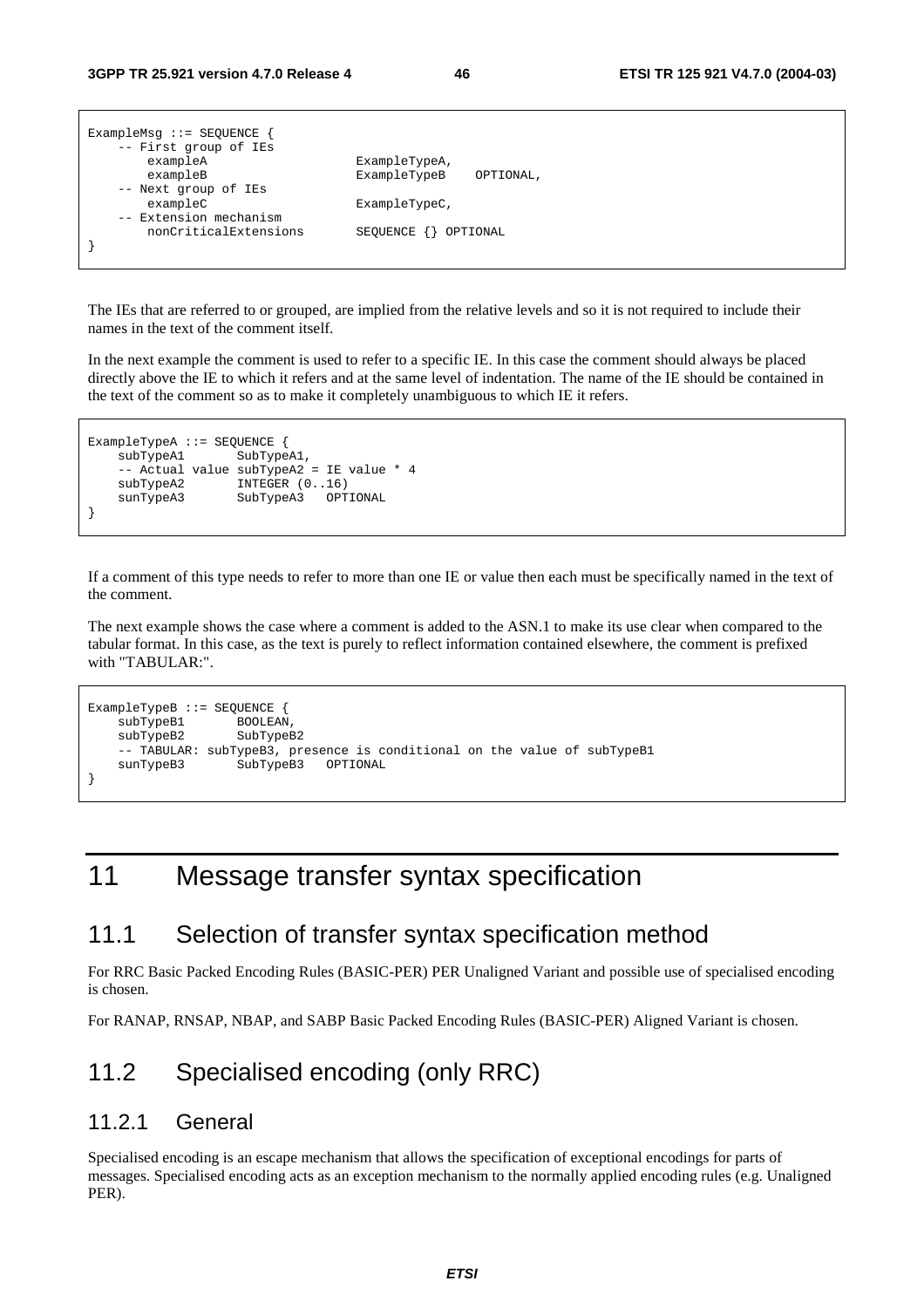The detailed encoding rules for specialised encodings are defined within an ECN module. A link module is used to associate an ECN module with an ASN.1 module. For example:

```
Example-ASN1-Module DEFINITIONS AUTOMATIC TAGS ::= 
BEGIN 
     John ::= SEQUENCE { 
         a BOOLEAN, 
         b INTEGER 
 } 
END 
Example-ECN-Module ENCODING-DEFINITIONS ::= 
BEGIN
     IMPORTS John FROM Example-ASN1-Module; 
     MyProc ::= 
         USER-FUNCTION-BEGIN 
             -- Description of special encoding goes here 
         USER-FUNCTION-END 
     John.b ENCODED BY MyProc 
END 
Example-Link-Module LINK-DEFINITIONS ::= 
BEGIN
     Example-ASN1-Module ENCODED BY perUnaligned WITH Example-ECN-Module 
END
```
In the above example the link module **Example-Link-Module** specifies that the ASN.1 module **Example-ASN1-Module** has the PER unaligned encoding rules as a default with extra specialised encoding defined in the ECN module **Example-ECN-Module**.

#### 11.2.2 Notation in ASN.1

The ASN.1 modules shall contain only the abstract definition of the messages.

### 11.2.3 Notation in ECN

If specialised encodings are to be used, all such encodings shall be specified in an ECN module.

Several approaches are possible for specialised encoding. One approach is to use the ECN notation, which allows direct specification of encoding rules (see example 9). The other approaches are to specify using CSN.1 or to reference an encoding defined informally in an existing specification. These last two methods are explained in the following clauses.

#### 11.2.3.1 Use of CSN.1

In this case, user functions are defined starting by "--<ECN.Encoding CSN1>--", and containing each one or several CSN.1 types. Specialised encoding of an ASN.1 type is indicated by "ENCODED BY" clauses referring to a CSN.1 user function and followed by the identifier of the CSN.1 type to apply for the encoding.

A user-function based on CSN.1 is limited to a list of descriptions, each description respecting the syntax of CSN.1 V2.0, preceded by the starting text mentioned above and optionally by an IMPORTS clause. The header part of modules as defined in CSN.1 V2.0 is not used. The IMPORTS clause respects the ASN.1 syntax.

NOTE: It is expected to move to CSN.1 V2.2 as soon as available.

The specialised encoding shall be such that all the relevant values of a type can be represented with it, i.e. there shall be a mapping from each meaningful abstract value to an encoded value, taking into account any applicable informally stated constraints. Reciprocally, decoding of any received string shall be mapped either to an abstract value or to an error indication.

In the case of a composite ASN.1 type (e.g.: choice or sequence), labels are used in the CSN.1 construction for the association with the corresponding parts in the abstract description (see examples 5 and 6). Case is significant. The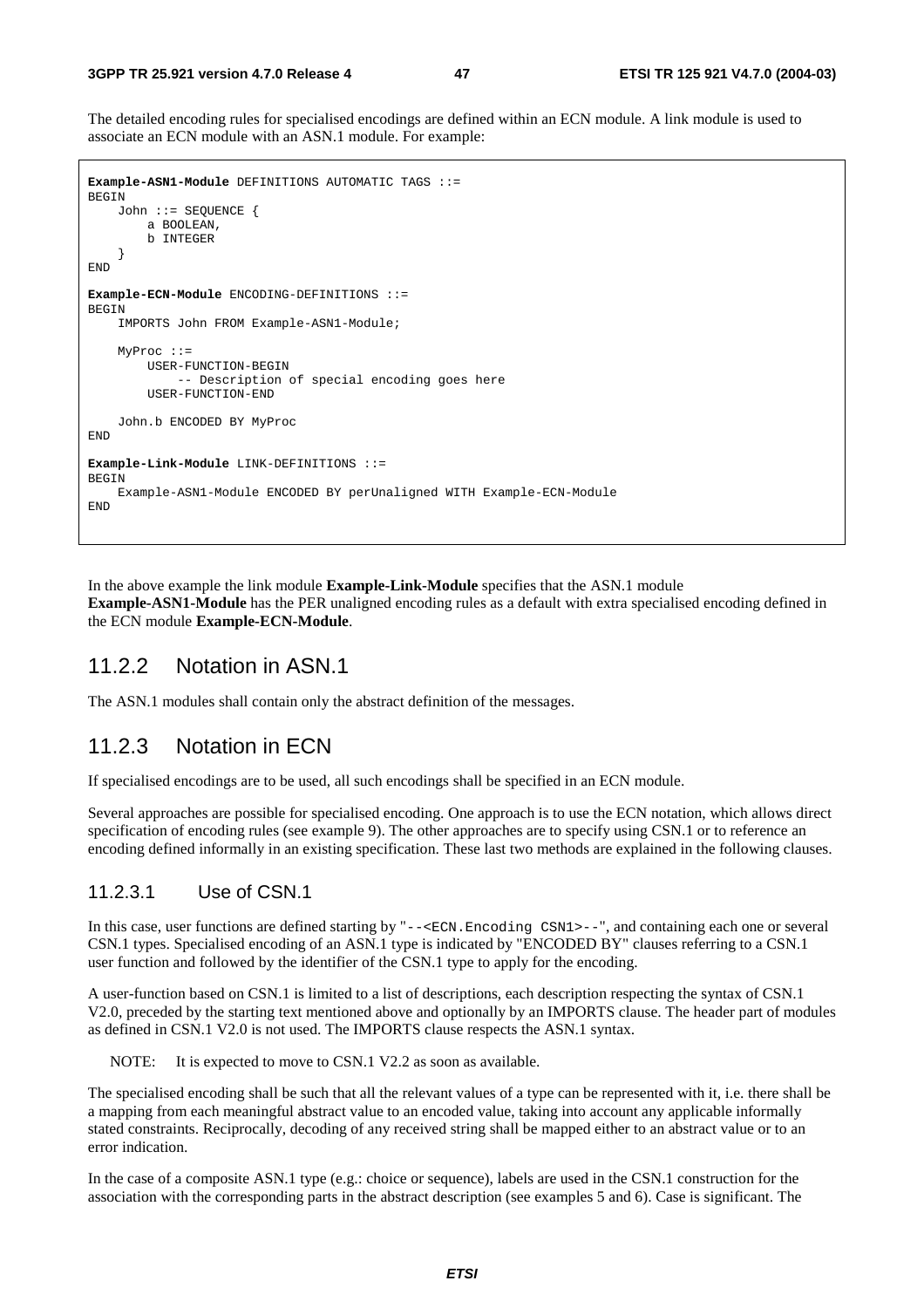order of alternatives in a choice construction, or of fields in a sequence, may differ between the abstract and the representation descriptions (see example 7). On the other hand, incompleteness is a specification inconsistency.

In the CSN.1 module <ASN1.*Identifier*> is a reference to a construction defined in an ASN.1 module, as given by an IMPORTS clause at the beginning of the CSN.1 user function. This describes a construction as derived from the ASN.1 description (note that this might contain specialised encoding). This notation aims at distinguishing constructions defined in the CSN.1 module from those defined in an ASN.1 module. Such a reference could be replaced by a complete description in the CSN.1 module, however this would be redundant and cumbersome in the case of complex constructions. See example 3.

In some cases, an elementary ASN.1 type is replaced in the CSN.1 description by a sequence. In such a case, the field name 'V' is used as a label in the sequence to indicate the field that does encode the elementary type. See example 4.

#### 11.2.3.2 Reference to informally specified encodings in other specifications

In this case, user functions are defined starting by "--<ECN.Reference>--", and containing a textual description of the reference. See example 8.

#### 11.2.4 Notation in Link Module

If specialised encodings are to be used, a link module shall be used to associate the ASN.1 module(s) with the corresponding ECN module(s).

NOTE: All the specialised encodings for a given ASN.1 module shall be contained within a single ECN module. See example in subclause 11.2.6.3.

#### 11.2.5 Detailed and Commented Examples

The different examples below illustrate different possibilities, and provide some explanations. Examples of complete modules can be found in subclause 11.2.6.

#### 11.2.5.1 Example 1

An integer value set is not continuous but it is evenly distributed.

In the ASN 1 module:

SparseEvenlyDistributedValueSet ::= INTEGER (0|2|4|6|8|10|12|14)

In the CSN.1 user function of the ECN module:

```
<SparseEvenlyDistributedValueSet> ::= 
   \frac{h^2 + (3)}{2} -- Representation: This represents the integer equal to half the 
     -- binary encoding of the field 
     -- e.g., 010 encodes integer 4
```
#### 11.2.5.2 Example 2

An integer value set is not continuous and evenly distributed.

In the ASN.1 module:

**SparseValueSet** ::= INTEGER (0|3|5|6|8|11)

In the CSN.1 user function of the ECN module: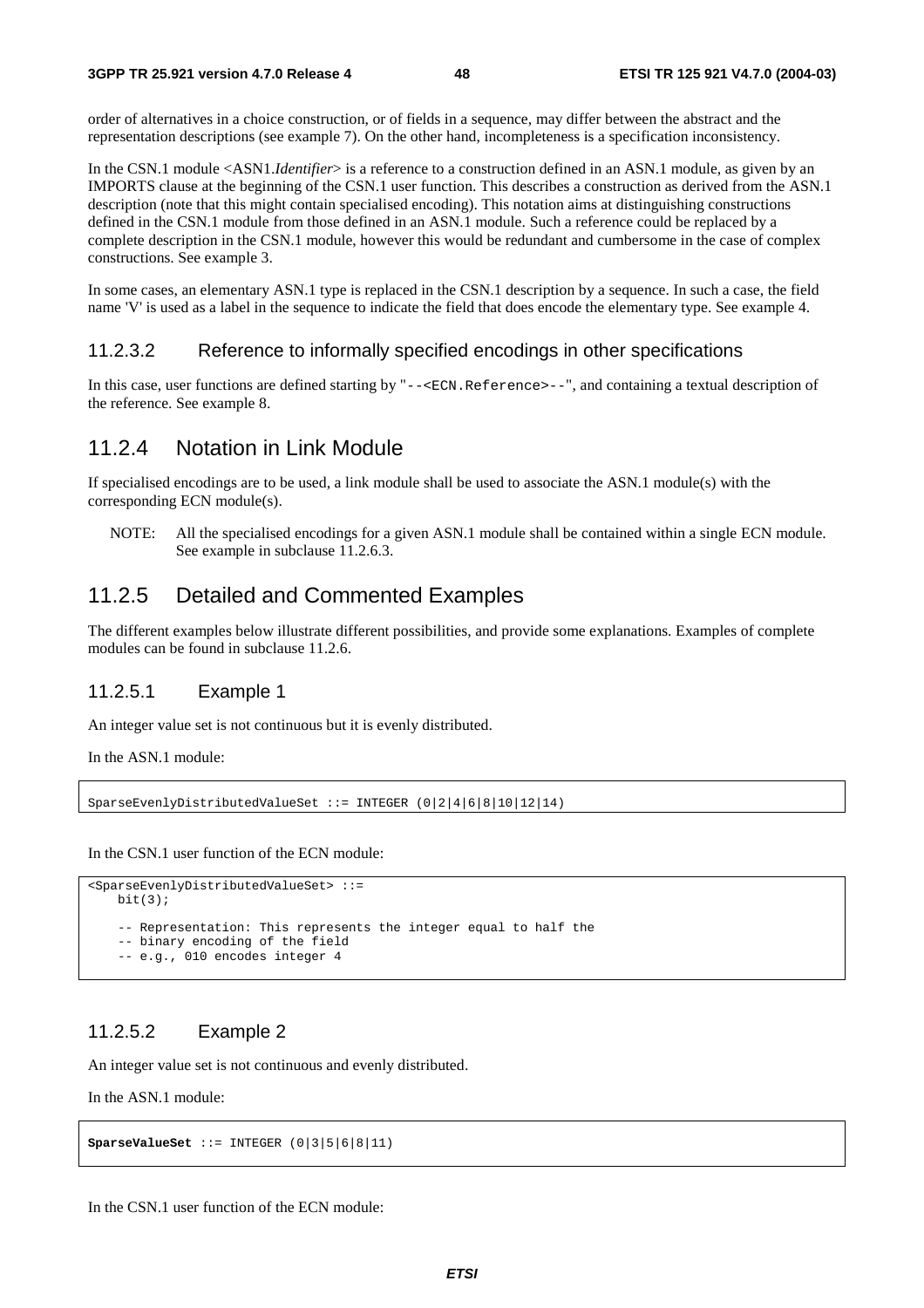```
<SparseValueSet> ::= bit(3) exclude {110 | 111}; 
-- Representation : 
-- 0 => 000-- 3 => 001-- 5 = > 010-- 6 => 011-- 8 = > 100-- 11 \Rightarrow 110
```
Explanations:

The exclusion part implies that the reception of 110 or 111 triggers an exception.

#### 11.2.5.3 Example 3

A list type is encoded using the 'more' bit technique.

This allows optimising the cases where there are few components relatively to the maximum number of components.

In the ASN.1 module:

VariableLengthList ::= SEQUENCE (SIZE (0..10)) of Status

In the CSN.1 user function of the ECN module:

```
<VariableLengthList> ::= 
     <Length : 1** 0> 
     <V : <ASN1.Status>*(len(Length)-1);
```
Explanations:

<ASN1.Status> is a reference to a construction defined in the ASN.1 module.

The traditional 'more' bit technique looks like:

```
<Not recommended VariableLengthList> ::= 
    \{ 1 \leqASN1.Status> \}(*)
    \dot{0};
```
It can be checked that the recommended construction is exactly the same except for the bit order (all the tags are grouped on the start). The recommended construction is highly preferable since it makes it clear that the 'more' bits are just a variable length encoding of a length field. The more traditional technique may have some application when alignment is a concern.

#### 11.2.5.4 Example 4

A variable length integer using the 'more' bit technique.

This can be used to obtain an encoding of integers where efficiency is sought for small values, but bigger values are still allowed.

In the ASN 1 module:

**VariableLengthList** ::= INTEGER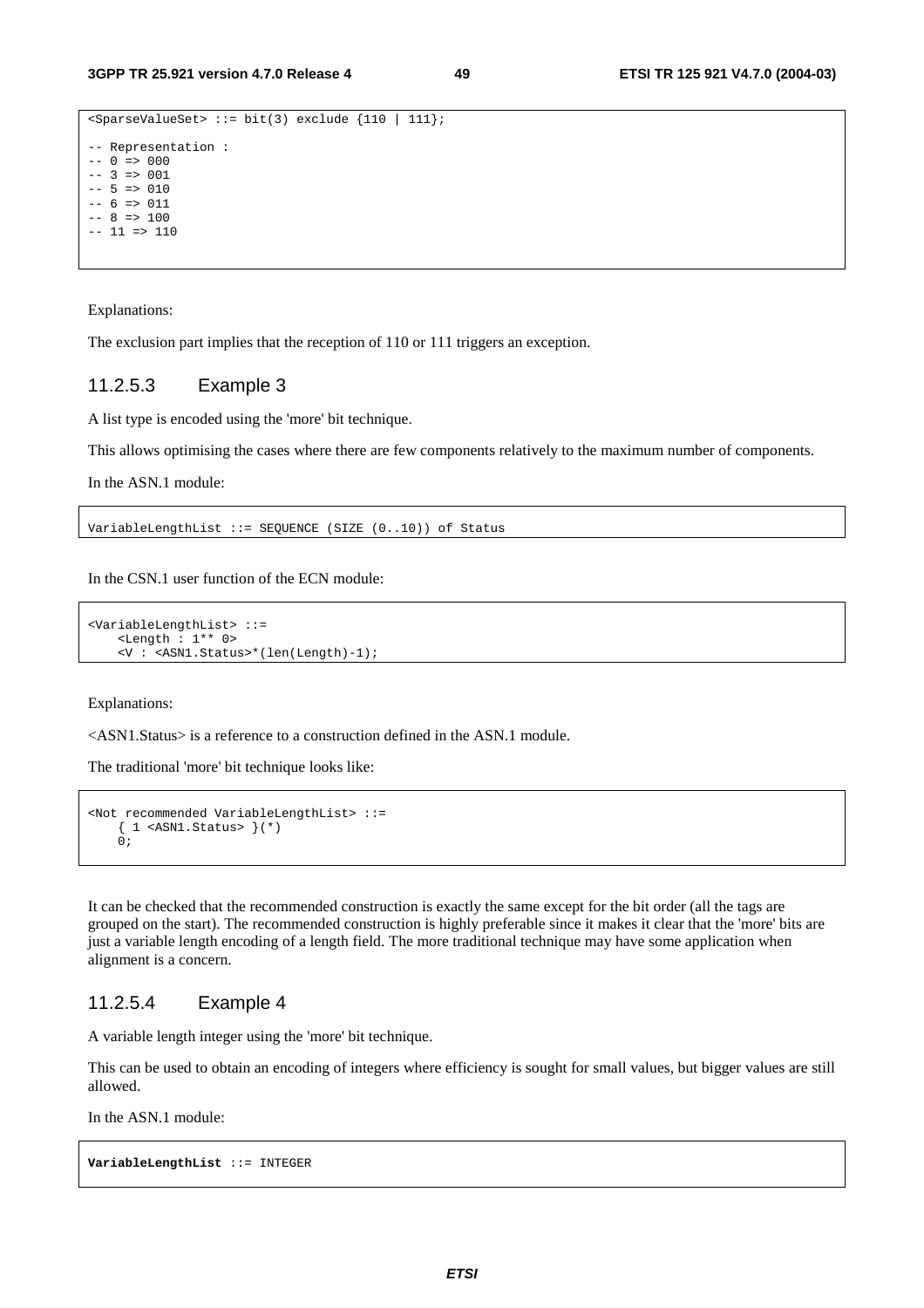In the CSN.1 user function of the ECN module:

```
<VariableLengthInteger> ::= 
     <Length : 1** 0> 
     <V : bit*3*(len(Length)-1)>; 
-- This represents the integer encoded in binary by the V field
```
Explanations:

This makes use of the same basic technique than in the previous example.

The traditional 'more' bit technique looks like:

```
<Not recommended VariableLengthInteger> ::= 
    \{ 1 bit(3) \} (*)
    \dot{0};
```
It can be checked that the recommended construction is exactly the same except for the bit order (all the tags are grouped on the start). The recommended construction is highly preferable since it makes it clear that the 'more' bits are just a variable length encoding of a length field. In addition, it allows specifying the encoding/decoding of the integer as a continuous string.

#### 11.2.5.5 Example 5

Some alternatives of a choice type are used more frequently as others. Therefore the tags for the frequently used alternatives are specified to be shorter than others.

In the ASN.1 module:

```
VariantRecord ::= CHOICE {<br>flag Flag, --
                         -- The two first alternatives are mostly used
     counter Counter, 
     extEnum ExtendedEnum, 
     status Status, 
     list VariableLengthList 
}
```
In the CSN.1 user function of the ECN module:

```
<VariantRecord> ::= 
      { 00 <flag : <ASN1.Flag>> 
      01 <counter : <ASN1.Counter>>
      | 100 <extEnum : <ASN1.ExtendedEnum>> 
       | 101 <status> : <ASN1.Status>> 
      | 110 <List : <ASN1.VariableLengthList>> 
      };
```
#### Explanations:

The tag list can be adapted precisely to the expected statistics. Any tag list such that no member is the start of another member is acceptable.

#### 11.2.5.6 Example 6

The size of a component (e.g., integer, bit string, character string, sequence-of) depends on the value of one or several other components. The example here is that of an integer whose range depends on the value of another integer.

In the ASN.1 module: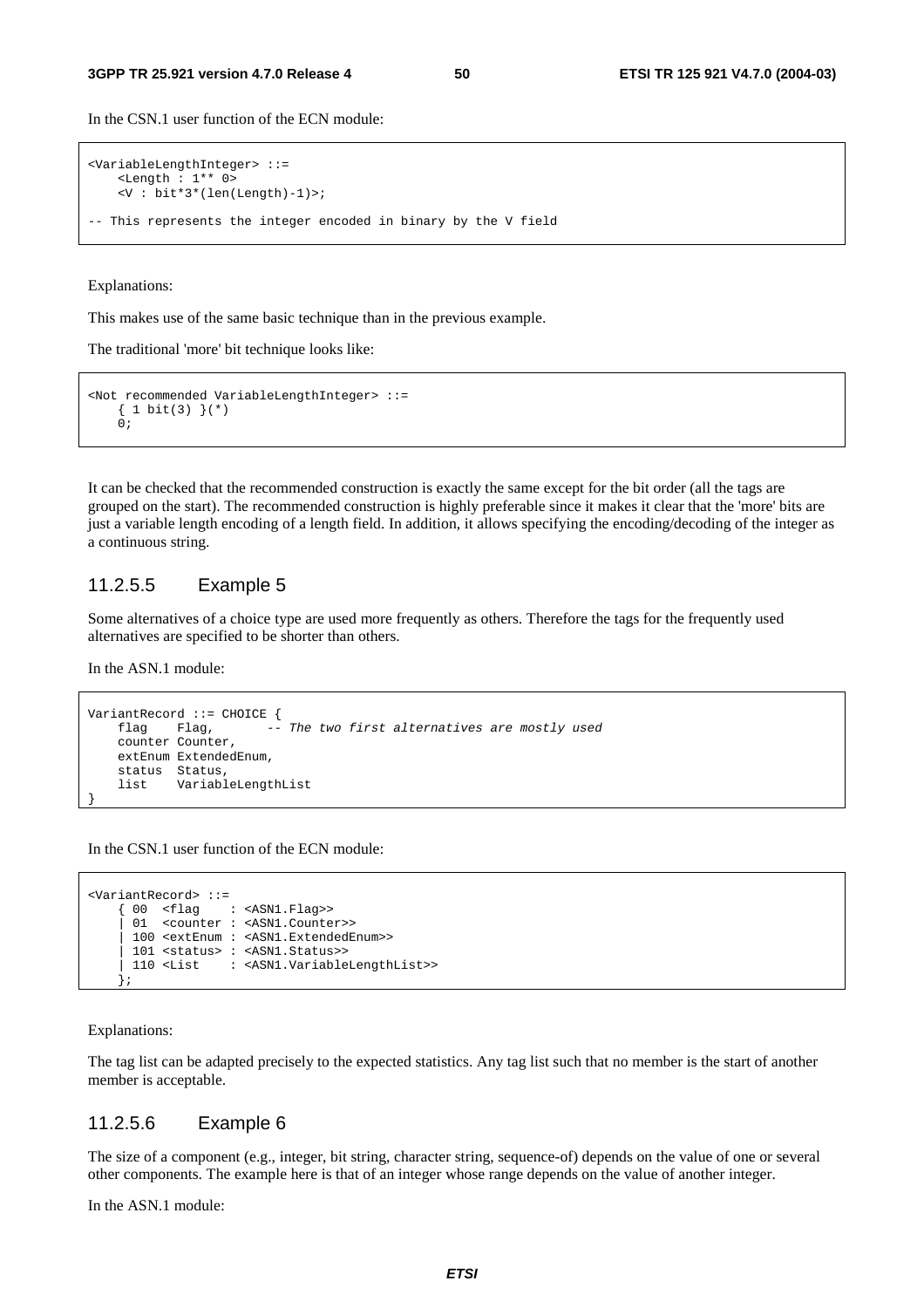```
ConditionalSized ::= SEQUENCE 
 { 
   modulo INTEGER(1..2048)
   phase INTEGER(0..2047)}
```
In the CSN.1 user function of the ECN module:

```
<ConditionalSized> ::= 
    <modulo : bit(12)> 
    <phase : bit*logval(modulo)>; 
-- where logval is the function to the smaller integer higher or equal 
-- to the logarithm in base 2 of 1 plus the integer encoded in binary in the 
-- argument 
-- e.g., logval(0101) = 3
-- logval(00) = 0-- logval(10) = 2-- this can be also described as the position of the last '1' in the argument, 
-- starting from the end
```
#### 11.2.5.7 Example 7

A specialised extension mechanism optimised for very short extensions.

In the ASN.1 module:

```
SpecialisedExtensionV1 ::= SEQUENCE { 
     c1 C1, 
     c2 C2, 
     extension SEQUENCE{} OPTIONAL 
}
```
In the CSN.1 user function of the ECN module:

```
<Empty Extension> ::= 
      <Length : <Extension Length>> 
      bit* lval(Length) & 
     \{\leqSpuriousExtension : bit(*) = null>;
<Extension Length> ::= 
     \text{L}: 0 > |<br>1 \text{L}: \text{bit}(3) - 111 > |<br>1 \text{L}: \text{bit}(3) - 111 > |<br>1 \text{L}: \text{bit}(3) - 111 > |1 \le L : \text{bit}(3) - 111 > |<br>1111 \le L : \text{bit}(4) > i- lval = 8*val(L)+8
```
In the ECN module:

SpecialisedExtensionExampleV1.extension ENCODED BY CSN1Proc."Empty Extension"

Explanations:

The use of the intersection  $(x)$  is not needed in the empty extension placeholder. It is introduced here to prepare the description of the eventual extension, see further on.

The specialisation is on the encoding of the length field.

The '= null' forbids that a sender compliant with this version sends anything else than an empty 'extension', while the 'bit(\*)' allows a receiver to accept any string (the end is constrained by the length field).

In an ulterior version this can become:

In the ASN.1 module:

SpecializedExtensionV2 ::= SEQUENCE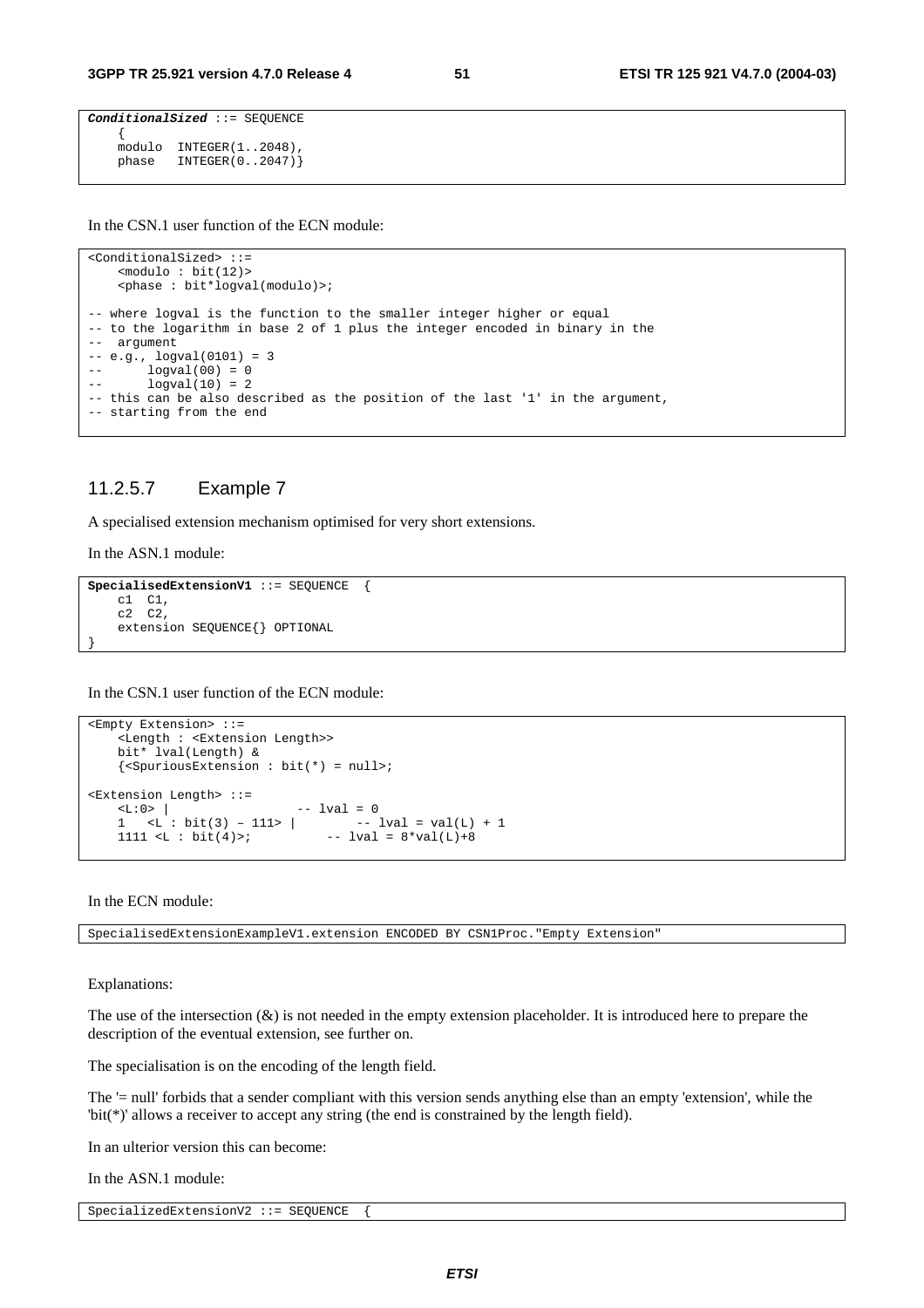c1 C1, c2 C2, extension SEQUENCE {c3 C3 OPTIONAL,  $c4$   $c4$ } }

In the CSN.1 USER-FUNCTION of the ECN module

```
< Extension of SpecialExtensionV2 > ::= 
     <Length : <Extension Length>> 
     bit* lval(Length) & 
    \{ <c4 : <a>ASN1.C4>\{0 \mid 1 \leq c3 : \leq \text{ASN1.C3} \} <Spurious Extension : bit(*) = null> 
     }//; 
;
```
In the ECN module:

SpecialisedExtensionExampleV1.extension ENCODED BY CSN1Proc."Extension of SpecialExtensionV2"

Explanations:

The intersection  $(x)$  is used to put two constraints on 'extension', a) it must have a length as derived from the 'Length' field, b) it must respect the structure specified after the  $\&$  (i.e., c4 followed by optional c3 followed by an extension placeholder).

The 'spurious extension' is required to allow further extension within the container.

The truncation  $(\ell)$  ensures that the receiver will accept the extension as encoded by an older sender (i.e., with length set to 0, and the extension empty).

The interversion of C3 and C4 is not strictly needed. However, it allows not to include the presence bit of C3 when set to 0 and if it ends the sequence, and avoids to allow the sender to skip C4.

#### 11.2.5.8 Example 8

This example is importing the definition of the Mobile Station Classmark 2 IE from TS 24.008 [13].

In the ASN.1 module:

GSMClassMark ::= OCTET STRING

In the ECN module:

```
 GSMClassmarkProc ::= 
         USER-FUNCTION-BEGIN 
             --<ECN.Reference>-- 
             GSM 04.08, version 7.0.0, Figure 10.7 "GSM 04.08 Mobile Station Classmark 2 information 
element", octets 2 to 5 
         USER-FUNCTION-END
```
GSMClassMark ENCODED BY GSMClassmarkProc

#### 11.2.5.9 Example 9

Example of encoding definition directly specified using ECN notation. This example defines a specialised encoding for small integer fields using the auxiliary ASN.1 type Int16Encoding.

In the ASN.1 module: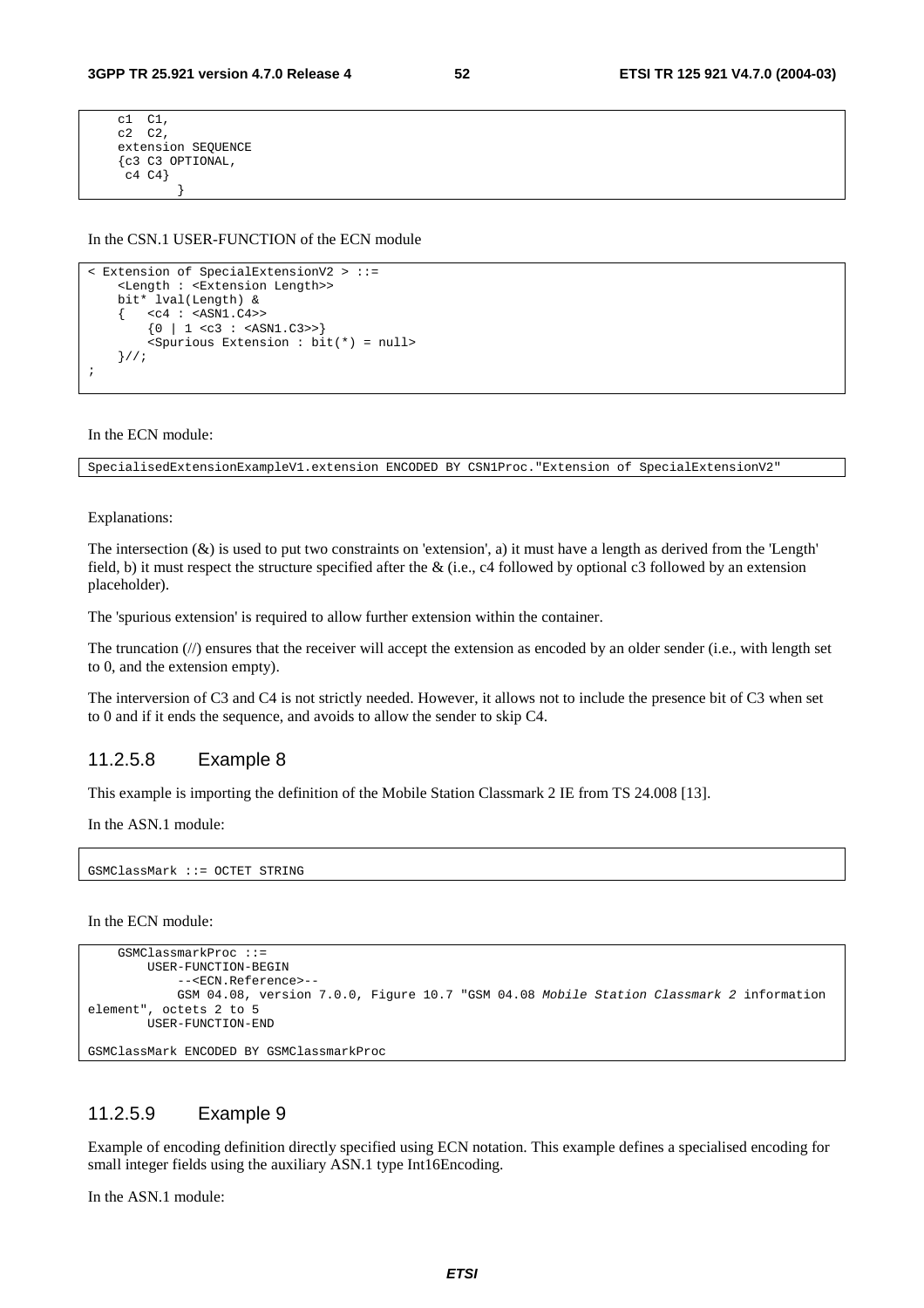```
SpecialInt ::= INTEGER (0..15)Int16Encoding {Dummy} ::= SEQUENCE { 
                  INTEGER (0..MAX), value Dummy}
```
In the ECN module:

```
-- Example encoding definition using native ECN 
Int16Encoding.length ::= ENCODING 
                 {SPACE {variable-self-delim}, 
                          -- Represents values 1,2,3,4 etc
                          -- 0 => 1, 10 => 2, 110 => 3, 1110 =>4
                  VALUE {bit-count-simple-0}, 
                 LENGTH-DETERMINANT-FOR Int16Encoding.value }
Int16Encoding.value ::= ENCODING 
                 {SPACE {variable-min UNITS bits(2)}, 
                  VALUE {offset-suppress-zero} 
                           -- Will encode the offset for lb 
                           -- into the minimum number 
                           -- of 2-bits (the number is determined 
                           -- by length - see later, with zero 
                           -- encoding into zero bits. -- } 
-- Association of ECN native definitions with ASN.1 type 
SpecialInt ENCODED BY Int16Encoding
```
The encoding of each component is described by fields. The SPACE field specifies the size of the component. The VALUE field specifies the bit pattern that is used to encode the value. The LENGTH-DETERMINANT-FOR field specifies that this component (Int16Encoding.length) is used to calculate the SPACE field of another component (Int16Encoding.value).

#### 11.2.6 Complete Modules

The complete modules summarising the examples above, in conformance with the rules, can be found below.

#### 11.2.6.1 ASN.1 module

}

```
Sample-ASN1-Module DEFINITIONS AUTOMATIC TAGS ::= 
BEGIN
     GSMClassMark ::= OCTET STRING 
     B ::= BOOLEAN 
     SparseEvenlyDistributedValueSet ::= INTEGER (0|2|4|6|8|10|12|14) 
     SparseValueSet ::= INTEGER (0|3|5|6|8|11) 
     VariableLengthList ::= SEQUENCE (SIZE (0..10)) OF Status 
     VariableLengthInteger ::= INTEGER 
     VariantRecord ::= CHOICE { 
            flag Flag, -- The two first alternatives are mostly used counter Counter,
            counter Counter,<br>extEnum Extended
                        ExtendedEnum,
             status Status, 
             list VariableLengthList 
     } 
     ConditionalSized ::= SEQUENCE { 
            modulo INTEGER(1..2048),
             phase INTEGER(0..2047) 
     } 
     SpecialisedExtensionV1 ::= SEQUENCE { 
             c1 C1, 
             c2 C2, 
             extension SEQUENCE {} OPTIONAL
```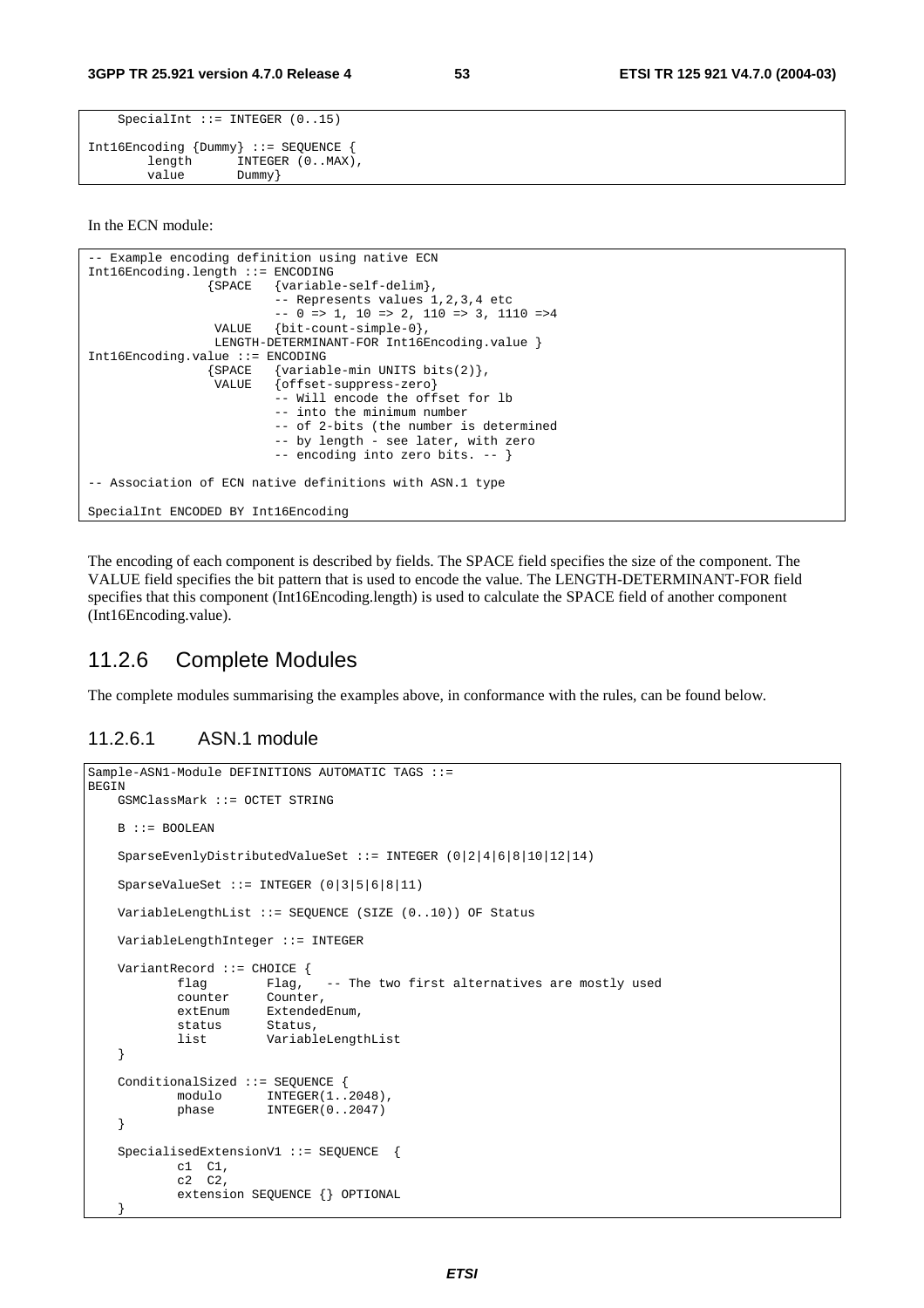```
 SpecialisedExtensionV2 ::= SEQUENCE { 
 c1 C1, 
c2 \quad c2, extension SEQUENCE { 
                c3 C3 OPTIONAL, 
               c4 c4 } OPTIONAL 
    } 
   Counter ::= INTEGER (0..255)ExtendedEnum ::= ENUMERATED \{a, b, c, d, s pare4, spare5, spare6, spare7}
   Status ::= INTEGER \{ idle(0), veryBusy(3) \} (0..3)
    Flag ::= BOOLEAN 
    C1 ::= OCTET STRING 
   C2 :: = B00LERAN C3 ::= INTEGER (0..65535) 
    C4 ::= SEQUENCE { 
 c1 C1, 
 c3 C3 
    } 
   SpecialInt ::= INTEGER (0..15)
    Int16Encoding {Dummy} ::= SEQUENCE { 
           length INTEGER (0..MAX),<br>value Dummy
                       Dummy
    }
END
```
### 11.2.6.2 ECN module

```
Sample-ECN-Module ENCODING-DEFINITIONS ::= 
BEGIN 
     IMPORTS GSMClassMark, B, SparseEvenlyDistributedValueSet, SparseValueSet, 
         VariableLengthList, VariableLengthInteger, VariantRecord, 
        ConditionalSized, SpecialisedExtensionV1.extension, SpecialisedExtensionV2.extension,
         SpecialInt, Int16Encoding 
             FROM Sample-ASN1-Module; 
     -- Example encoding definition using GSM Mobile Station Classmark 2 
     GSMClassmarkProc ::= 
         USER-FUNCTION-BEGIN 
             --<ECN.Reference>-- 
                         GSM 04.08, version 7.0.0, Figure 10.7 "GSM 04.08 Mobile Station Classmark 2
information element", octets 2 to 5 
         USER-FUNCTION-END 
     -- Example encoding definition using CSN.1 
     CSN1Proc ::= 
         USER-FUNCTION-BEGIN 
              --<ECN.Encoding CSN1>-- 
             IMPORTS 
                  Flag, Counter, ExtendedNum, Status, VariableLengthList, 
                  C4, C3 
             FROM Sample-ASN1-Module; 
             <SpecialBoolean> ::= 0 | 1; 
              <SparseEvenlyDistributedValueSet> ::= bit(3); 
                  -- Representation: This represents the integer equal to 
                  -- half the binary encoding of the field 
                  -- e.g., 010 encodes integer 4 
             s < SparseValueSet> ::= bit(3) exclude {110 | 111};
                  -- Representation : 
                 -- 0 \Rightarrow 000
```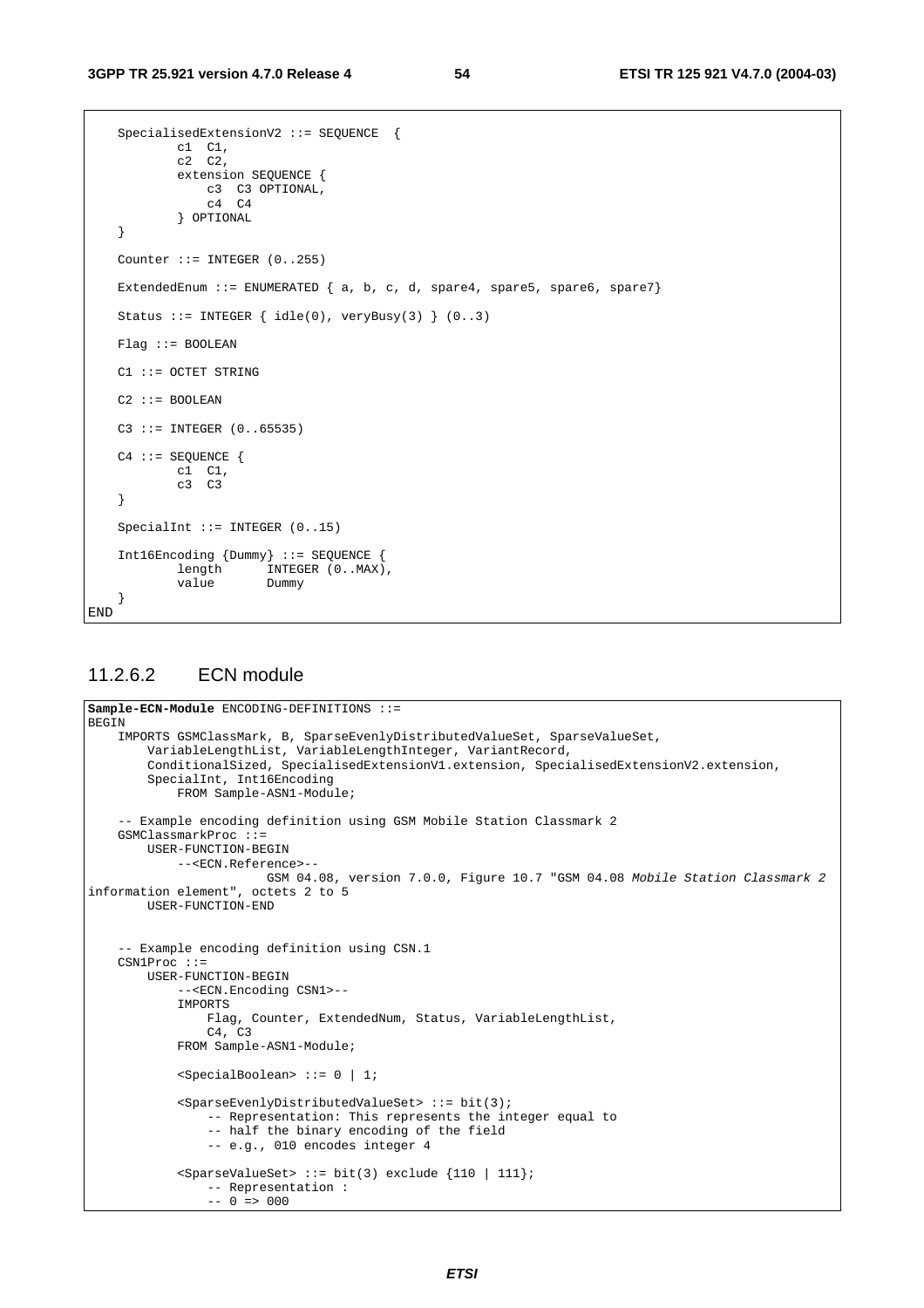```
-- 3 = 001-- 5 = > 010-- 6 => 011-- 8 = > 100-- 11 => 110 <VariableLengthList> ::= 
                 <Length : 1** 0> 
                  <V : <ASN1.Status>*(len(Length)-1)>; 
             <VariableLengthInteger> ::= 
                 <Length : 1** 0> 
                  <V : bit*3*(len(Length)-1)>; 
             -- This represents the integer encoded in binary by the V field 
             <VariantRecord> ::= 
                 \{ 00 \text{ } <flag : <ASN1.Flag>><br>\{ 01 \text{ } <counter : <ASN1.Counter
                      <counter : <ASN1.Counter>>
                   | 100 <extEnum : <ASN1.ExtendedEnum>> 
                   | 101 <status> : <ASN1.Status>> 
                   | 110 <List : <ASN1.VariableLengthList>> 
                 }; 
             <ConditionalSized> ::= 
                <math>modulo : bit(12) <phase : bit*logval(modulo)>; 
             -- where logval is the function to the smaller integer higher or 
             -- equal to the logarithm in base 2 of 1 plus the integer 
             -- encoded in binary in the argument 
            - - e.g., logval(0101) = 3- logval(00) = 0<br>- logval(10) = 2
                    logval(10) = 2 -- this can be also described as the position of the last '1' in 
             -- the argument, starting from the end 
             <Empty Extension> ::= 
                 <Length : <Extension Length>> 
                 bit* lval(Length) & 
                 {<SpuriousExtension : bit(*) = null>; 
             <Extension Length> ::= 
                < L: 0 > | -- lval = 0
1 \lt L : \text{bit}(3) - 111 > | -- 1val = val(L) + 11111 <L : bit(4)>; -- lval = 8*val(L)+8 < Extension of SpecialExtensionV2 > ::= 
                 <Length : <Extension Length>> 
                 bit* lval(Length) & 
                \{ \text{ cc4 : } \text{ansN1.c4}\{0 \mid 1 \leq c3 : \text{<ASN1}.C3>>\} <Spurious Extension : bit(*) = null> 
                 }//; 
\mathcal{L}^{\text{max}} USER-FUNCTION-END 
     -- Example encoding definition using native ECN 
    Int16Encoding.length ::= ENCODING 
                    {Space {variable-self-delim},
                               -- Represents values 1,2,3,4 etc 
                              -- 0 => 1, 10 => 2, 110 => 3, 1110 =>4
                       VALUE {bit-count-simple-0}, 
                      LENGTH-DETERMINANT-FOR Int16Encoding.value }
    Int16Encoding.value ::= ENCODING 
                      {SPACE {variable-min UNITS bits(2)}, 
                       VALUE {offset-suppress-zero} 
                               -- Will encode the offset for lb 
                               -- into the minimum number 
                               -- of 2-bits (the number is determined 
                               -- by length - see later, with zero 
                               -- encoding into zero bits. -- } 
    -- Association of CSN.1 encoding definitions with ASN.1 types 
    GSMClassMark ENCODED BY GSMClassmarkProc 
    B ENCODED BY CSN1Proc."SpecialBoolean" 
    SparseEvenlyDistributedValueSet ENCODED BY
```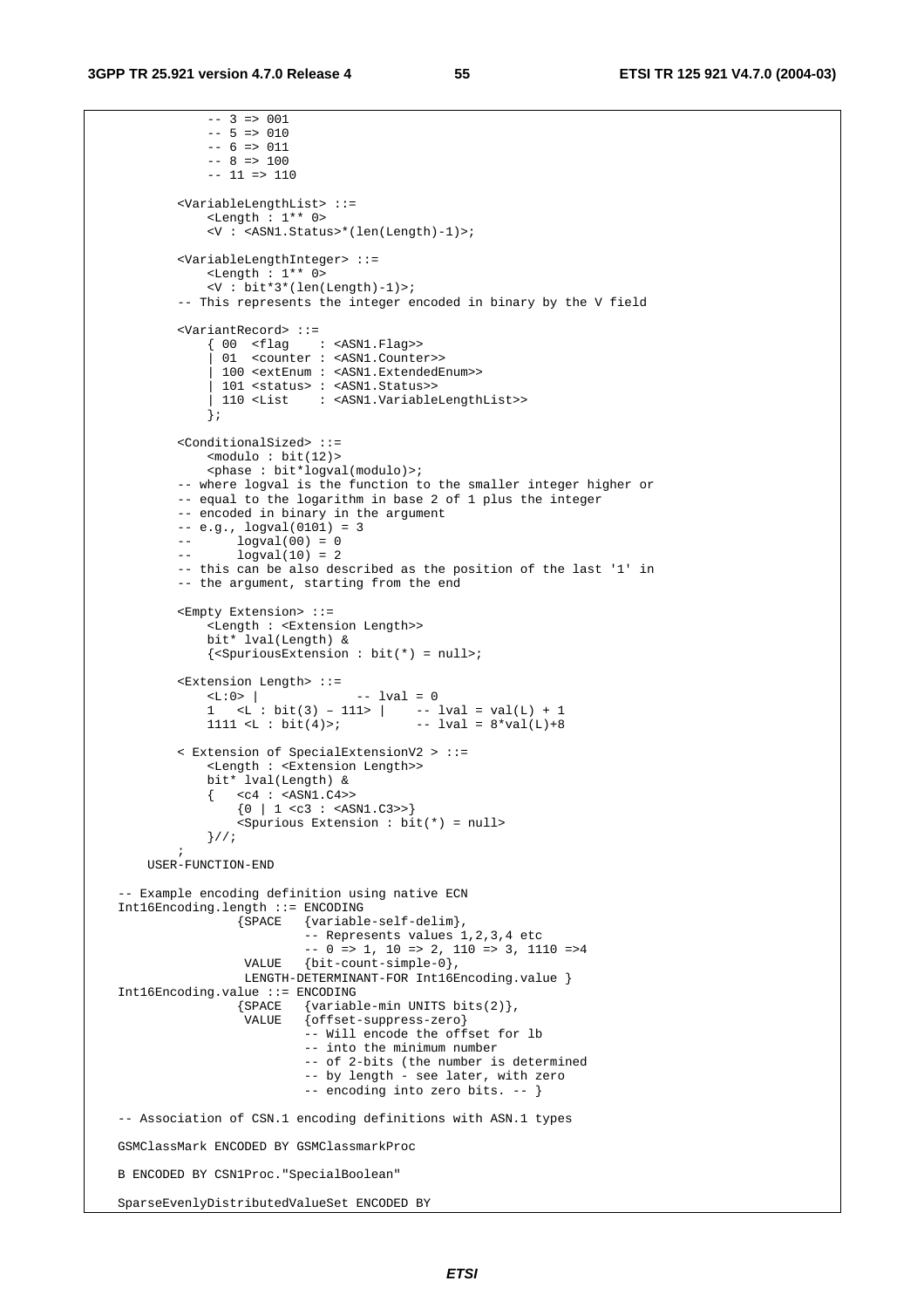|     | CSN1Proc. "SparseEvenlyDistributedValueSet"                                             |
|-----|-----------------------------------------------------------------------------------------|
|     | SparseValueSet ENCODED BY CSN1Proc. "SparseValueSet"                                    |
|     | VariableLengthList ENCODED BY CSN1Proc. "VariableLengthList"                            |
|     | VariableLengthInteger ENCODED BY CSN1Proc. "VariableLengthInteger"                      |
|     | VariantRecord ENCODED BY CSN1Proc. "VariantRecord"                                      |
|     | ConditionalSized ENCODED BY CSN1Proc. "ConditionalSized"                                |
|     | SpecialisedExtensionV1.extension ENCODED BY CSN1Proc."Empty Extension"                  |
|     | SpecialisedExtensionV2.extension ENCODED BY CSN1Proc." Extension of SpecialExtensionV2" |
|     | -- Association of ECN native definitions with ASN.1 type                                |
| END | SpecialInt ENCODED BY Int16Encoding                                                     |

#### 11.2.6.3 Link Module

```
Sample-Link-Module LINK-DEFINITIONS ::= 
BEGIN
     Sample-ASN1-Module ENCODED BY perUnaligned WITH Sample-ECN-Module 
END
```
# 12 Guidelines involving different specification parts

### 12.1 Correction of inconsistencies between tabular and ASN.1 in RRC

This subclause includes guidelines describing how to correct inconsistencies between the tabular description and the ASN.1 message specifications of a protocol. The guidelines apply when the inconsistency is not corrected in a straightforward manner.

In some cases clarification should be added to the procedure specification. If the error is procedure specific, this clarification should be added to the procedure specification. Otherwise it should be added to section specifying the general actions upon reception of the concerned IE In case the message is sent from UE to UTRAN, the procedure specification part of the solution may not be needed because RRC specification focuses on UE requirements.

In case comments should be added to the tabular description, these are to be included in the semantics description column.

### 12.1.1 Correcting the "need" of an IE

#### 12.1.1.1 IE is optional in ASN.1 while it is correctly specified as mandatory in the tabular

The correction should involve the following elements:

- Add clarification to procedure specification, that if the information is absent, it shall be considered as a protocol error.
- Align the tabular description with the ASN.1 and add a comment that the IE is required but that the need is set to OP in order to align with the ASN.1.
- Add comments to ASN.1 that the IE should be mandatory in later versions of this message.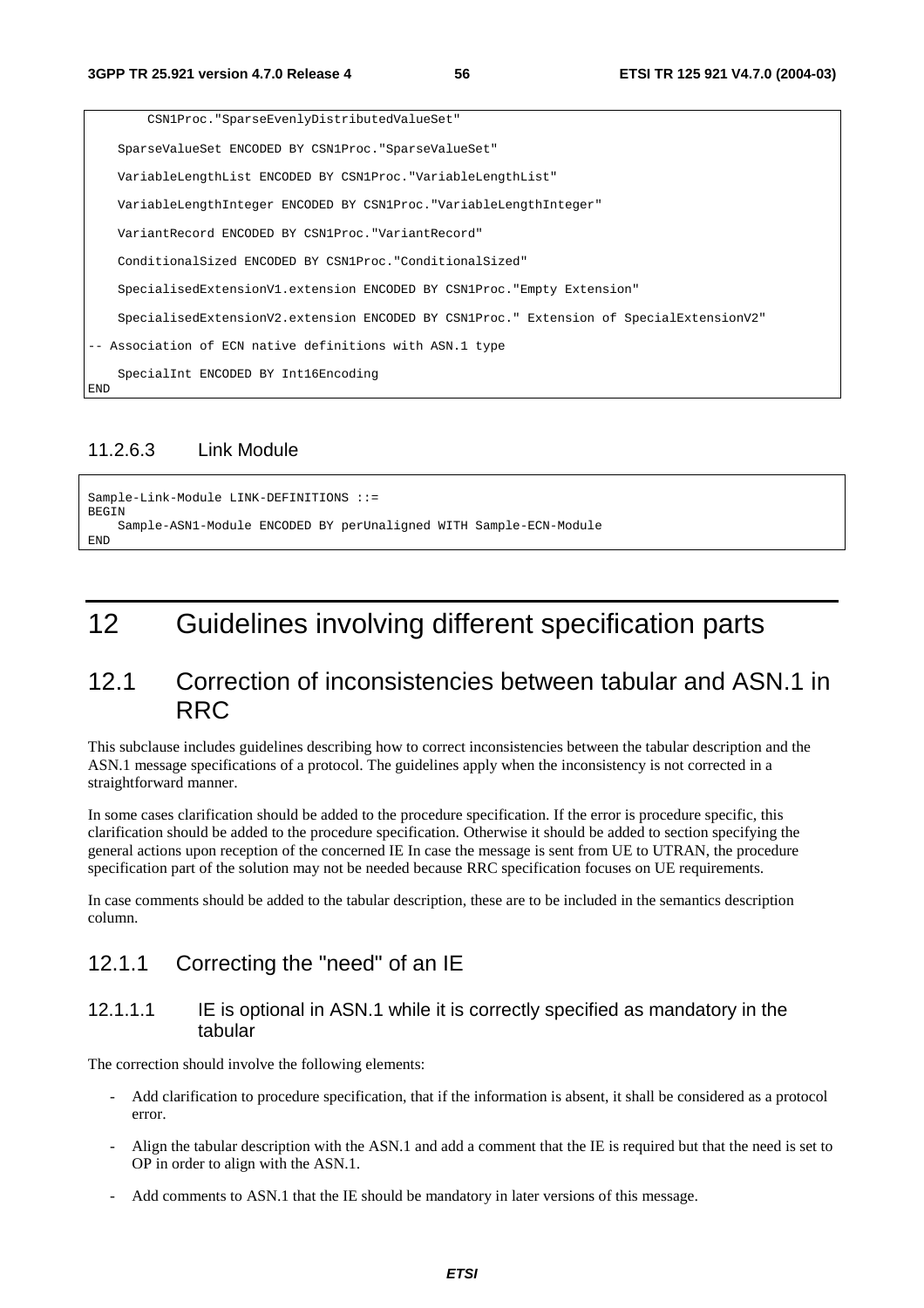#### 12.1.1.2 IE is mandatory in ASN.1 while it is correctly specified as optional in tabular

The correction should involve the following elements:

- Add clarification to procedure specification concerning what information should be sent when the IE is not required from a functional point of view. Furthermore, clarify what shall be done upon reception of this information.
- Align the tabular description with the ASN.1 and add a comment that the IE is not required but that the need is set to MP in order to align with the ASN.1.
- Add comments to ASN.1 that the IE should be optional in later versions of this message.

### 12.1.2 Removing an IE

#### 12.1.2.1 IE is optional in ASN.1 while it should be absent

The guidelines provided in this subclause apply in case it is not expected that the IE is to be used in a later release.

The correction should involve the following elements:

- Remove IE from procedure description (if applicable).
- Remove IE from tabular description (if applicable).
- In ASN.1, replace IE by dummy with same type. Add comment to ASN.1 that IE shall not be sent and shall be ignored, if received. Also add comment that the IE should be removed in later versions of this message.
- NOTE: There is no need for procedure specification additional to the general statement about ignoring of dummy IEs.

#### 12.1.2.2 IE is optional in ASN.1 while the associated functionality should be removed from this release

The guidelines provided in this subclause apply in case the functionality is to be removed from the concerned release while it is likely that it is to be used in a later release.

The correction should involve the following elements:

- Add clarification to procedure specification that IE should not be sent and that if received, the configuration is considered either as invalid or as undefined is in this version.
- Add comment to tabular description that IE is not used in this version of the specification.
- Add comment to ASN.1 that, in this version of the specification, IE shall not be sent and shall be ignored, if received.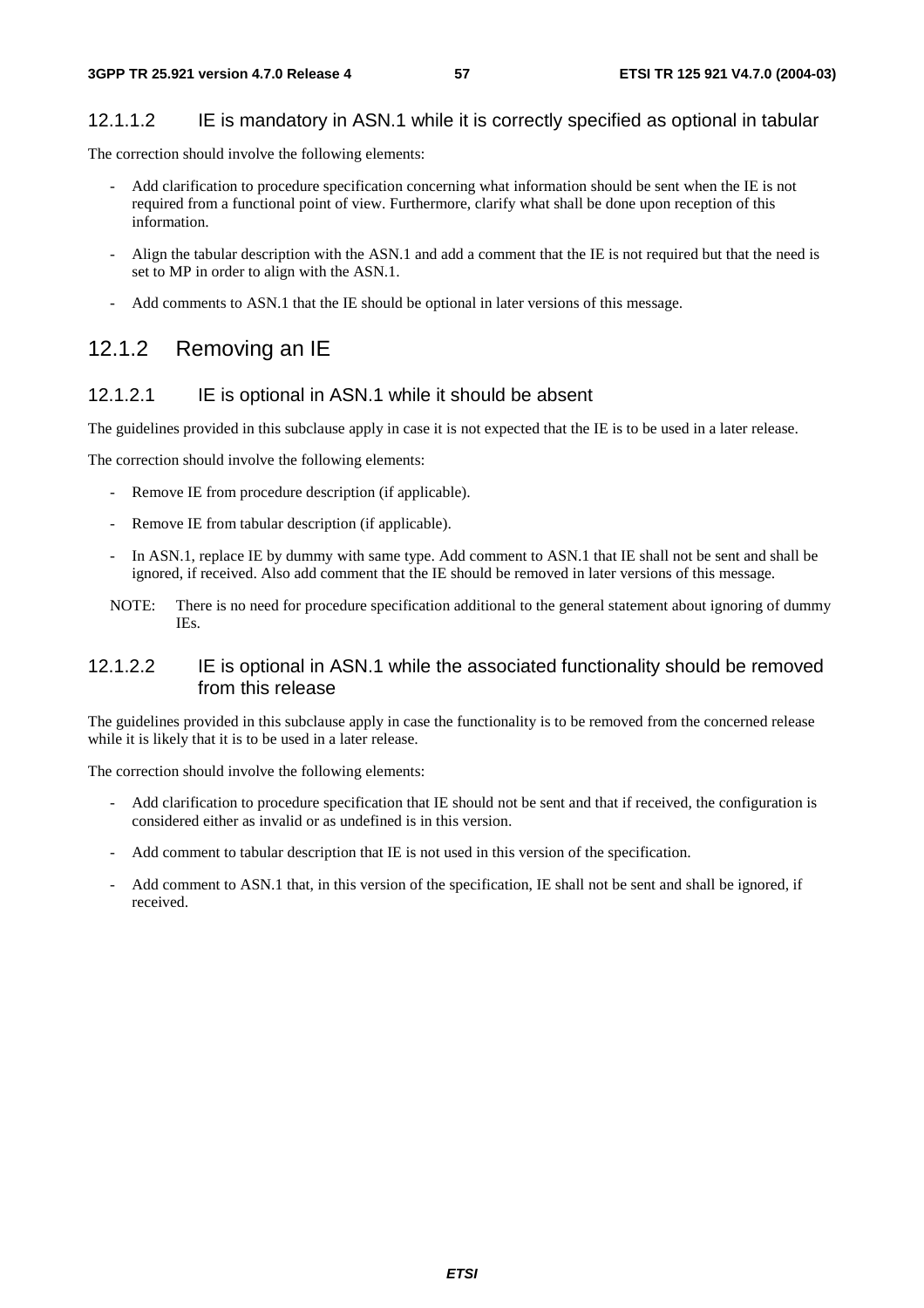# Annex A: Usage of ASN.1

NOTE: The text in this annex should be seen as illustration of how ASN.1 can be used and do not necessarily reflect how ASN.1 is used in the RAN specifications.

The following clauses contain guidelines for specification of protocol messages with ASN.1.The purpose of ASN.1 is to make it possible to specify message contents description of a message (i.e. what is the contents of a message) separately from its transfer syntax (i.e. how a message is encoded for transmission). The features that ASN.1 provides include specification of:

- Extensibility (both structural and extension of value set).
- Optional IEs and values (see the subclauses A.2.2 and A.3.10).
- Default values (see the subclauses A.2.2 and A.3.10).
- Comprehension required (see the subclause A.2.4).
- Inter/Intra IE dependency (see the subclause A.3.10).
- Specification of partial decoding (see the subclause A.2.5).

The clause 11 specifies how message transfer syntax is specified. It should be noted that importance of some transfer syntax properties must be determined early during specification because of their effect on message contents description specification possibilities. The properties are **compactness** and **extensibility.** If extreme compactness is required then extensibility must be restricted. If good extensibility is required then compromises must be done regarding compactness. The sections concerning these issues are marked in the following clauses as **COMPACTNESS** and **EXTENSIBILITY**.

Identifiers that could be keywords of another language (e.g.: SDL, C, ASN.1, JAVA, C++, …) should be avoided.

# A.1 Message level

## A.1.1 Messages

It is presumed that messages share the same structure, namely that they contain an identification part and a contents part. An identification part contains an IE that identifies a message among all messages in some context.

A contents part contains message specific IEs.

IE is a list of components.

Example: A protocol layer XYZ contains three messages: A, B and C. The structure of the messages is as presented in the figure A.1.1.1.



**Figure A.1.1.1: Three example messages** 

Messages are specified using ASN.1 [1]. There are three ASN.1 types, *MessageA*, *MessageB* and *MessageC*, which contain definitions for the contents of the above messages. The mapping between the message contents types and message identifiers is as follows: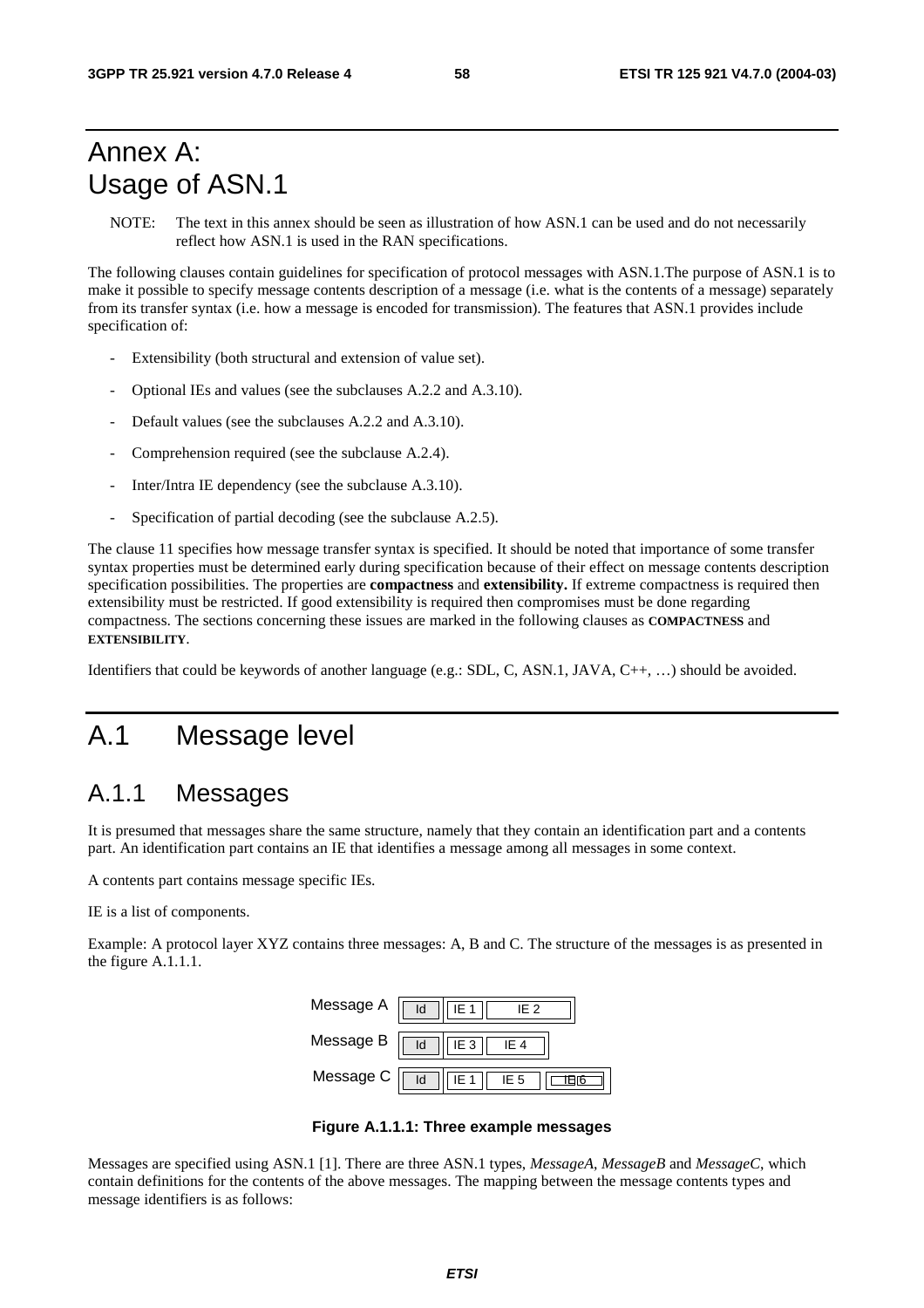| Message id<br>Type of message contents |          |
|----------------------------------------|----------|
|                                        | MessageA |
|                                        | MessageB |
|                                        | MessageC |

New message types will be introduced in the future.

In cases where different PDUs have different identification schemes it is possible to apply this categorisation for a set of PDUs that share the same identification scheme.

### A.1.2 Message definition

In order to capture information in the previous clause the following three things must be defined:

- 1. A structure for the table.
- 2. The table itself.
- 3. A generic message structure that can contain both message identifier IE and message contents IEs (i.e. id  $1 +$  $MessageA$ , id  $2 + MessageB$ , id  $3 + MessageC$ .

The table structure is defined as follows using ASN.1 classes [2]:

```
XYZ-MESSAGE ::= CLASS { 
     &id MessageId UNIQUE, 
     &Type 
} 
WITH SYNTAX { 
     &id &Type 
} 
MessageId ::= INTEGER (0..63)
```
The table is defined as follows:

```
XYZ-Messages XYZ-MESSAGE ::= { 
     { messageA-id MessageA } | 
    \{ messageB-id MessageB \} |
     { messageC-id MessageC } , 
                     -- Extension marker => additional messages
                      -- can be introduced. 
} 
messageA-id MessageId ::= 1 
messageB-id MessageId ::= 2 
messageC-id MessageId ::= 3
```
The following type represents the generic message structure that can carry values of the messages specified in the *XYZ-Messages* table.

```
XYZ-Message ::= SEQUENCE { 
 id XYZ-MESSAGE.&id ({XYZ-Messages)}, 
 -- MessageId: 1, 2 or 3 
    contents XYZ-MESSAGE.&Type ({XYZ-Messages}{@id}) 
           -- id=1 => MessageA, id=2 => MessageB, id=3 => MessageC
}
```
The above definition means that if *id* is 1 then the *Message* type could be interpreted as the following type: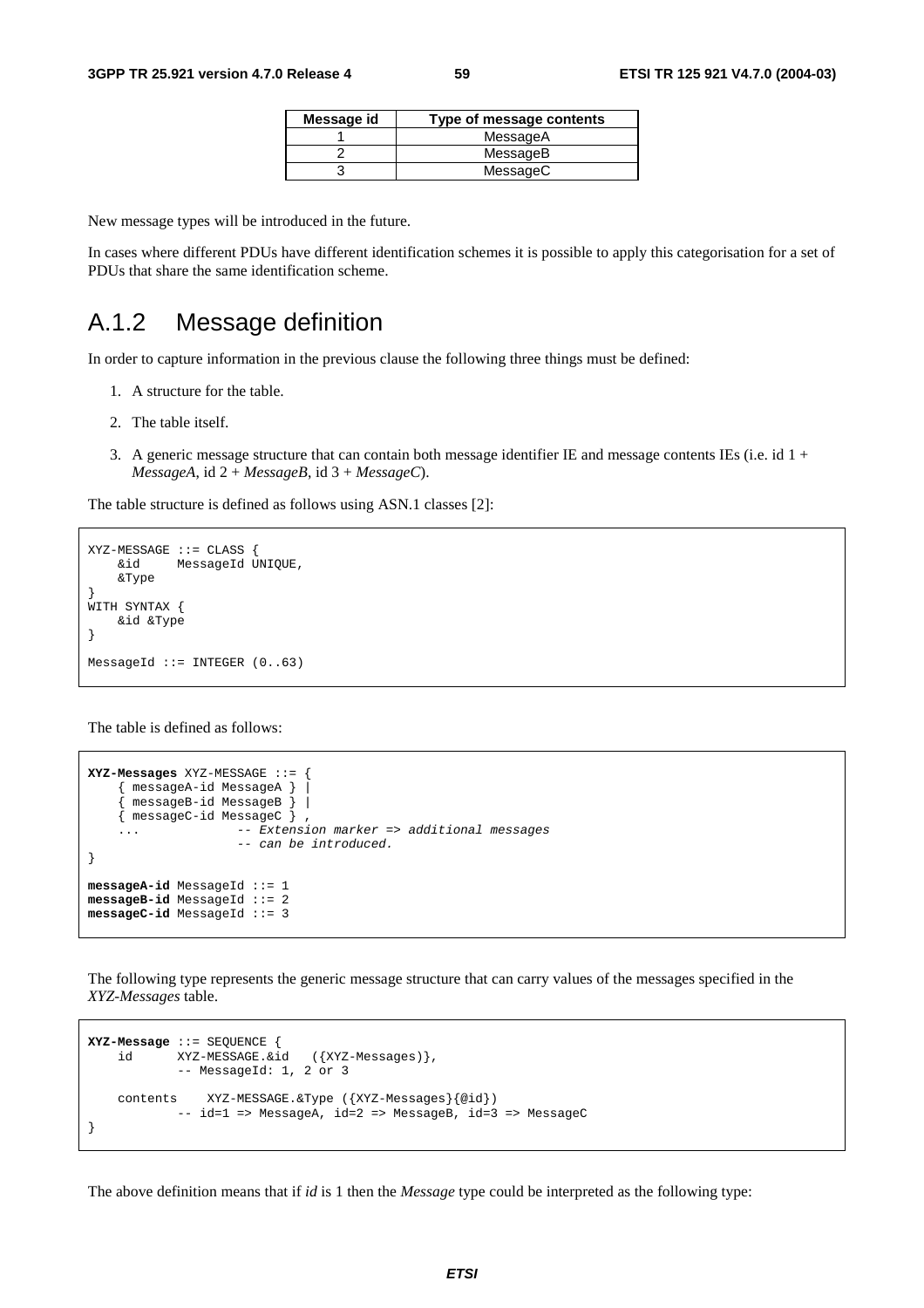```
XYZ-Message ::= SEQUENCE { 
    id MessageId, -- 1
    contents SEQUENCE {<br>iel IEl.
        ie1
         ie2 IE2 
     } 
}
```
If *id* is 2 then the type could be interpreted as the following type:

```
XYZ-Message ::= SEQUENCE { 
     id MessageId, -- 2 
    contents SEQUENCE {<br>ie3 IE3.
                  IE3,<br>IE4
         ie4
     } 
}
```
### A.1.3 Messages and ASN.1 modules

ASN.1 definitions shall be placed in ASN.1 modules such that definitions in a module form a logical unit. For example PDUs definitions for one protocol layer could be in one ASN.1 module and IE definitions in another.

The tagging mode for the modules shall be "AUTOMATIC TAGS". Note that "AUTOMATIC TAGS" is not relevant for PER.

EXAMPLE: A message definition module for the XYZ protocol layer.

```
XYZ-Messages DEFINITIONS AUTOMATIC TAGS ::= 
BEGIN 
XYZ-Messages XYZ-MESSAGE ::= { 
     { messageA-id MessageA } | 
      { messageB-id MessageB } | 
     { messageC-id MessageC } , 
                     -- Additional messages can be introduced.
} 
MessageA ::= SEQUENCE { 
     -- Message contents 
} 
messageA-id MessageId ::= 1 
MessageB ::= SEQUENCE { 
     -- Message contents 
} 
messageB-id MessageId ::= 2 
MessageC ::= SEQUENCE { 
     -- Message contents 
} 
messageC-id MessageId ::= 3 
END
```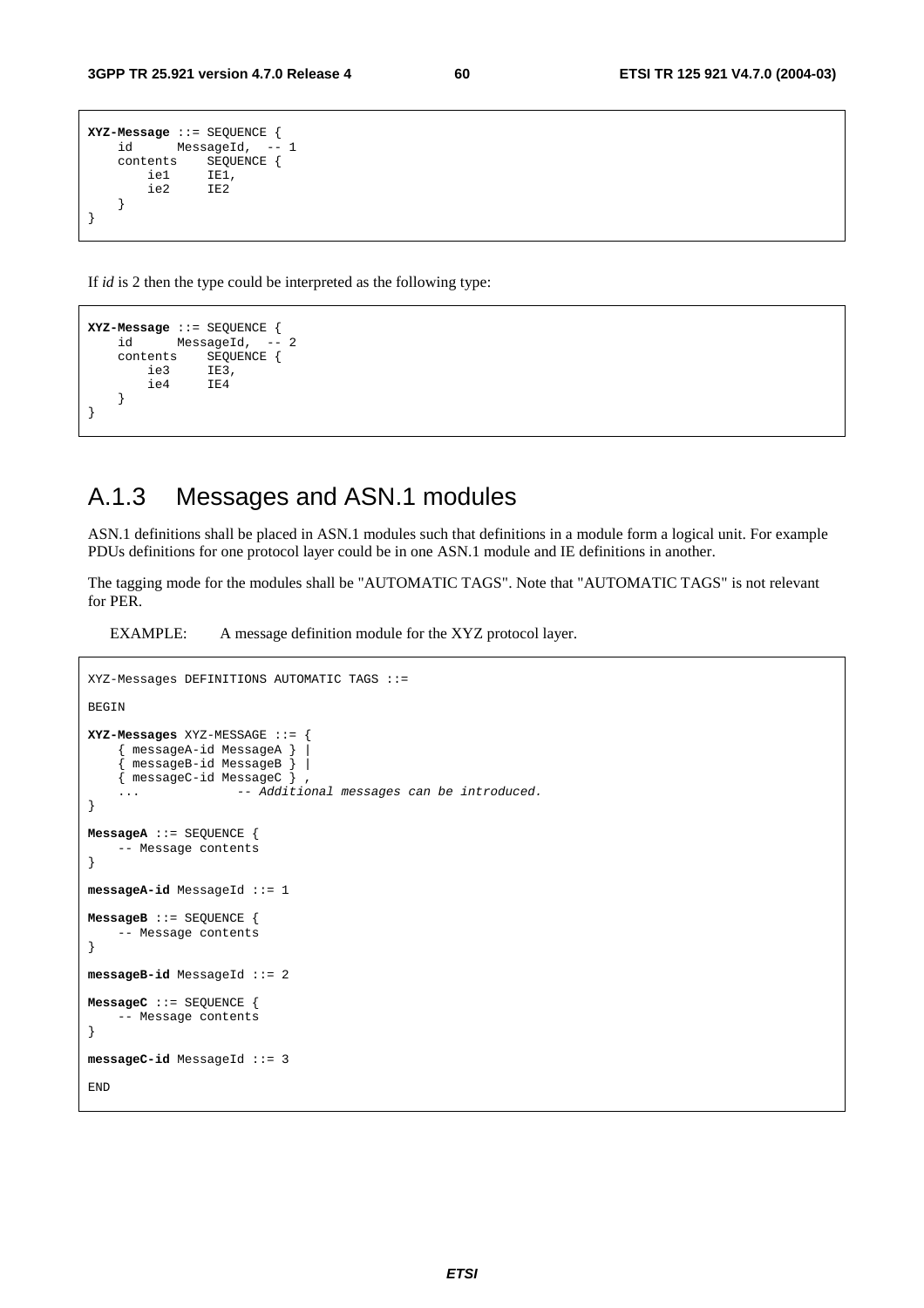# A.1.4 Messages and SDL

The identifiers *messageA-id*, *MessageA*, *messageB-id*, etc. can be used in descriptive SDL when protocol behaviour is specified. Note that classes and objects cannot be referenced in SDL96 but are allowed in SDL2000. Types and values however can be imported to SDL definitions. The figures below contain some examples about usage of ASN.1 in SDL specifications.



**Figure A.1.4.1: Import and use of ASN.1 definitions in SDL** 



**Figure A.1.4.2: Sending of a message id and contents** 

# A.2 Information element level

Messages consist of information elements.

The following ASN.1 message types are used in the following clauses.

```
MessageA ::= SEQUENCE {<br>iel IEl,
                          -- A mandatory IE.
    ie2 IE2 OPTIONAL, -- An optional IE.
-- Extensions from there 
     ExtensionMarker SEQUENCE {} OPTIONAL 
} 
MessageB ::= SEQUENCE { 
     ie3 IE3 
         (CONSTRAINED BY {-- ComprehensionRequired(is for receiver) --} 
         !comprehensionRequiredFailure) , 
    ie4 IE4 DEFAULT 0, -- An optional IE with a default value.
-- Extensions from there 
     ExtensionMarker SEQUENCE {} OPTIONAL 
} 
MessageC ::= SEQUENCE { 
     ie1 IE1 
         (CONSTRAINED BY {-- PartialDecoding(OnErrorIgnoreRest) --} 
         !partialDecodingFailure) 
         OPTIONAL, 
     ie5 IE5 
         (CONSTRAINED BY {-- PartialDecoding(OnErrorIgnoreRest) --} 
         !partialDecodingFailure) 
         OPTIONAL, 
 -- Extensions from there
```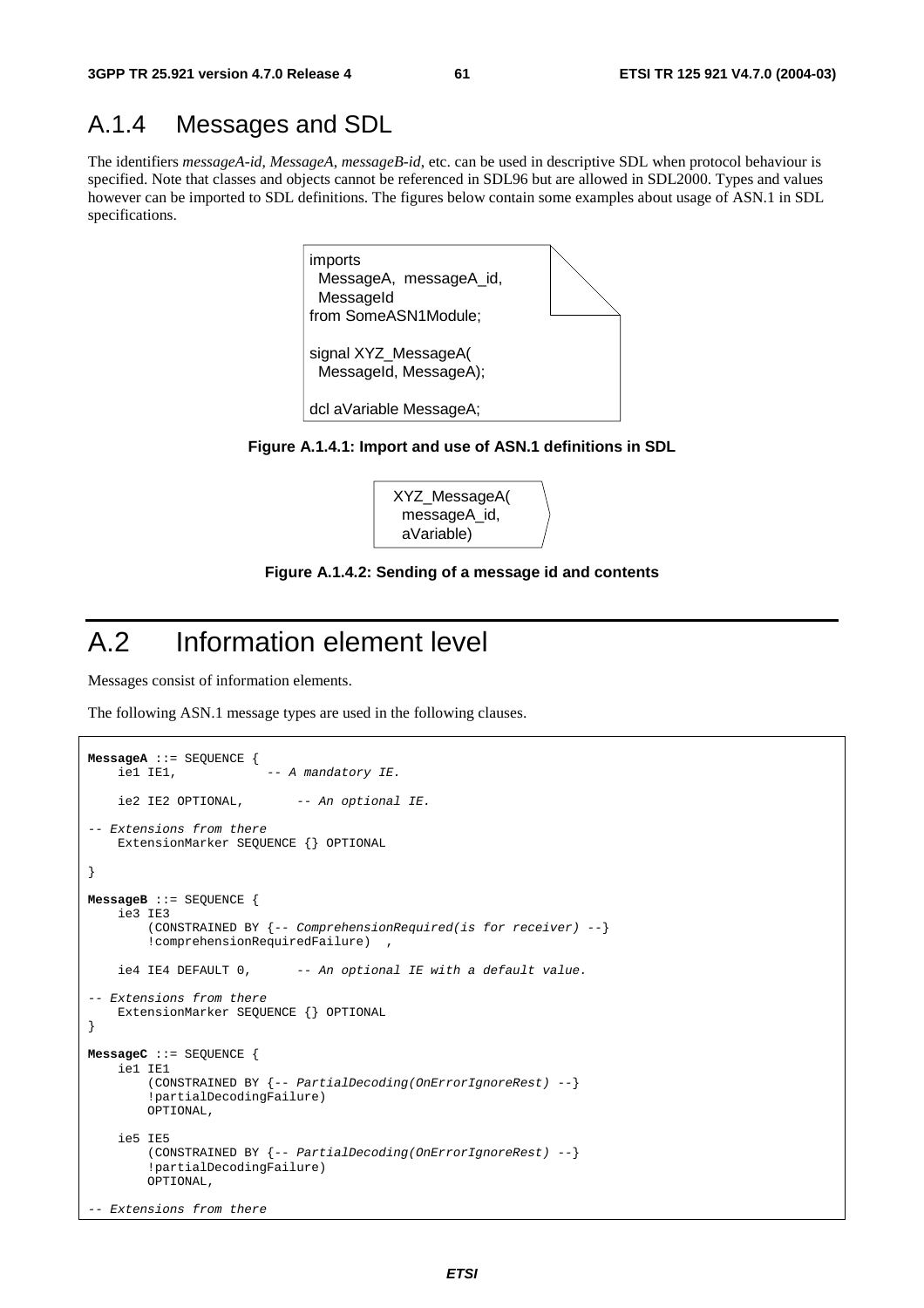```
 ExtensionMarker SEQUENCE { 
          ie6 IE6 
               (CONSTRAINED BY {-- PartialDecoding(OnErrorIgnoreRest) --} 
             !partialDecodingFailure)<br>OPTIONAL -- A new
                                - A new IE
   } OPTIONAL 
} 
-- Error codes 
comprehensionRequiredFailure INTEGER ::= 1 
partialDecodingFailure
```
### A.2.1 Message contents

A message contents structure is defined using a sequence type (subclause A.3.10).

EXAMPLE: *MessageA*, *MessageB* and *MessageC* are message contents structures.

### A.2.2 Optional IEs and default values

An IE can be marked as optional.

**COMPACTNESS:** Optional IEs shall be after mandatory ones. When ASN.1 is used with PER, this requirement is not relevant.

When the extension "SEQUENCE { } OPTIONAL" is used, the sender shall never indicate that the field is present.

EXAMPLE: *MessageA.ie2* is an optional IE.

ie2 IE2 **OPTIONAL**

An IE can be marked as being optional and having a default value. In those cases a missing optional IE may be understood as having a certain value hence a defined meaning.

EXAMPLE: *MessageB.ie4* is an optional IE with a default value.

ie4 IE4 **DEFAULT 0**

### A.2.3 New IEs

**EXTENSIBILITY:** If new IEs will be added to a message then the message contents structure must be specified as extensible using the ellipsis notation (...). New IEs shall be added after the extension marker. New IEs shall be optional or shall have default values.

EXAMPLE: *MessageC.ie6* is an additional optional IE.

 $i$ e6 TE6 **OPTIONAL** 

### A.2.4 Comprehension required

"Comprehension required" requirement can be associated with an IE. It means that after an IE value has been decoded then the value is validated. Failure in validation causes rejection of the message.

The requirement is specified as an extension to ASN.1 by using user defined constraints [3]. The comment part of the constraint shall be of the form:

*ComprehensionRequired(<additional constraint>)*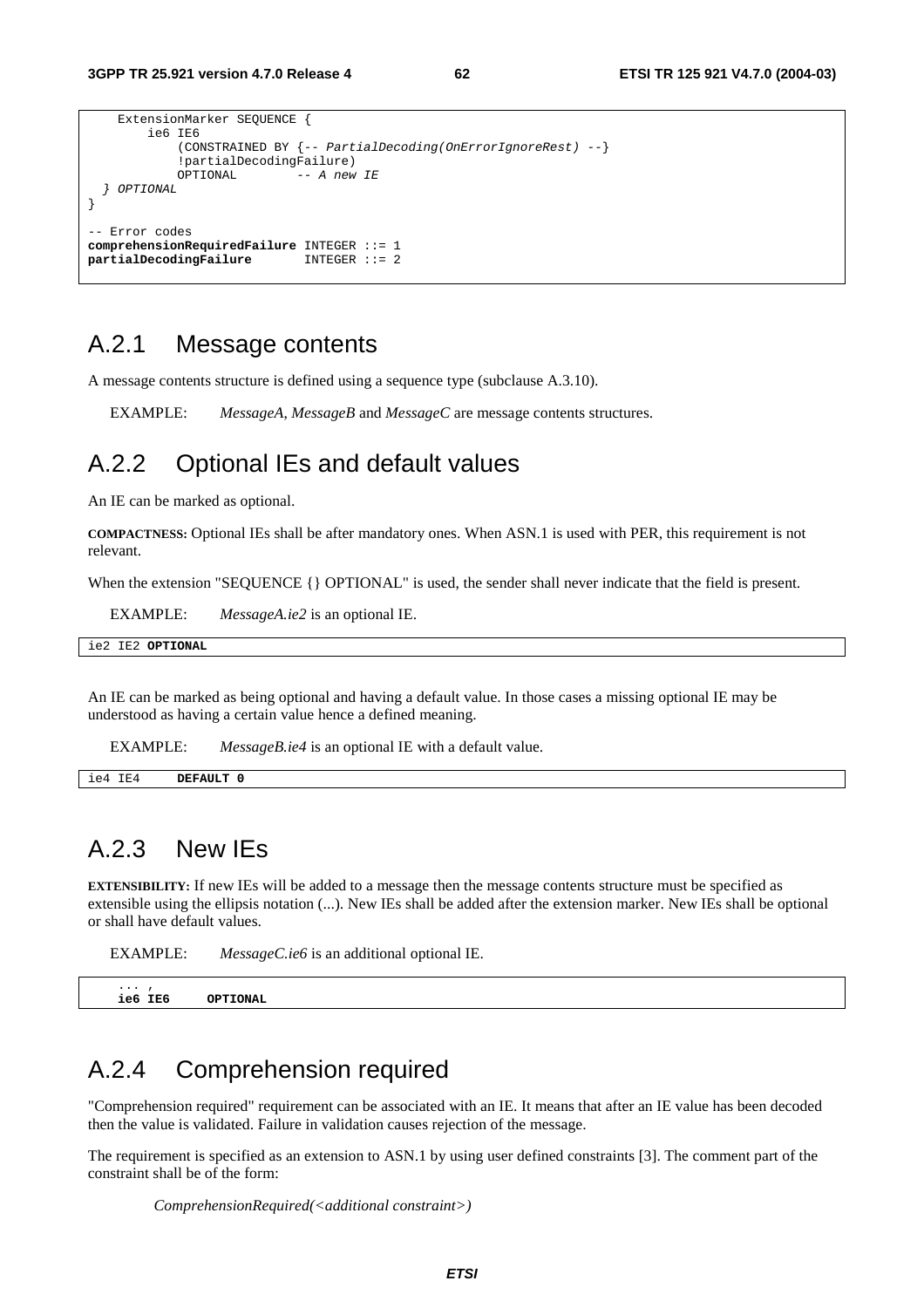where  $\leq$  additional constraint specifies the rule that the IE must satisfy.

EXAMPLE: The *MessageB* is a broadcast message. The *ie3* IE contains recipient addresses. It is not until the addresses have been decoded when a receiver can decide whether it should decode the rest of the message or not.

```
 ie3 IE3 
     (CONSTRAINED BY {-- ComprehensionRequired(is for receiver) --} 
     !comprehensionRequiredFailure) ,
```
### A.2.5 Partial decoding

"Partial decoding" means that a PDU can be decoded in parts. One part forms a complete value that can be separated from other parts. A decoding error in a part does not invalidate previously decoded parts. Subsequent parts are however invalidated.

"Partial decoding" is specified as an extension to ASN.1 using user defined constraints. The comment of constraint shall be of the form:

*PartialDecoding(<OnErrorClause>)* 

where <OnErrorClause> specifies action in case of a decoding error. The possible alternatives are:

- OnErrorIgnoreRest: End decoding, ignore rest of the message.

EXAMPLE: The *MessageC* is a multipurpose message. The IEs *ie1*, *ie5* and *ie6* are independent of each other.

```
 ie1 IE1 
     (CONSTRAINED BY {-- PartialDecoding(OnErrorIgnoreRest) --} 
     !partialDecodingFailure)
```
### A.2.6 Error specification

An error specification can be associated with user-defined constraints.

A simple integer value can be associated with an exception specification or as elaborate structured value as needed.

EXAMPLE: If decoding of *ie1* fails then decoder returns the error code *partialDecodingFailure*.

```
i = 1 (CONSTRAINED BY {-- PartialDecoding(OnErrorIgnoreRest) --} 
     !partialDecodingFailure)
```
# A.3 Component level

Information elements consist of components.

The following ASN.1 types shall be used at the component level:

- Boolean (subclause A.3.4);
- Integer (subclause A.3.5);
- Enumerated (subclause A.3.6);
- Bit string (subclause A.3.7);
- Octet string (subclause A.3.8);
- Null (subclause A.3.9);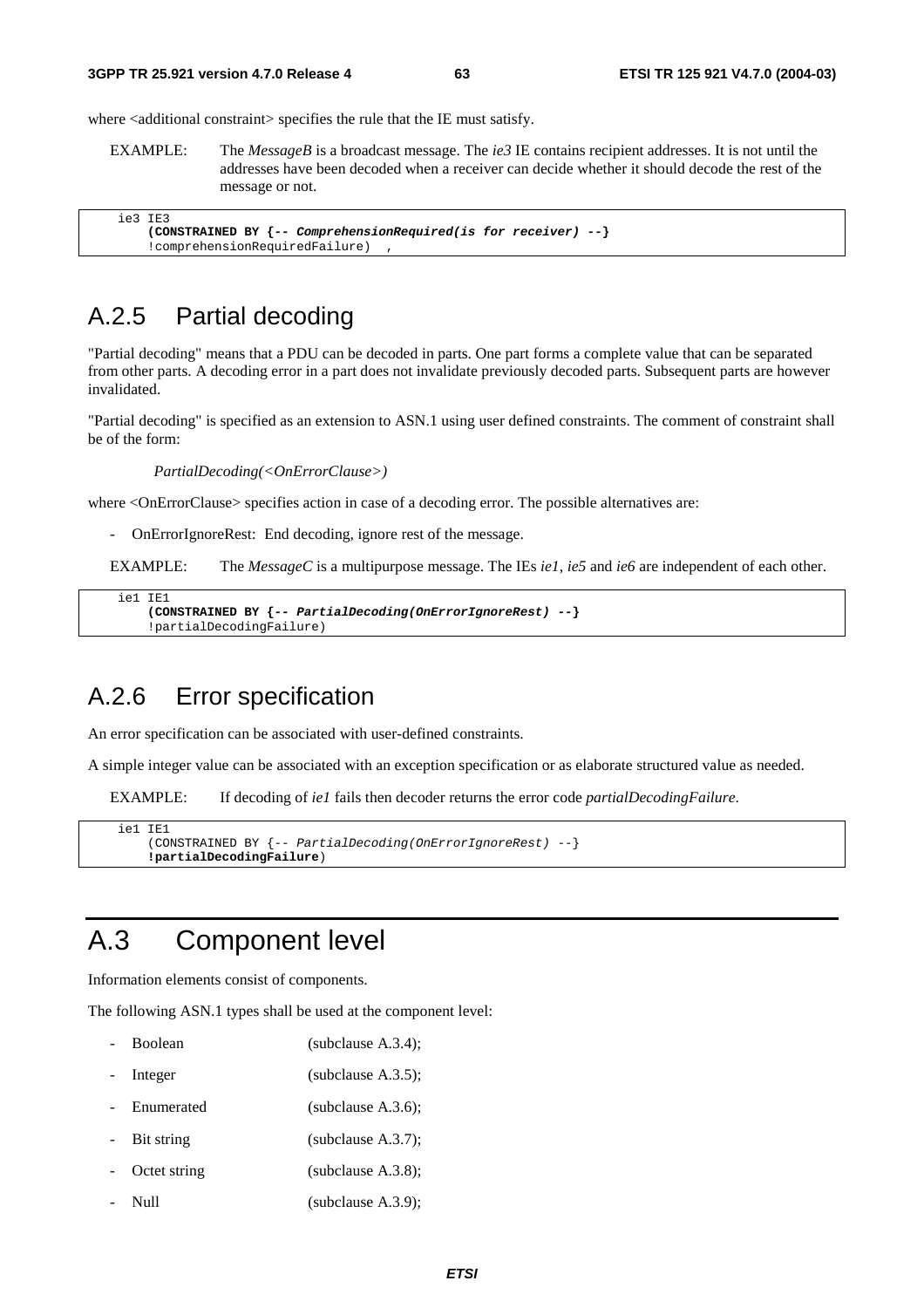- Sequence (subclause A.3.10); Sequence-of (subclause A.3.11); Choice (subclause A.3.12);
- Character string types (subclause A.3.13).

# A.3.1 Extensibility

**COMPACTNESS:** In the component level use of ASN.1 extensibility is forbidden unless otherwise stated in the following clauses.

# A.3.2 Comprehension required

"Comprehension required" can be applied to components of sequence types, alternatives of choice types and elements of sequence-of types. See subclause A.2.4.

## A.3.3 Partial decoding

"Partial decoding" can be applied to components of sequence types, alternatives of choice types and elements of sequence-of types. See subclause A.2.5.

### A.3.4 Boolean

EXAMPLE: A simple boolean type.

```
Flag ::= BOOLEAN 
setFlag Flag ::= TRUE
```
# A.3.5 Integer

An integer type should be constrained.

**COMPACTNESS:** An integer type shall be constrained to have a finite value set. The value set can be either continuous or non-continuous.

Named numbers can be associated with an integer type.

**COMPACTNESS, EXTENSIBILITY:** If an integer type needs to be extended in the future then two value sets must be defined:

- A value set that specifies the values that can be sent in the current protocol version.
- A value set that specifies all the possible values that can be received now and in the future.

The former value set is specified in a user-defined constraint. The comment part shall be of the form:

*Send(<value set>)*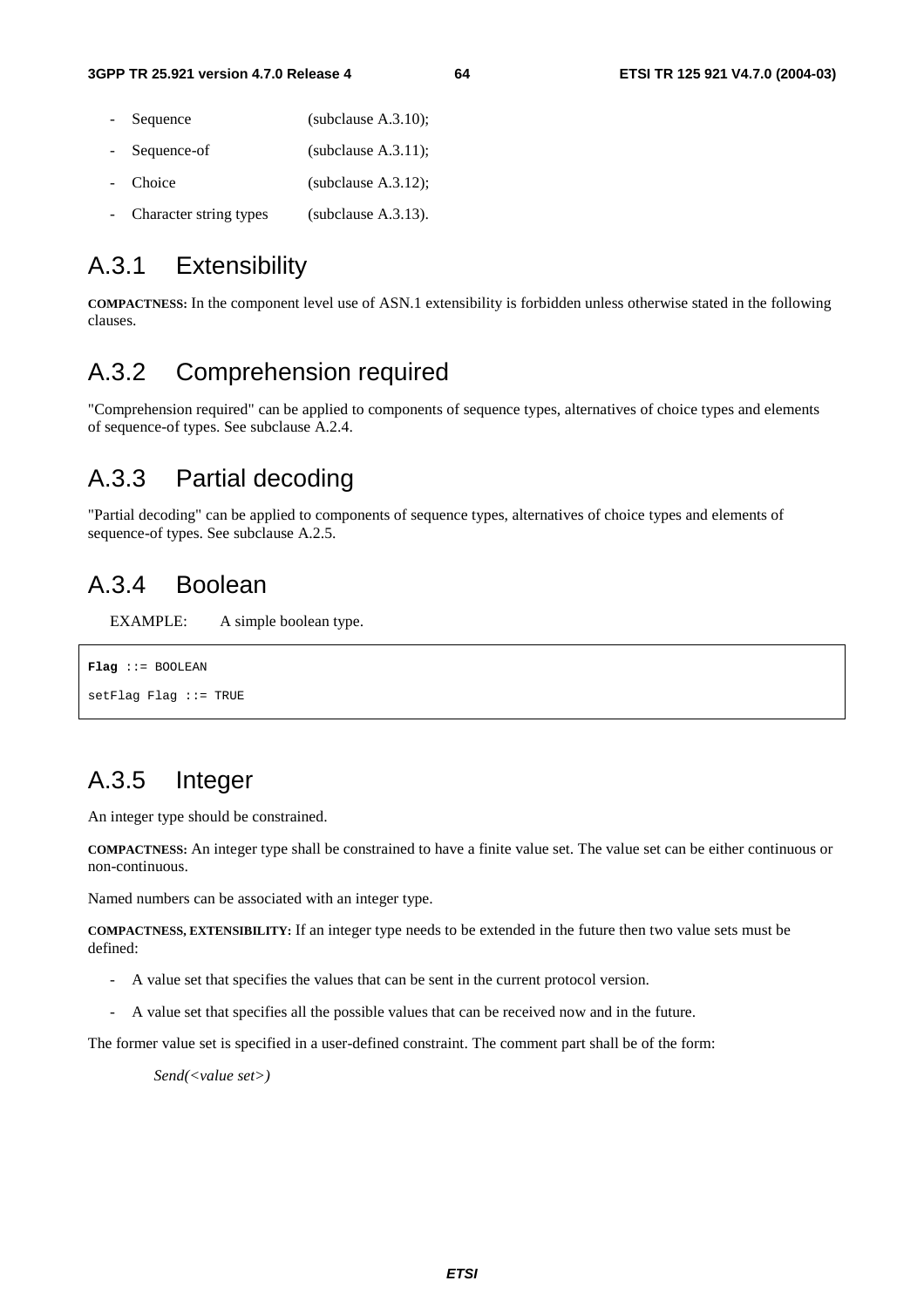The latter form is specified using a normal constraint, e.g. a value range constraint.

EXAMPLE: Integer types and values.

```
Counter ::= INTEGER (0..255) -- 0 <= Counter value <= 255 
SparseValueSet ::= INTEGER (0|3|5|6|8|11) 
SignedInteger ::= INTEGER (-10..10) 
-- idle stands for value 0.<br>Status ::= INTEGER
                  \mathsf{S} := \text{INTER } \{ \text{ idle}(0), \text{ veryBusy}(3) \} (0..3)-- Send values 0..3 but be prepared to receive values 0..15.<br>Extensible ::= INTEGER (0 15)(CONSTRAINED BY {-- Send(0)
                 E := \text{INTER } (0.15)(\text{CONSTRAINED BY } \{-\text{Send}(0.3) \}initialCounter Counter ::= 0
zero SparseValueSet ::= 0 
initialStatus Status ::= idle
```
### A.3.6 Enumerated

The EnumerationItem shall not contain a named number (e.g.: foo (3)).

The list of enumerated values specifies the value set for an enumerated type.

**COMPACTNESS, EXTENSIBILITY:** If an enumerated type needs to be extended in the future then two value sets must be defined as in case of integer types.

NOTE: An integer type with named numbers can be used as on alternative to an enumerated type.

EXAMPLE: Enumerated types and value.

```
Enum ::= ENUMERATED { a, b, c, d }
-- Send values a, b, c or d but be prepared to receive values 
-- a, b, c, d, spare4, spare5, spare6 and spare7. 
ExtendedEnum ::= ENUMERATED { a, b, c, d, spare4, spare5, spare6, spare7 } 
(CONSTRAINED BY \{- - Send(a|b|c|d) --})
aEnum Enum ::= a
```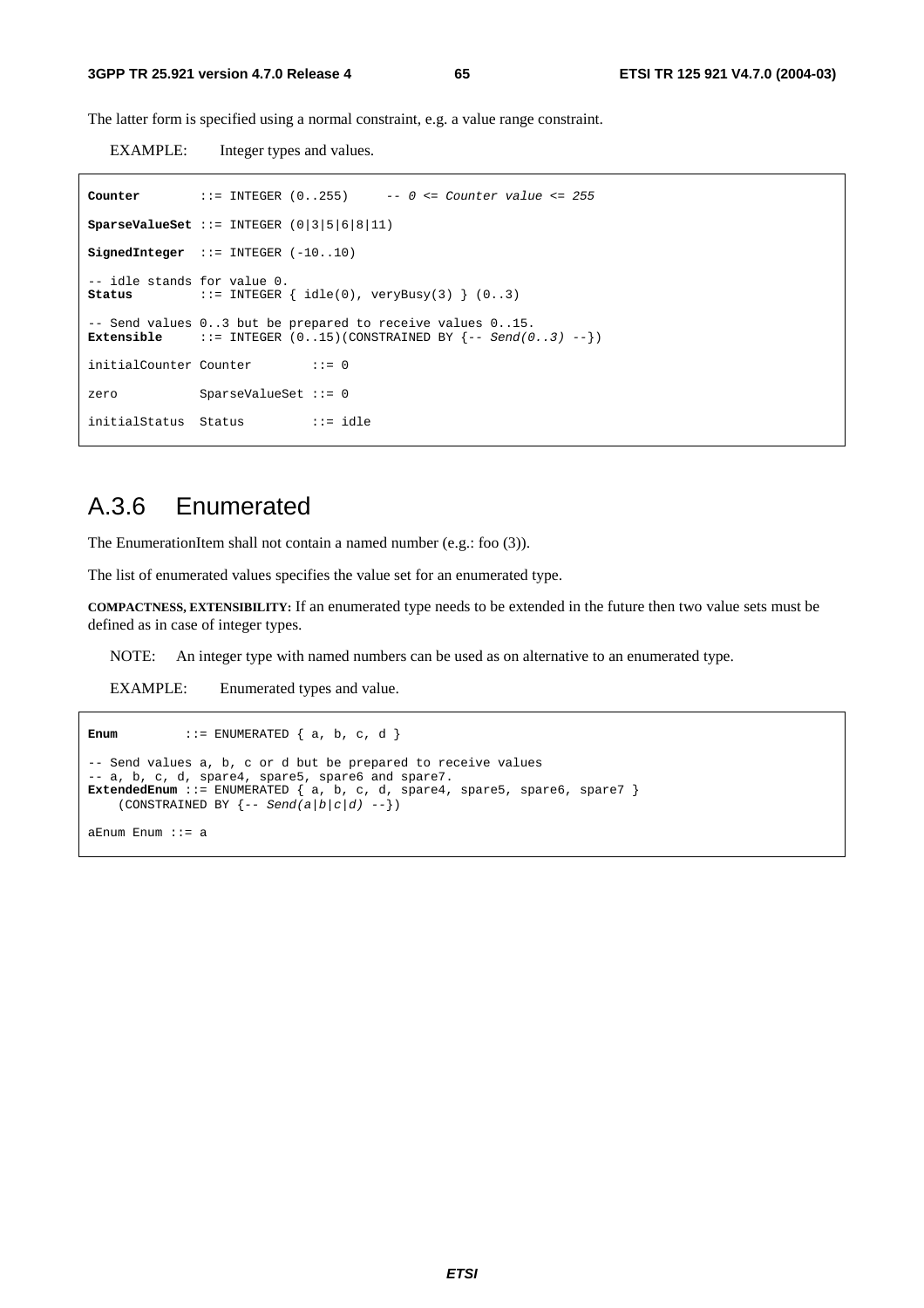### A.3.7 Bit string

A size constraint shall be specified. It shall be finite.

Named bits can be associated with a bit string type.

EXAMPLE: Bit string types and values.

```
FixedLengthBitStr ::= BIT STRING (SIZE (10)) 
VariableLengthBitStr ::= BIT STRING (SIZE (0..10)) 
BitFlags ::= BIT STRING { a(0), b(1), c(2), d(3)} (SIZE (4)) 
fix FixedLengthBitStr ::= '0001101100'B 
var VariableLengthBitStr ::= '0'B 
flg BitFlags ::= { a, c, d } -- '1011'B
```
### A.3.8 Octet string

A size constraint shall be specified. It shall be finite.

EXAMPLE: Octet string types and values.

```
FixedLengthOctetStr ::= OCTET STRING (SIZE (10)) 
VariableLengthOctetStr ::= OCTET STRING (SIZE (0..10)) 
UpperLayerPDUSegment ::= OCTET STRING (SIZE (1..512)) 
fix FixedLengthOctetStr ::= '0102030405060708090A'H 
var VariableLengthOctetStr ::= 'FF'H
```
### A.3.9 Null

A null type has only one value, NULL.

EXAMPLE: Null type as an alternative type of a choice type.

```
IE ::= CHOICE { 
     doThis ThisArg,<br>doThat ThatArg,
                ThatArg,
      doNothing NULL 
}
```
### A.3.10 Sequence

A sequence type is a record. Components of a sequence type can be optional or they can have default values. Optional components and components with default values should be after mandatory components.

Inner subtyping can be used to force an optional component to be present or absent in a derived type.

If an optional component is conditionally present or absent then the condition shall be specified in a user defined constraint of the form: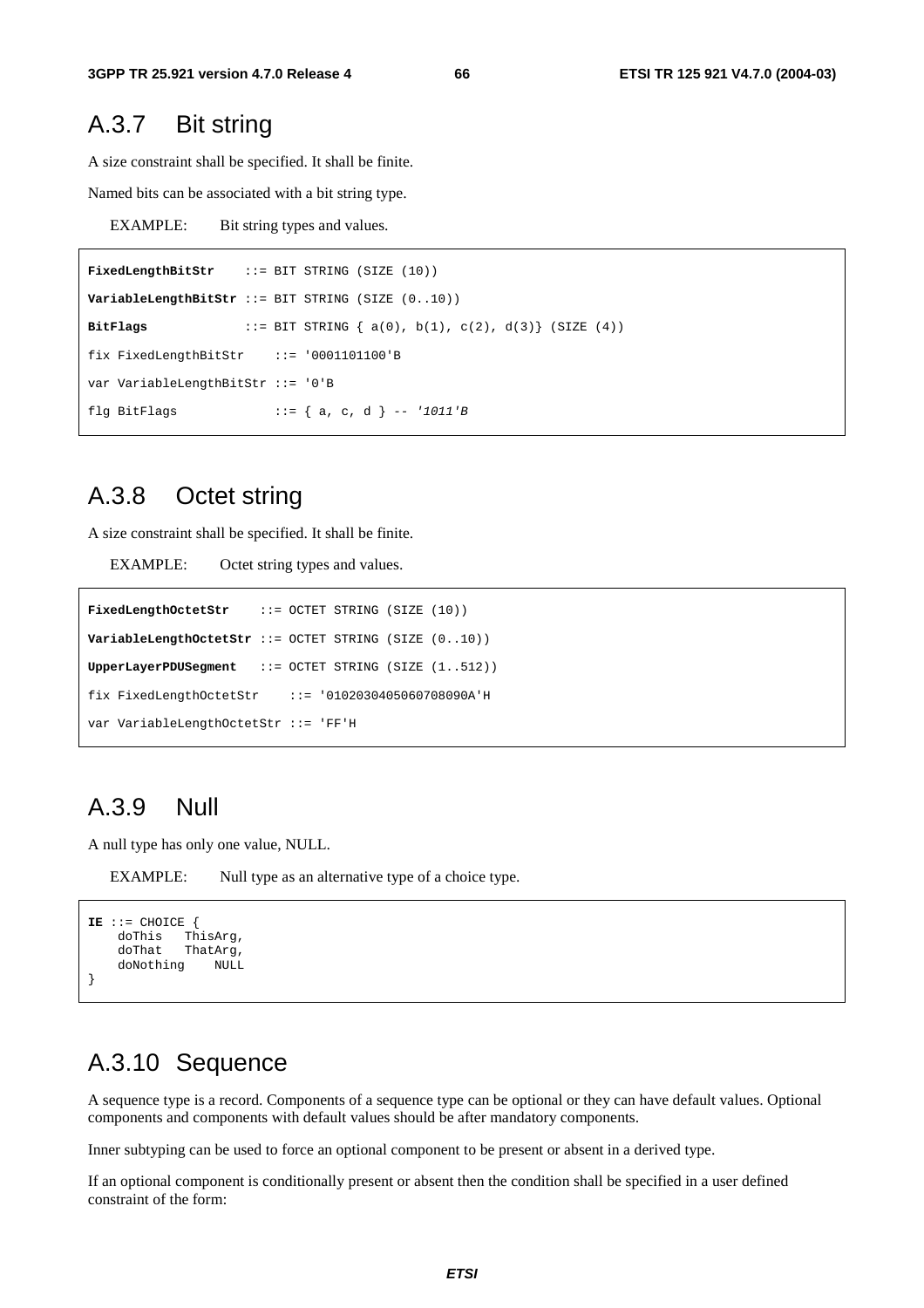#### **3GPP TR 25.921 version 4.7.0 Release 4 67 ETSI TR 125 921 V4.7.0 (2004-03)**

#### *Condition(<condition expression>)*

<condition expression> shall be such that both sender and receiver are able to evaluate it before a conditional component is encoded or decoded.

"Comprehension required" can be associated with a component of a sequence type.

"Partial decoding" can be associated with a component of a sequence type.

**EXTENSIBILITY:** A sequence type can be marked as extensible. Example: Sequence types and values.

```
Record ::= SEQUENCE { 
    flag Flag, 
    counter Counter, 
   bitFlags BitFlags OPTIONAL,<br>extEnum ExtendedEnum DEFAULT a
   extEnum ExtendedEnum
} 
DerivedRecord ::= Record (WITH COMPONENTS { 
 ..., 
                bitFlags PRESENT 
                  }) 
RecordWithConditionalComponent ::= SEQUENCE { 
mand INTEGER (0..7),
 opt BOOLEAN OPTIONAL, 
 cond BOOLEAN OPTIONAL 
} ( WITH COMPONENT {mand(7), cond PRESENT} | WITH COMPONENT {cond ABSENT} ) 
aRecord Record ::= { 
   flag TRUE,
    counter 100 
} 
anotherRecord DerivedRecord ::= { 
    flag TRUE, 
    counter 100, 
                         -- bitFlags must be present
}
```
### A.3.11 Sequence-of

A sequence-of type is a list of some element type. A size constraint shall be specified. It shall be finite.

"Comprehension required" can be associated with an element of a sequence-of type.

"Partial decoding" can be associated with an element of a sequence-of type.

EXAMPLE: Sequence-of types and values.

```
FixedLengthList ::= SEQUENCE (SIZE (10)) OF Record
VariableLengthList ::= SEQUENCE (SIZE (0..10)) OF Status 
UpperLayerPDUSegments ::= SEQUENCE (SIZE (1..10)) OF UpperLayerPDUSegment 
aList VariableLengthList ::= { idle, 1, 2, veryBusy, 2, 1, idle }
```
# A.3.12 Choice

A choice type is a variant record. Only one alternative component can be selected.

Inner subtyping can be used to force an alternative to be selected in a derived type.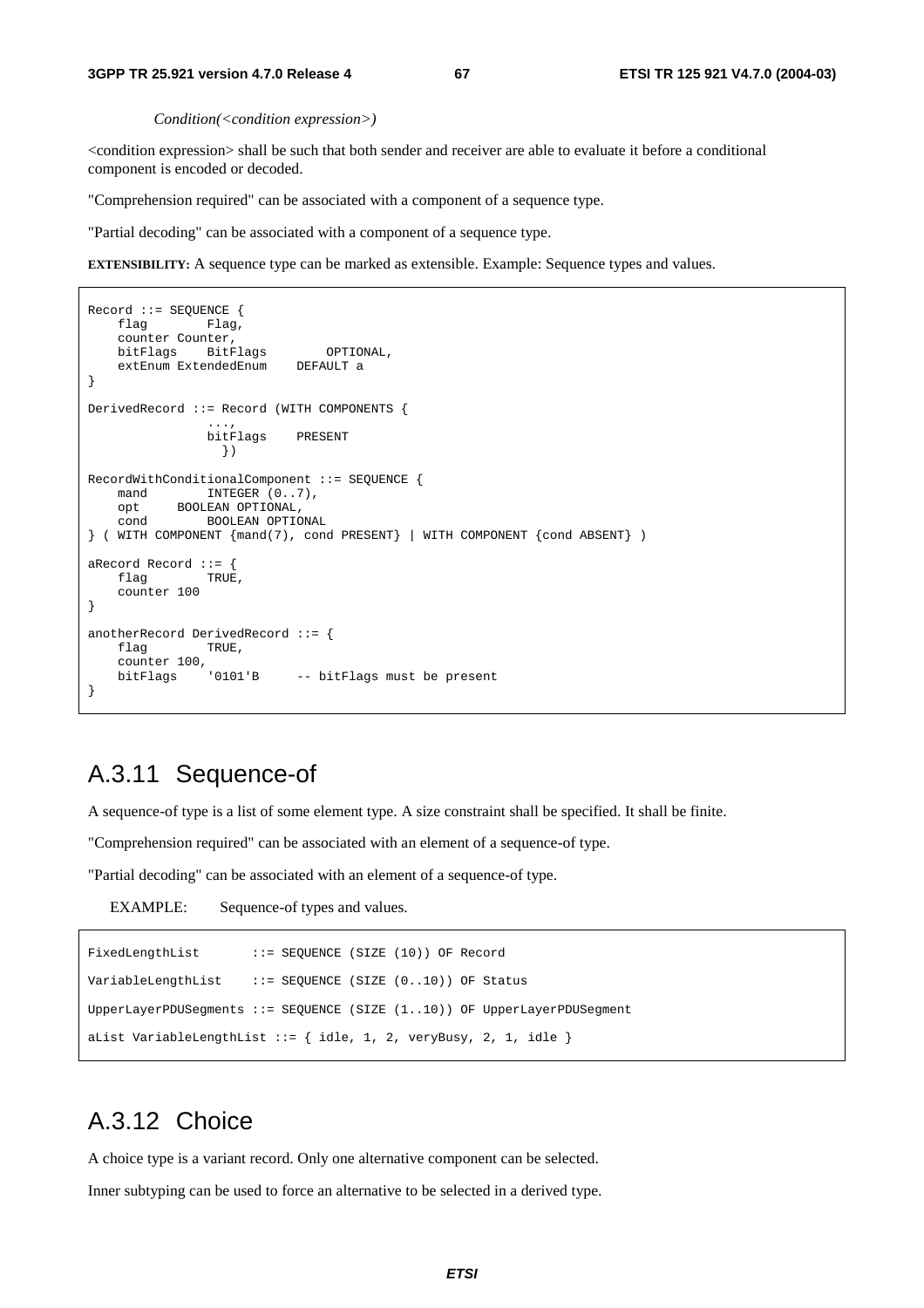"Comprehension required" can be associated with an alternative component of a choice type.

"Partial decoding" can be associated with an alternative component of a choice type.

**EXTENSIBILITY:** A choice type can be marked as extensible.

EXAMPLE: Choice type and value.

```
VariantRecord ::= CHOICE { 
    flag Flag,
     counter Counter, 
     extEnum ExtendedEnum 
} 
aVariantRecord VariantRecord ::= flag : FALSE
```
### A.3.13 Restricted character string types

A size constraint shall be specified. It shall be finite.

It should specified the permitted alphabet for compactness reasons (see examples in PER [5]).

EXAMPLE: Character string types.

```
FixedStr ::= IA5String (SIZE (10)) 
VarStr ::= IA5String (SIZE (1..10)) 
FixedWStr ::= BMPString (SIZE (10))
VarWStr ::= BMPString (SIZE (1..10))
```
## A.3.14 IEs and ASN.1 modules

If an IE or a component field within an IE is a parameter from another protocol layer then that type for such a field should be defined in another module. In this way there is a clear separation of definitions that are specific to different protocol layers.

EXAMPLE 1: The XYZ protocol message *MessageC* contains an IE, which contains an OPQ protocol layer specific field *parameter1*. Type for the field is imported from that OPQ specific module.

```
XYZ-Messages DEFINITIONS AUTOMATIC TAGS ::= 
BEGIN 
IMPORTS 
     OPQParameter -- OPQParameter is not defined within XYZ-Messages 
                  -- module. 
FROM OPQ-DataTypes; 
MessageC ::= SEQUENCE { 
     -- Other IEs. 
     ie6 IE6 OPTIONAL
} 
.<br>-- Other definitions ...
IE6 ::= SEQUENCE { 
     parameter1 OPQParameter, -- Imported definitions can be 
                               -- referred to. 
     parameter2 XYZParameter 
} 
XYZParameter ::= INTEGER (0..255)
```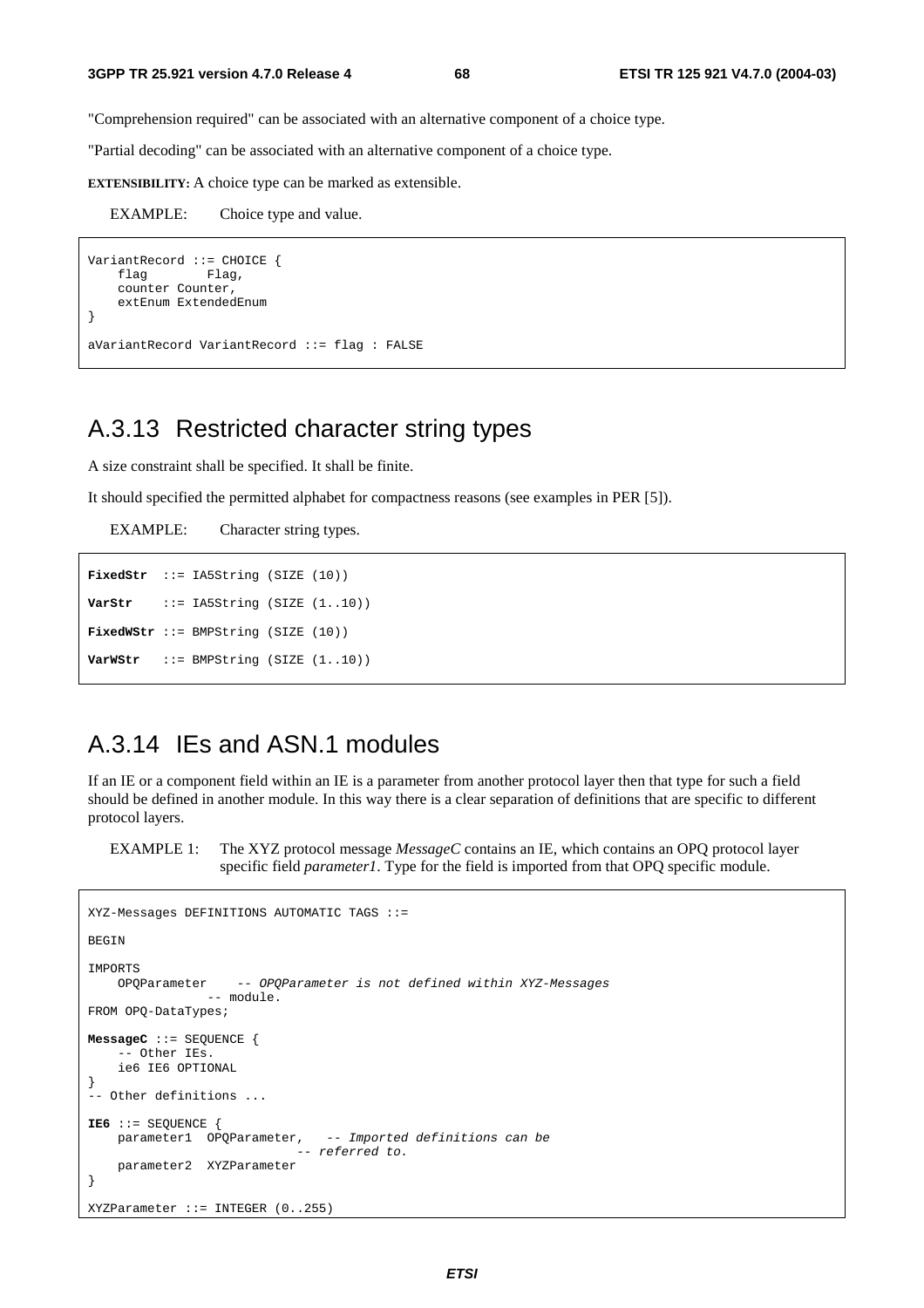END

#### EXAMPLE 2: The OPQ protocol layer specific module exports *OPQParameter* type so that other modules can refer it.

OPQ-DataTypes DEFINITIONS AUTOMATIC TAGS ::= BEGIN **OPQParameter** ::= INTEGER (0..7) END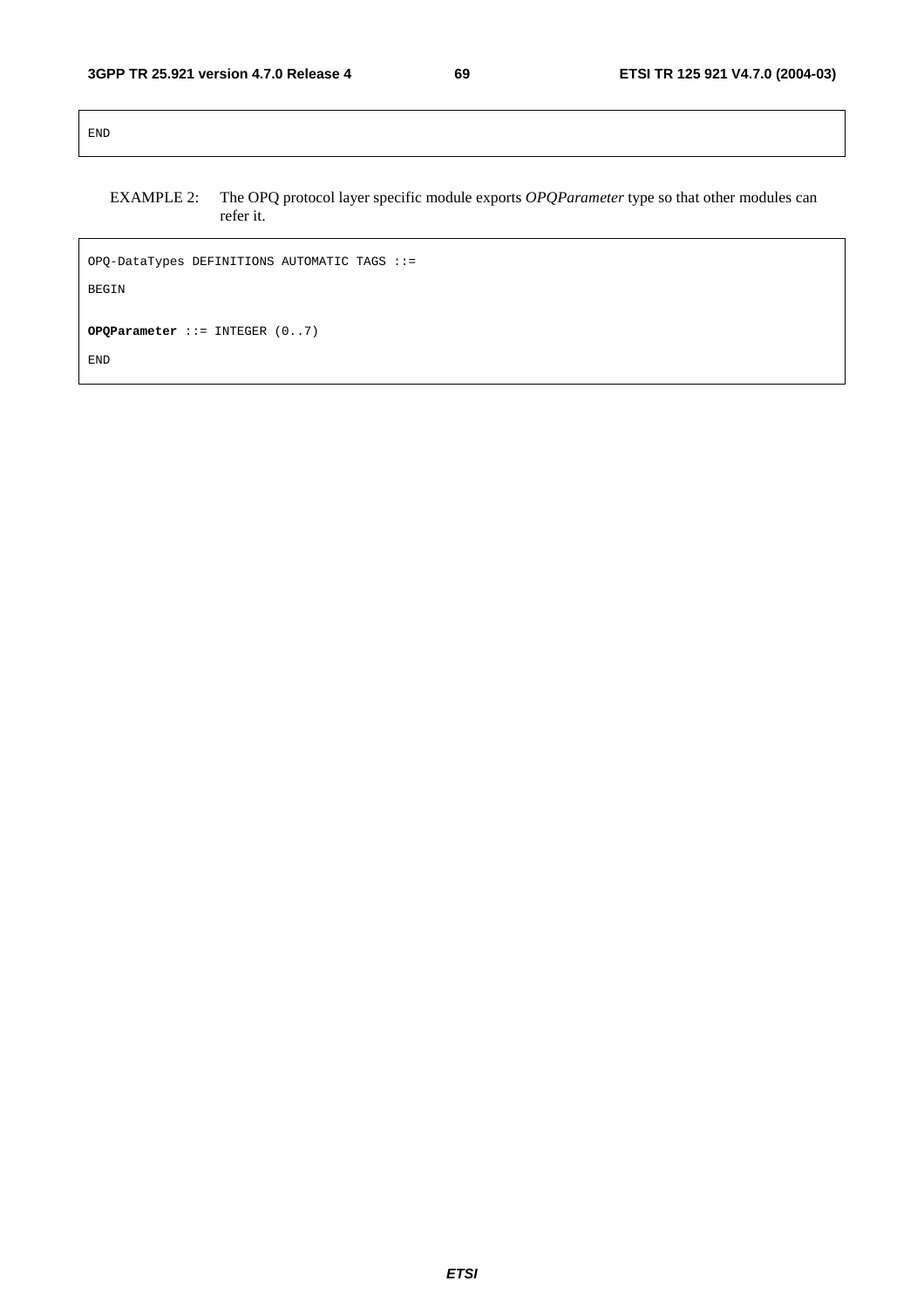# Annex B: Handling of DS-41

- Modelling of RRC services is provided by means of primitives.
- RRC CN dependent info.
- In broadcast message, neighbour cells are described the same way as for GSM neighbour cells (i.e.: in the same SystemInformationBlock but with a tag to indicate CN type or RTT).
- In dedicated messages:
	- a transparent container as NAS info is used to carry ANSI-41;
	- for PLMN Id and Identities used by the RRC, the CN Type info is used;
	- NAS binding info is used.
- In Paging messages, a tag to indicate CN type is used.
- Extensions like handover message to Multicarrier is handled the same way as GSM.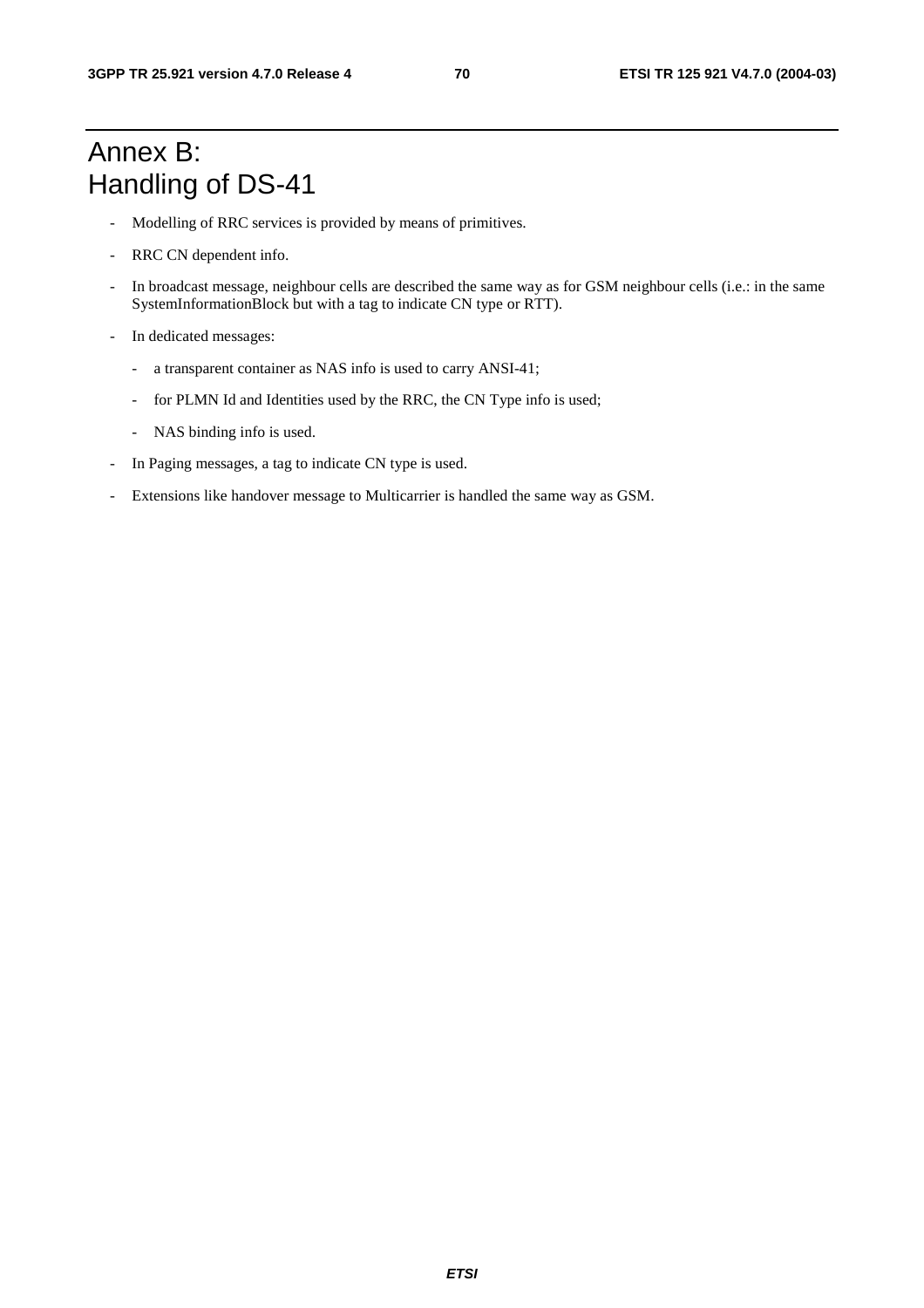# Annex C: Change history

| <b>Change history</b> |              |                 |           |                |                                                                                                   |                    |            |
|-----------------------|--------------|-----------------|-----------|----------------|---------------------------------------------------------------------------------------------------|--------------------|------------|
| <b>Date</b>           | TSG#         | <b>TSG Doc.</b> | <b>CR</b> | Rev            | <b>Subject/Comment</b>                                                                            | Old                | <b>New</b> |
| 12/1999               | <b>RP-06</b> | RP-99659        |           |                | Approved at TSG-RAN #6 and placed under Change Control                                            |                    | 3.0.0      |
| 03/2000               | <b>RP-07</b> | RP-000048 001   |           | $\overline{2}$ | Further clarifications on specialised encoding                                                    | 3.0.0              | 3.1.0      |
|                       | $RP-07$      | RP-000048 003   |           | $\mathbf{1}$   | Modification of the 'presence' column specification in tabular                                    | 3.0.0              | 3.1.0      |
|                       |              |                 |           |                | format, and other editorial modifications                                                         |                    |            |
|                       | $RP-07$      | RP-000048 005   |           |                | Editorial corrections on subclause 11.2                                                           | 3.0.0              | 3.1.0      |
|                       | <b>RP-07</b> | RP-000048 006   |           |                | Improvement of integers and enumerated, and introduction of reals<br>and octet strings            | 3.0.0              | 3.1.0      |
| 12/2000               | <b>RP-10</b> | RP-000575 007   |           |                | Extension rules for supporting future releases                                                    | 3.1.0              | 3.2.0      |
| 03/2001               | <b>RP-11</b> | RP-010033 008   |           |                | Description of backward compatibility consideration rule for<br>RANAP, SABP, RNSAP and NBAP ASN.1 | $\overline{3.2.0}$ | 3.3.0      |
|                       | <b>RP-11</b> | RP-010033 009   |           |                | Usage of the Version column                                                                       | 3.2.0              | 3.3.0      |
|                       | <b>RP-11</b> | RP-010033 010   |           |                | Clean-up                                                                                          | 3.2.0              | 3.3.0      |
|                       | <b>RP-11</b> | RP-010033 011   |           |                | Recommendations on the use of the extension mechanism                                             | 3.2.0              | 3.3.0      |
|                       | <b>RP-11</b> |                 |           |                | Upgrade to Release 4 - no technical change                                                        | 3.3.0              | 4.0.0      |
| 06/2001               | <b>RP-12</b> | RP-010318 015   |           |                | Clean up                                                                                          | 4.0.0              | 4.1.0      |
|                       | $RP-12$      | RP-010318 017   |           |                | Usage of spare values in future releases                                                          | 4.0.0              | 4.1.0      |
|                       | <b>RP-12</b> | RP-010318 019   |           |                | Structure and naming of extensions in ASN.1                                                       | 4.0.0              | 4.1.0      |
|                       | $RP-12$      | RP-010318 021   |           |                | Addition of Recommendations for Extensions in RANAP, RNSAP,<br>NBAP, and SABP                     | 4.0.0              | 4.1.0      |
|                       | $RP-12$      | RP-010318 023   |           |                | Clean-up with regard to RAN WG3 Practise of Specifying Control<br><b>Plane Protocols</b>          | 4.0.0              | 4.1.0      |
| 09/2001               | $RP-13$      | RP-010551 025   |           |                | Guidelines concerning conditions, spares, defaults and correction<br>of inconsistencies           | 4.1.0              | 4.2.0      |
|                       | <b>RP-13</b> | RP-010551       | 027       |                | Naming convention for non-critical extensions                                                     | 4.1.0              | 4.2.0      |
|                       | <b>RP-13</b> | RP-010551       | 029       |                | Introduction of procedure specification quidelines specific to RLC                                | 4.1.0              | 4.2.0      |
|                       | <b>RP-13</b> | RP-010551       | 031       |                | RAN3 usage of 1994 ASN.1 feature set                                                              | 4.1.0              | 4.2.0      |
| 12/2001               | <b>RP-14</b> | RP-010768 033   |           |                | Modulo formula                                                                                    | 4.2.0              | 4.3.0      |
|                       | <b>RP-14</b> | RP-010768 035   |           |                | Use of extensions in a backward compatible way                                                    | 4.2.0              | 4.3.0      |
|                       | $RP-14$      | RP-010768 037   |           |                | Extensions of IE value ranges in tabular                                                          | 4.2.0              | 4.3.0      |
| 03/2002               | <b>RP-15</b> | RP-020075 039   |           |                | Additional guidelines on ASN.1 comments                                                           | 4.3.0              | 4.4.0      |
|                       | $RP-15$      | RP-020075 041   |           |                | RRC specific rules for procedure text                                                             | 4.3.0              | 4.4.0      |
| 12/2002               | <b>RP-18</b> | RP-020725 043   |           |                | Introduction of backwards compatible correction mechanism                                         | 4.4.0              | 4.5.0      |
| 09/2003               | <b>RP-21</b> | RP-030488 046   |           |                | Guideline on introducing additional SIB types                                                     | 4.5.0              | 4.6.0      |
| 03/2004               | <b>RP-23</b> |                 | 050       |                | Spare Extension in Data Frame                                                                     | 4.6.0              | 4.7.0      |
|                       | $RP-23$      |                 | 053       | $\overline{2}$ | Guideline on release independent ASN.1 updates                                                    | 4.6.0              | 4.7.0      |
|                       | <b>RP-23</b> |                 | 056       |                | Guideline on the use of variable length containers for late<br>extensions                         | 4.6.0              | 4.7.0      |
|                       | <b>RP-23</b> |                 | 059       |                | Guideline for the naming of extensions to the RRC ASN.1                                           | 4.6.0              | 4.7.0      |